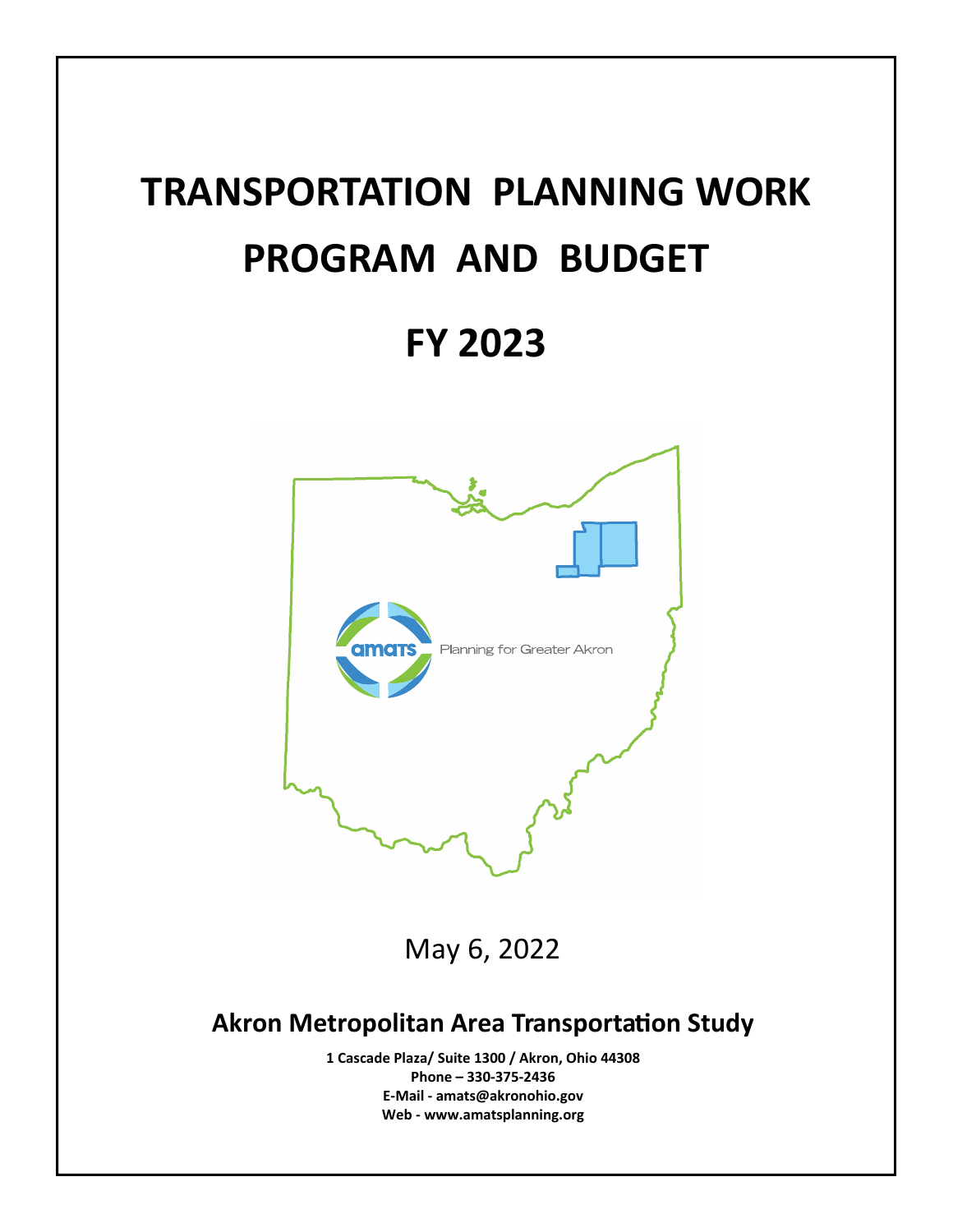## **FISCAL YEAR 2023 TRANSPORTATION PLANNING WORK PROGRAM AND BUDGET**

## AMATS

## **May 6, 2022**

This report was prepared by the Akron Metropolitan Area Transportation Study (AMATS) in cooperation with the U.S. Department of Transportation, the Ohio Department of Transportation, and the Village, City and County governments of Portage and Summit Counties and the Chippewa and Milton Township areas of Wayne County.

The contents of this report reflect the views of AMATS, which is responsible for the facts and accuracy of the data presented herein. The contents do not necessarily reflect the official view and policies of the Ohio and/or U.S. Department of Transportation. This report does not constitute a standard, specification or regulation. Title VI of the Civil Rights Act of 1964 requires that AMATS shall not, on the basis of race, color, religion, national origin or sex, exclude anyone from participation in, be denied the benefits of, or be subjected to discrimination under any program or activity receiving federal financial assistance.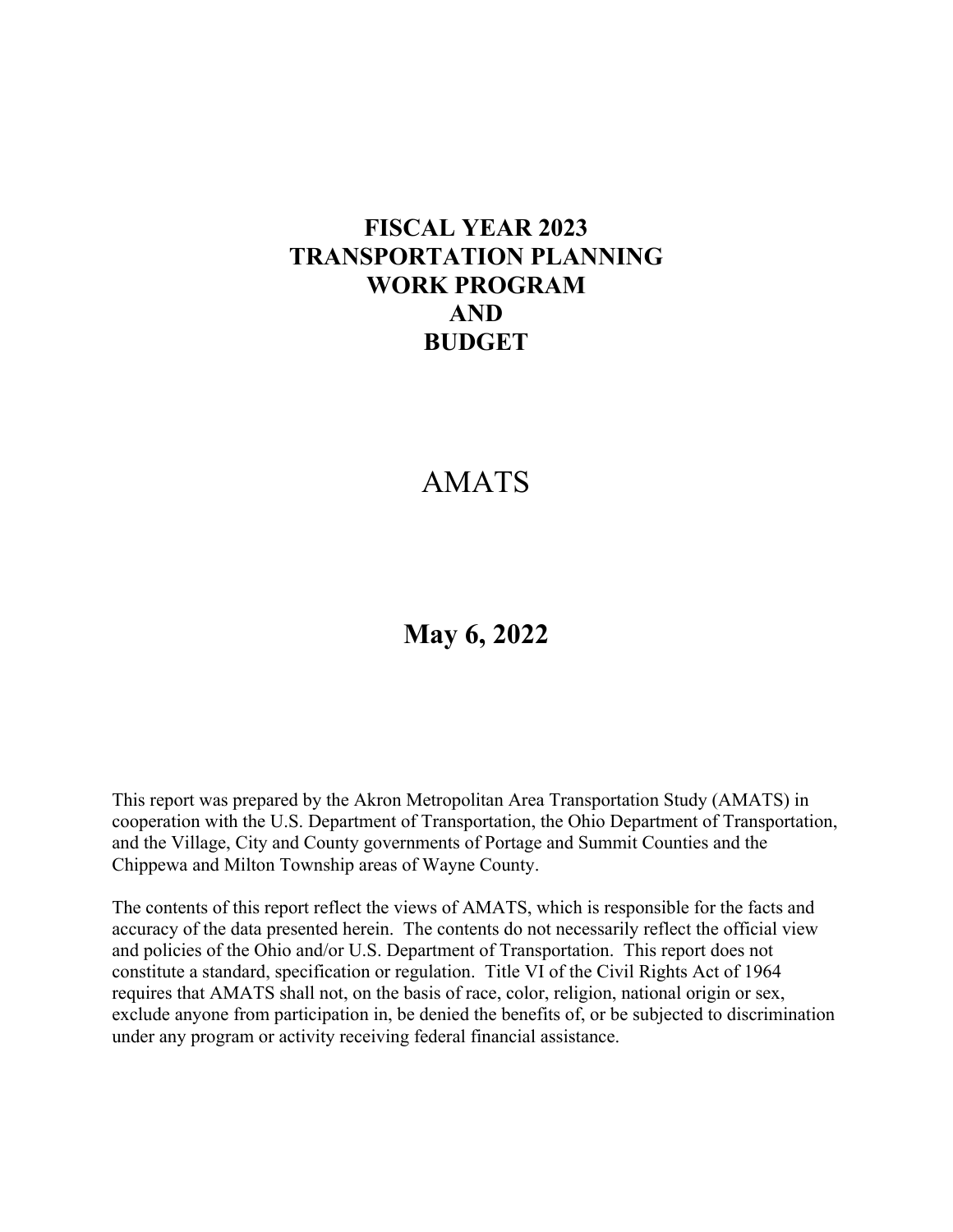#### **TABLE OF CONTENTS**

|                                                                   | Page |
|-------------------------------------------------------------------|------|
|                                                                   | 3    |
|                                                                   | 3    |
|                                                                   |      |
|                                                                   |      |
| FY 2023 Summary of Regional Transportation Planning Work Elements | 8    |
|                                                                   | 9    |
|                                                                   | 10   |
|                                                                   |      |
|                                                                   |      |
|                                                                   | 33   |
|                                                                   |      |
|                                                                   |      |
|                                                                   |      |
|                                                                   | 38   |
|                                                                   | 39   |
|                                                                   |      |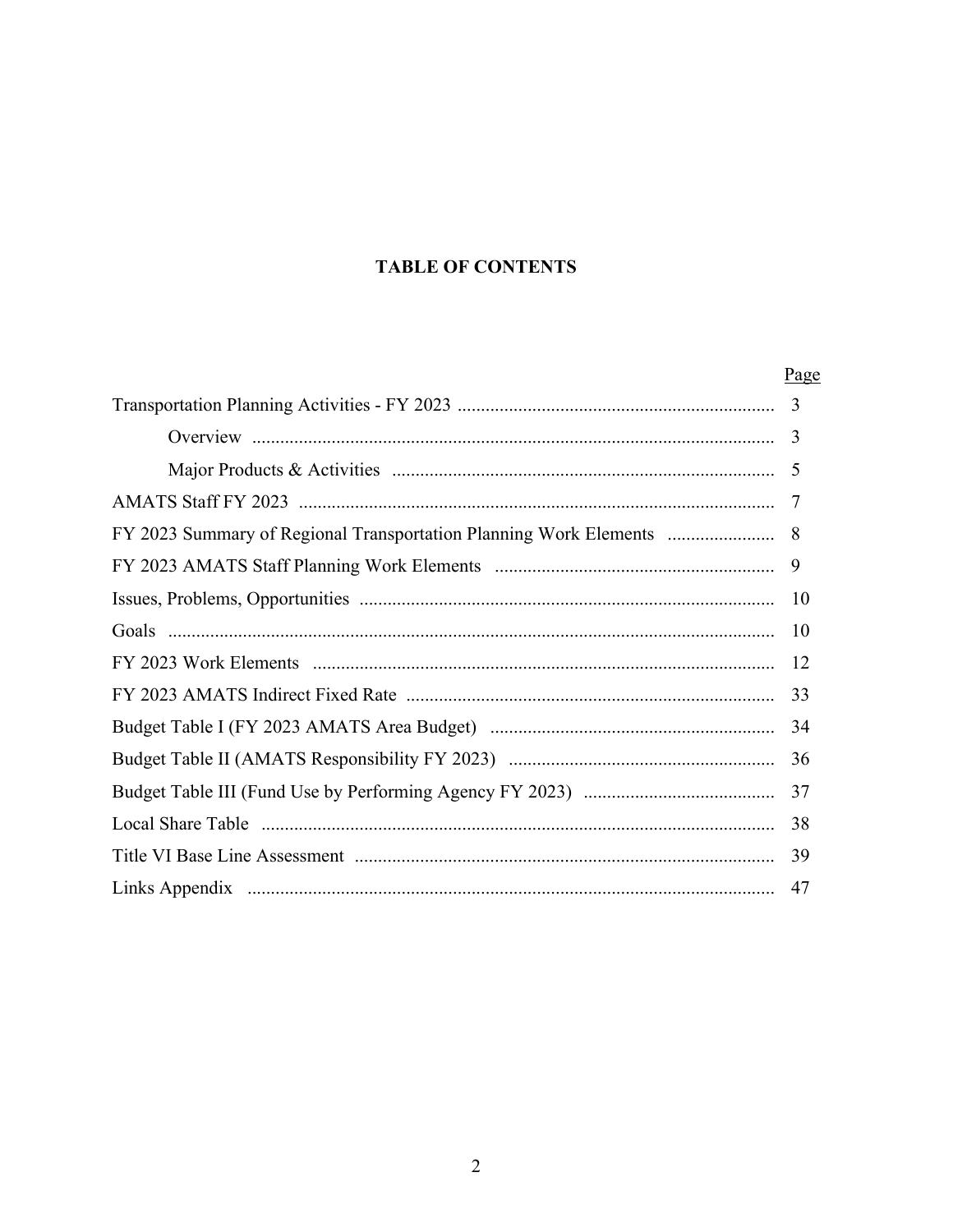#### **TRANSPORTATION PLANNING ACTIVITIES - FY 2023**

#### **OVERVIEW**

Efficient use of limited planning resources requires concentration on critical planning issues and problems. The Transportation Planning Work Program and Budget identifies needed planning activities by coordinating many federal, state, regional, and local planning programs. It encourages a comprehensive approach to all functional planning activities of the agencies involved.

The Ohio Department of Transportation (ODOT) coordinates the preparation and approval of all work programs and budgets in Ohio. As the metropolitan planning organization (MPO) designated by the Governor of Ohio to receive planning funds from the Federal Highway Administration (FHWA) and the Federal Transit Administration (FTA), the Metropolitan Transportation Policy Committee of the Akron Metropolitan Area Transportation Study (AMATS) is responsible for preparing the Transportation Planning Work Program and Budget for Portage and Summit Counties and the Chippewa and Milton Township areas of Wayne County.

This Transportation Planning Work Program and Budget implements the overall transportation planning process that is described in the *Prospectus*, last updated in 2020; and the May 27, 2016, Federal Register, vol. 81, no. 103: *U.S. Department of Transportation (US DOT) Statewide Transportation Planning: Metropolitan Transportation Planning Final Rule*. Specific responsibilities, financial participation, and timing are identified and described in the Work Program.

The Transportation Planning Work Program and Budget has several major priorities. It:

- 1. Reflects the planning requirements and goals of the Bipartisan Infrastructure Law (BIL), signed into law on November 15, 2021, and contains many of the same provisions of the previous law, Fixing America's Surface Transportation (FAST) Act, with a focus on increasing safe and accessible options for multimodal travel for everyone, as well as:
	- a. Consultation with officials responsible for housing
	- b. Option for TMAs to develop a housing coordination plan
	- c. Utilizing web-based tools for public involvement
	- d. Clarification on the requirements when multiple MPOs cover the same urbanized area
	- e. Clarification of the requirements when designating MPO officials or representatives.
- 2. Carries out the requirements of the urban transportation planning process in compliance with the US DOT Statewide Planning and Metropolitan Planning Rules.
- 3. Assists the Ohio Environmental Protection Agency (OEPA) in maintaining the transportation portion of the State Implementation Plan (SIP) for Summit and Portage Counties.
- 4. Ensures that the planning requirements for Transportation Management Areas (TMA) are completed.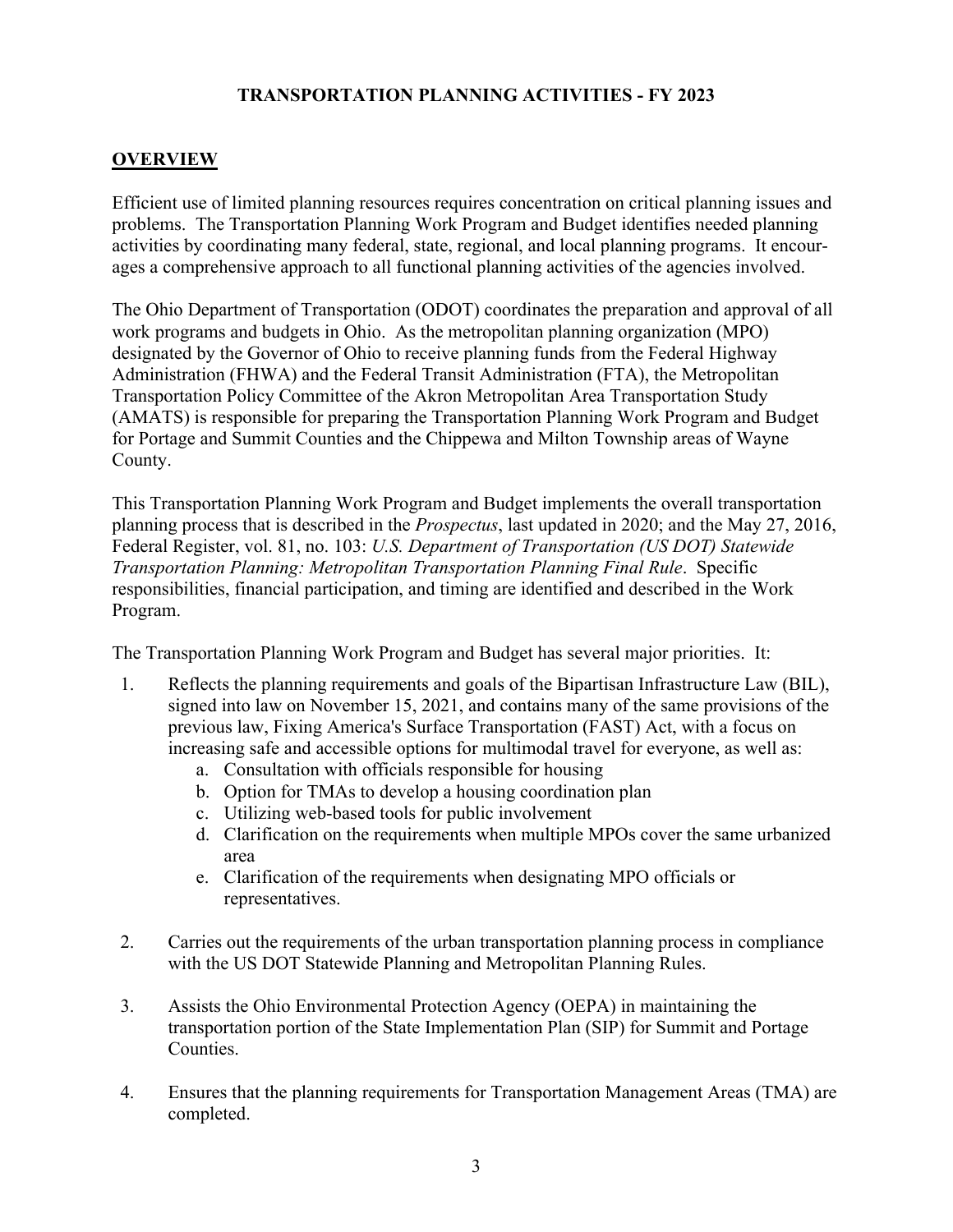- 5. Conducts studies that identify transportation deficiencies.
- 6. Maintains the Transportation Improvement Program (TIP), which allocates the federal funds that the area receives.
- 7. Evaluates the air quality, energy and environmental justice impacts of transportation plans and programs.
- 8. Supports local planning and project implementation efforts by providing staff services, plan implementation assistance, and dissemination of data.
- 9. Supports effective management of the sub-allocated federal funds received by AMATS and supports the monitoring and expediting of projects that use these funds.
- 10. Works with other agencies to update land use and socio-economic information for the AMATS area.
- 11. Supports operational planning efforts of METRO RTA and PARTA.
- 12. Maintains a Traffic Congestion Management Process.
- 13. Assists in the administration of the statewide Congestion Mitigation/Air Quality (CMAQ) Program in the AMATS area.
- 14. Assists in the implementation of the Coordinated Public Transit / Human Services Transportation Plan.
- 15. Administers the Gohio Commute Program, encouraging people to carpool and use transit service.
- 16. Maintains a Regional Transportation Plan, *Transportation Outlook: 2045*, which meets the transportation needs of people living and working in the AMATS area. The Plan is in accordance with the goals established in *AccessOhio* 2045, Ohio's New Statewide Transportation Plan.
- 17. Assists ODOT and project sponsors by coordinating major project studies.
- 18. Assists the Transportation Review Advisory Council (TRAC) by prioritizing major/new construction projects.
- 19. Maintains computer traffic modeling capability.
- 20. Maintains the regional ITS architecture.
- 21. Continues to develop performance targets consistent with 23 CFR 450, 23 CFR 771 and 49 CFR 613.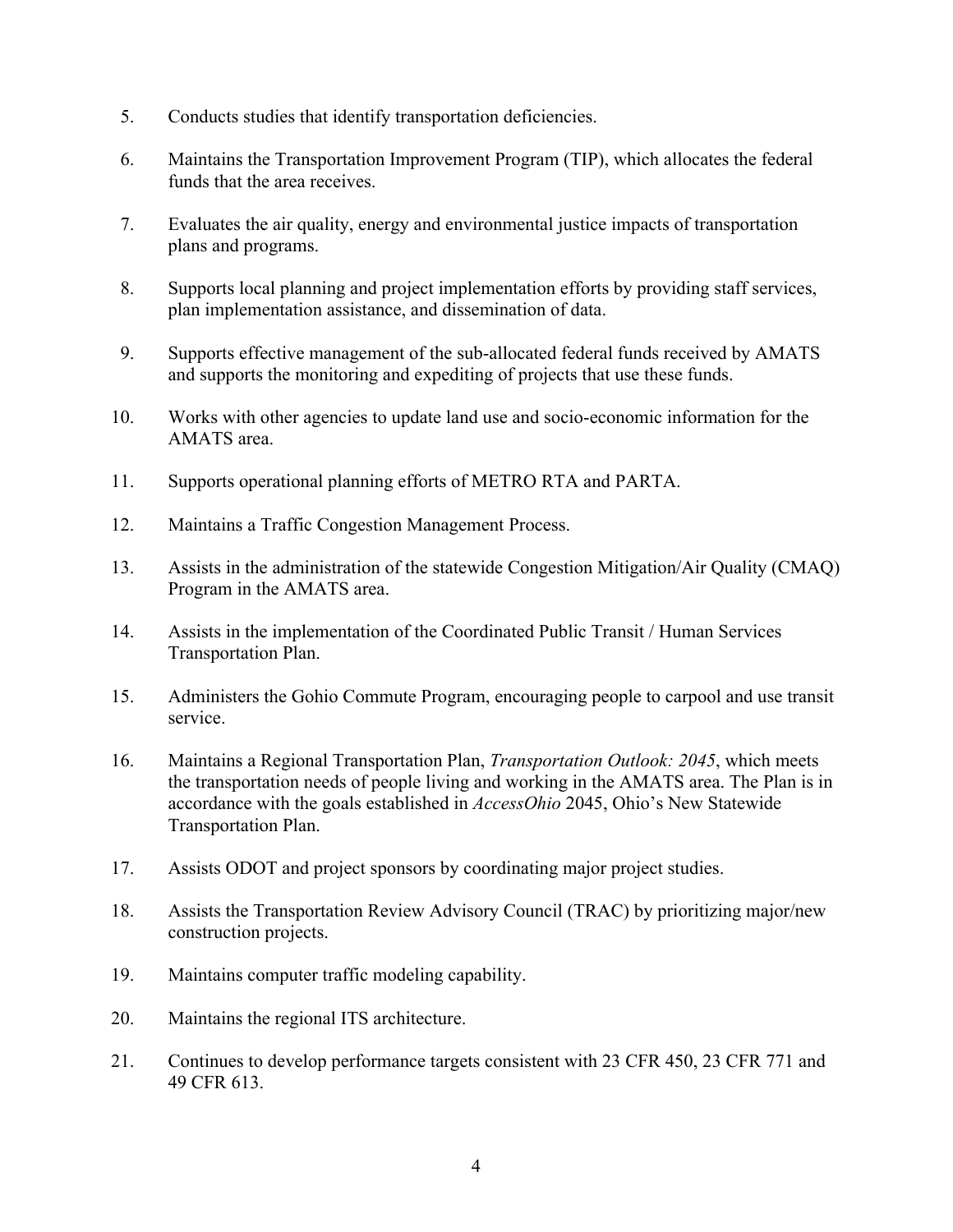The overall benefits to be derived from the FY 2023 Transportation Planning Work Program and Budget will be the maintenance of effective and ongoing long-range and short-range elements of the transportation planning process. This process will result in the determination of local transportation needs, identification of priorities, and development of transportation improvement projects consistent with needs, priorities, funding and performance. This will ensure that project sponsors in the AMATS area will be eligible to receive federal financial assistance to implement projects.

The major source of funding for activities listed in the Work Program is United States Department of Transportation (USDOT) Consolidated Planning funding. Other sources of revenue include federal Congestion Mitigation/Air Quality (CMAQ) funds, as well as state and local funds. These funds must be matched by state and local funds at a percentage rate of 80/10/10. Remaining funds from the current fiscal year (FY 2022) will be carried over on July 1, 2022 and may be used through December 31, 2022.

Local funds are contributed by each individual member of AMATS. Each member's contribution is based on the AMATS dues structure established by the Policy Committee in 2005. State funds are provided by ODOT.

AMATS will continue to utilize a portion of its sub-allocated CMAQ funds to maintain and promote the web-based Gohio Commute ride-matching service, as well as promote air quality improvements through the increased use of bicycle and pedestrian facilities.

Residents of the urbanized area will benefit from AMATS planning activities:

- 1. Transportation air quality planning
- 2. TIP maintenance
- 3. Regional Transportation Plan maintenance
- 4. Rideshare program implementation and the advocacy of alternative forms of transportation
- 5. Congestion Management Process planning that includes TSM considerations
- 6. Transportation disadvantaged planning
- 7. Safety planning
- 8. Security planning
- 9. Land use and transportation integration
- 10. Development, integration and monitoring of performance measures consistent with the BIL

Coordination between AMATS and ODOT is accomplished through the relationship with ODOT District 4. In addition, coordination is maintained, and assistance is provided to AMATS, by the ODOT Office of Program Management, Statewide Planning & Research, and Transit.

#### **MAJOR PRODUCTS & ACTIVITIES**

The AMATS Transportation Planning Work Program and Budget will produce several major products and activities including:

- Maintaining the FY 2021-2024 Transportation Improvement Program as amended
- Developing the new FY 2024-2027 Transportation Improvement Program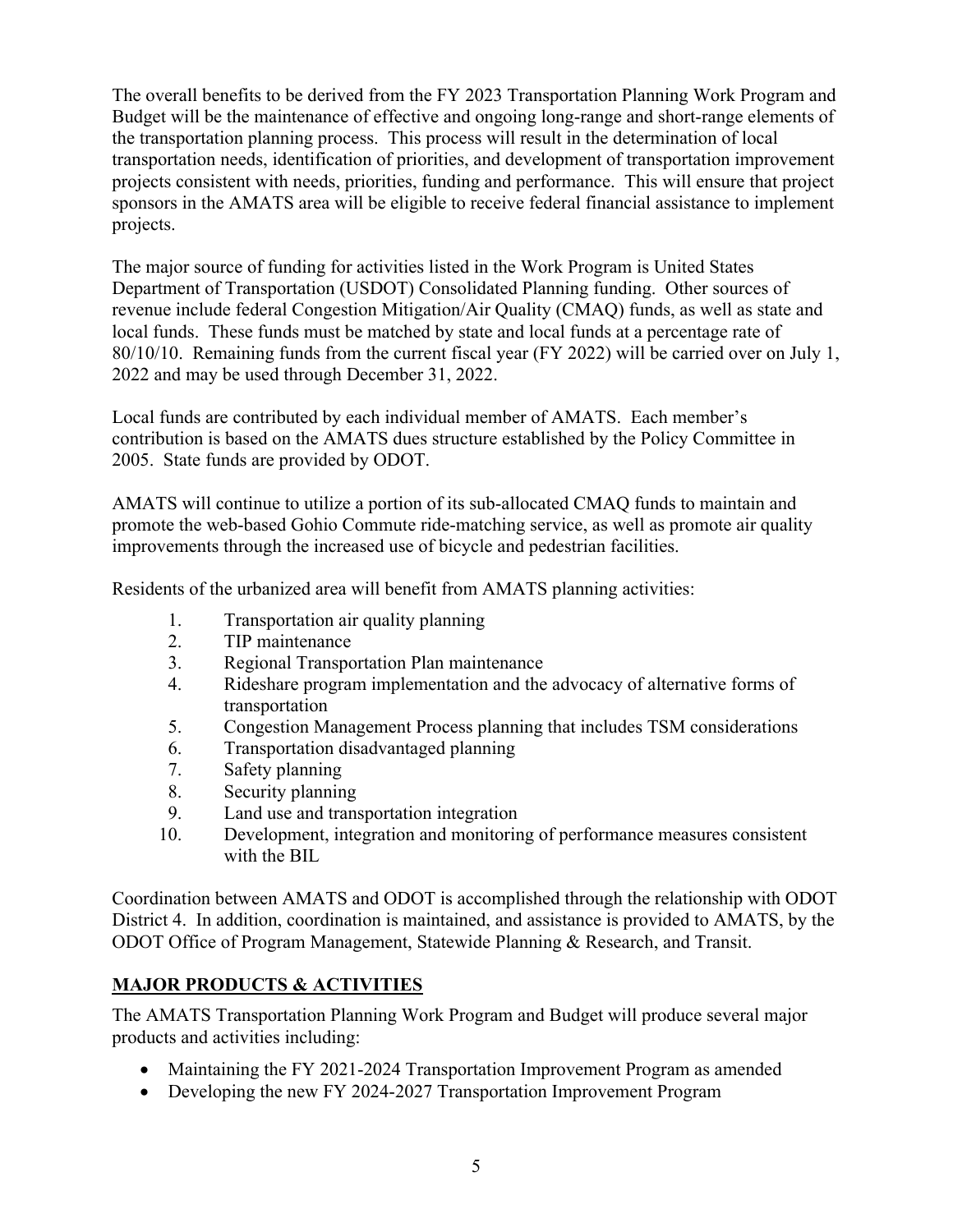- Maintaining the new Regional Transportation Plan: *Transportation Outlook 2045* in accordance with the goals established in *AccessOhio 2045*, Ohio's New Statewide Transportation Plan
- Management of allocations from the several FHWA and FTA Programs
- Participating in the statewide CMAQ Discretionary Funds Program
- Providing the annual Congestion Management Process update
- Monitoring projects that use federal funds sub-allocated to AMATS
- Integrating performance measures planning as part of the Plan and TIP processes consistent with current federal guidance
- Updating the region's transportation planning agreements in coordination with ODOT to ensure the sharing of performance data and selection of performance targets
- Reviewing Title VI Civil Rights and Environmental Justice public involvement documentation
- Documenting metropolitan public participation activities, and increasing public participation using web-based tools
- Traffic Counts
- Directing the Gohio Commute and Air Quality Advocacy Programs
- 2022 AMATS Annual Report
- *AMATS Transportation Newsletter* and Web Updates
- Soliciting applications for a new round of Connecting Communities Planning Grants
- Continuing the Signal Timing Optimization Program (STOP)
- Continuing the Pavement Condition Data Collection and Analysis Program
- Encouraging active transportation in alignment with *Walk.Bike.Ohio*, Ohio's first statewide bicycle and pedestrian plan
- Redesigning the AMATS website
- Implementation of the Bipartisan Infrastructure Law (BIL)
- Encouraging *Transport Ohio* strategies with Plan development and implementation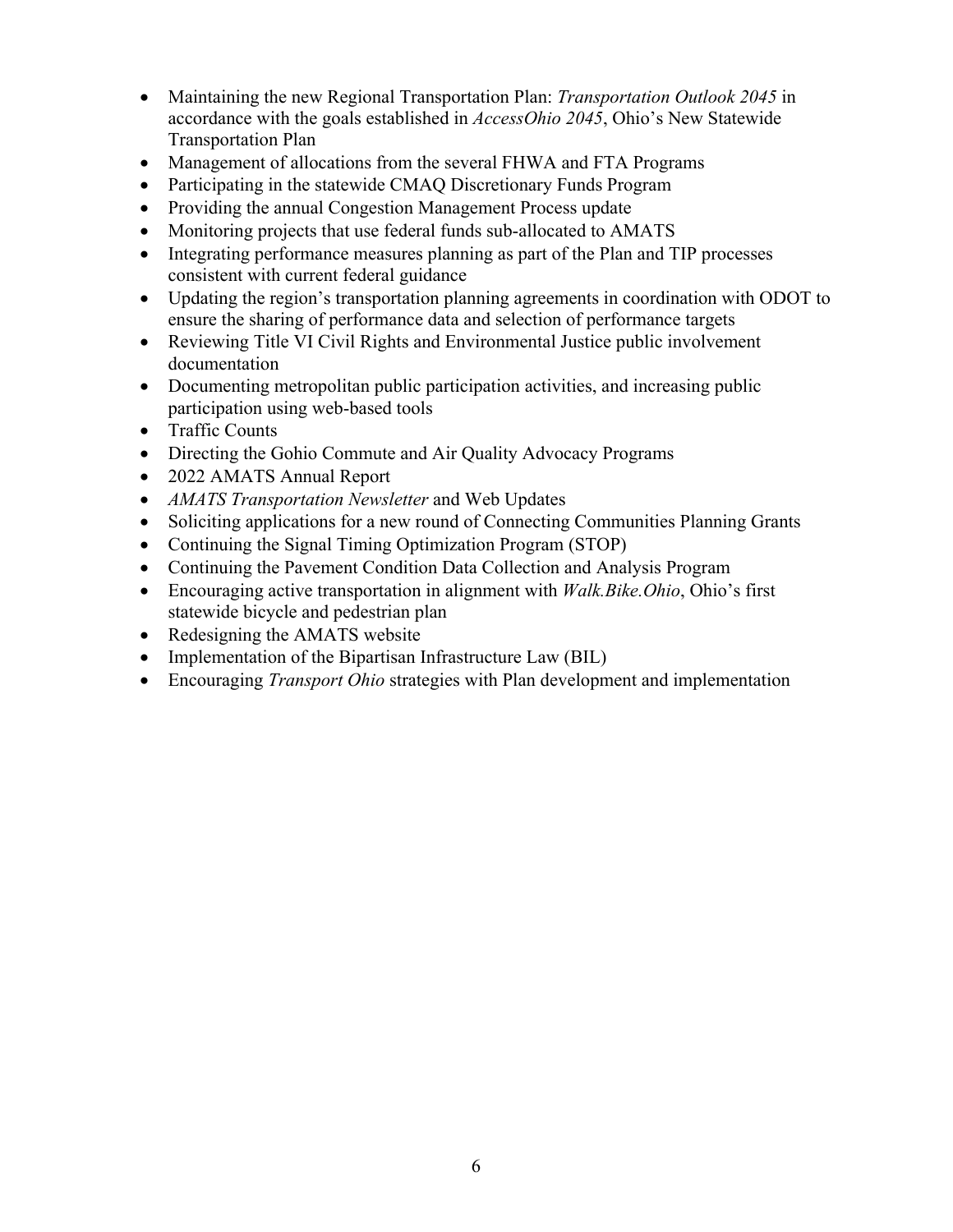#### **AMATS STAFF FISCAL YEAR 2023**

|                                      |                       | <b>PERCENTAGE</b> |
|--------------------------------------|-----------------------|-------------------|
|                                      |                       | OF TIME           |
|                                      |                       | <b>SUPPORTED</b>  |
|                                      |                       | <b>BY AMATS</b>   |
| <b>POSITION</b>                      | <b>NAME</b>           | <b>IN FY 2023</b> |
| Director                             | <b>Curtis Baker</b>   | 100%              |
| <b>Accounting Technician</b>         | Martha Chandler       | 100%              |
| City Planner IV                      | Darryl Kleinhenz      | 100%              |
| City Planner IV                      | Jeff Gardner          | 100%              |
| City Planner IV                      | Seth Bush             | 100%              |
| City Planner IV                      | <b>Heather Reidl</b>  | 100%              |
| City Planner II                      | David Swirsky         | 100%              |
| City Planner I                       | <b>Eugene Paczelt</b> | 100%              |
| <b>Communications Specialist III</b> | <b>Kerry Prater</b>   | 100%              |
| <b>Transportation Designer II</b>    | Farhad Ahmadzai       | 100%              |
| <b>Transportation Engineer</b>       | Dave Pulay, P.E.      | 100%              |
| <b>Transportation Engineer</b>       | Amy Prater, P.E.      | 100%              |
| <b>Transportation Planner III</b>    | Phyllis Jividen       | 100%              |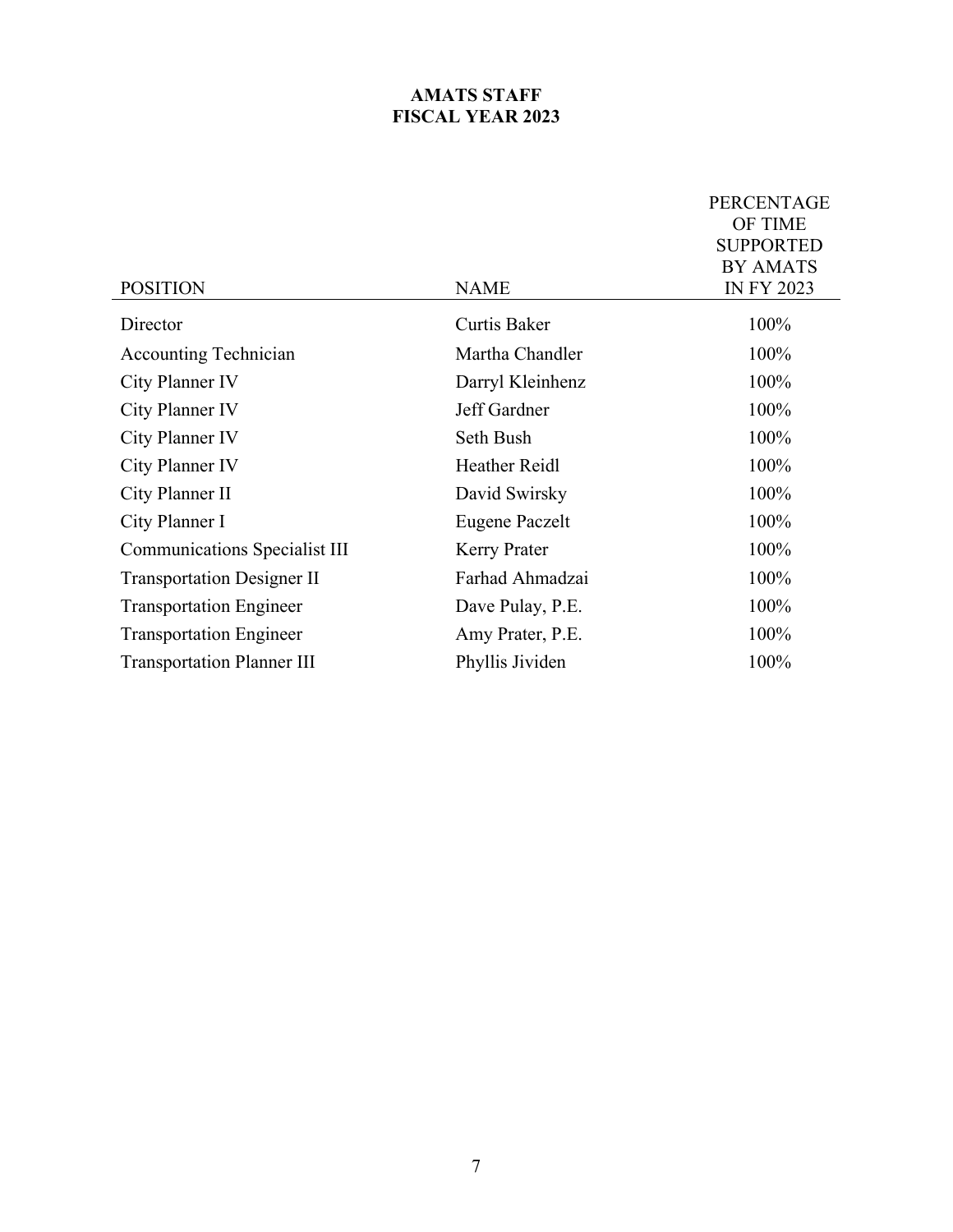#### **FY 2023**

#### **SUMMARY OF REGIONAL TRANSPORTATION PLANNING WORK ELEMENTS**

|     |                                                                                                    | <b>PROGRAM</b><br><b>BUDGET</b>                                    | <b>FUNDING</b><br><b>SOURCE</b> <sup>1</sup> | <b>AGENCY</b><br><b>PERFORMING</b><br><b>PLANNING</b> |
|-----|----------------------------------------------------------------------------------------------------|--------------------------------------------------------------------|----------------------------------------------|-------------------------------------------------------|
| 601 | <b>SHORT RANGE PLANNING</b>                                                                        |                                                                    |                                              |                                                       |
|     | 601.21 Short Range Planning (Carryover)<br>601.31 Short Range Planning                             | \$120,000<br>\$400,000                                             | F/O/A<br>F/O/A                               | <b>AMATS</b><br><b>AMATS</b>                          |
| 602 | <b>TRANSPORTATION IMPROVEMENT PROGRAM</b>                                                          |                                                                    |                                              |                                                       |
|     | 602.21 Transportation Improvement Program (Carryover)<br>602.31 Transportation Improvement Program | \$10,000<br>\$250,000                                              | F/O/A<br>F/O/A                               | <b>AMATS</b><br><b>AMATS</b>                          |
| 605 | <b>CONTINUING PLANNING - SURVEILLANCE</b>                                                          |                                                                    |                                              |                                                       |
|     | 605.21 Transportation System Update (Carryover)<br>605.31 Transportation System Update             | \$10,000<br>\$200,000                                              | F/O/A<br>F/O/A                               | <b>AMATS</b><br><b>AMATS</b>                          |
| 610 | <b>CONTINUING PLANNING - REVIEW &amp; REAPPRAISAL</b>                                              |                                                                    |                                              |                                                       |
|     | 610.21 Transportation Plan Update (Carryover)<br>610.31 Transportation Plan Update                 | \$90,000<br>\$350,000                                              | F/O/A<br>F/O/A                               | <b>AMATS</b><br><b>AMATS</b>                          |
| 625 | <b>SERVICE</b>                                                                                     |                                                                    |                                              |                                                       |
|     | 625.21 Service (Carryover)<br>625.31 Service                                                       | \$160,000<br>\$550,000                                             | F/O/A<br>F/O/A                               | <b>AMATS</b><br><b>AMATS</b>                          |
| 667 | <b>GOHIO COMMUTE AND AQ ADVOCACY</b>                                                               |                                                                    |                                              |                                                       |
|     | 667.21 Gohio Commute (PID #111431) (Carryover)<br>667.31 Gohio Commute (PID #111432)               | \$10,000<br>\$80,000                                               | <b>CMAQ</b><br><b>CMAQ</b>                   | <b>AMATS</b><br><b>AMATS</b>                          |
|     | 667.32 Air Quality Advocacy (PID #111428)                                                          | \$100,000                                                          | <b>CMAQ</b>                                  | <b>AMATS</b>                                          |
| 674 | <b>TRANSIT EXCLUSIVE</b>                                                                           |                                                                    |                                              |                                                       |
|     | 674.31 METRO RTA Planning                                                                          | \$825,000                                                          | M                                            | <b>METRO</b>                                          |
|     | 674.32 PARTA Planning Activities                                                                   | \$65,000                                                           | 9U/P                                         | <b>PARTA</b>                                          |
| 682 | <b>LOCAL EXCLUSIVE</b>                                                                             |                                                                    |                                              |                                                       |
|     | 682.31 Local                                                                                       | \$25,000                                                           | $\mathsf{A}$                                 | <b>AMATS</b>                                          |
| 697 | <b>PERIODIC REPORT</b>                                                                             |                                                                    |                                              |                                                       |
|     | 697.31 AMATS Transportation Newsletter/Annual Rpt                                                  | \$64,005                                                           | F/O/A                                        | <b>AMATS</b>                                          |
|     | <b>TOTAL</b>                                                                                       | \$3,309,005                                                        |                                              |                                                       |
|     | <sup>1</sup> Funding Source:                                                                       |                                                                    |                                              |                                                       |
|     | F - U.S. DOT Planning                                                                              | A - AMATS Local Share                                              |                                              |                                                       |
|     | O - ODOT                                                                                           | M - METRO Local Share                                              |                                              |                                                       |
|     | CMAQ - Congestion Mitigation Air Quality<br>9U - FTA (Section 5307)                                | P - PARTA Local Share<br>STBG - Surface Transportation Block Grant |                                              |                                                       |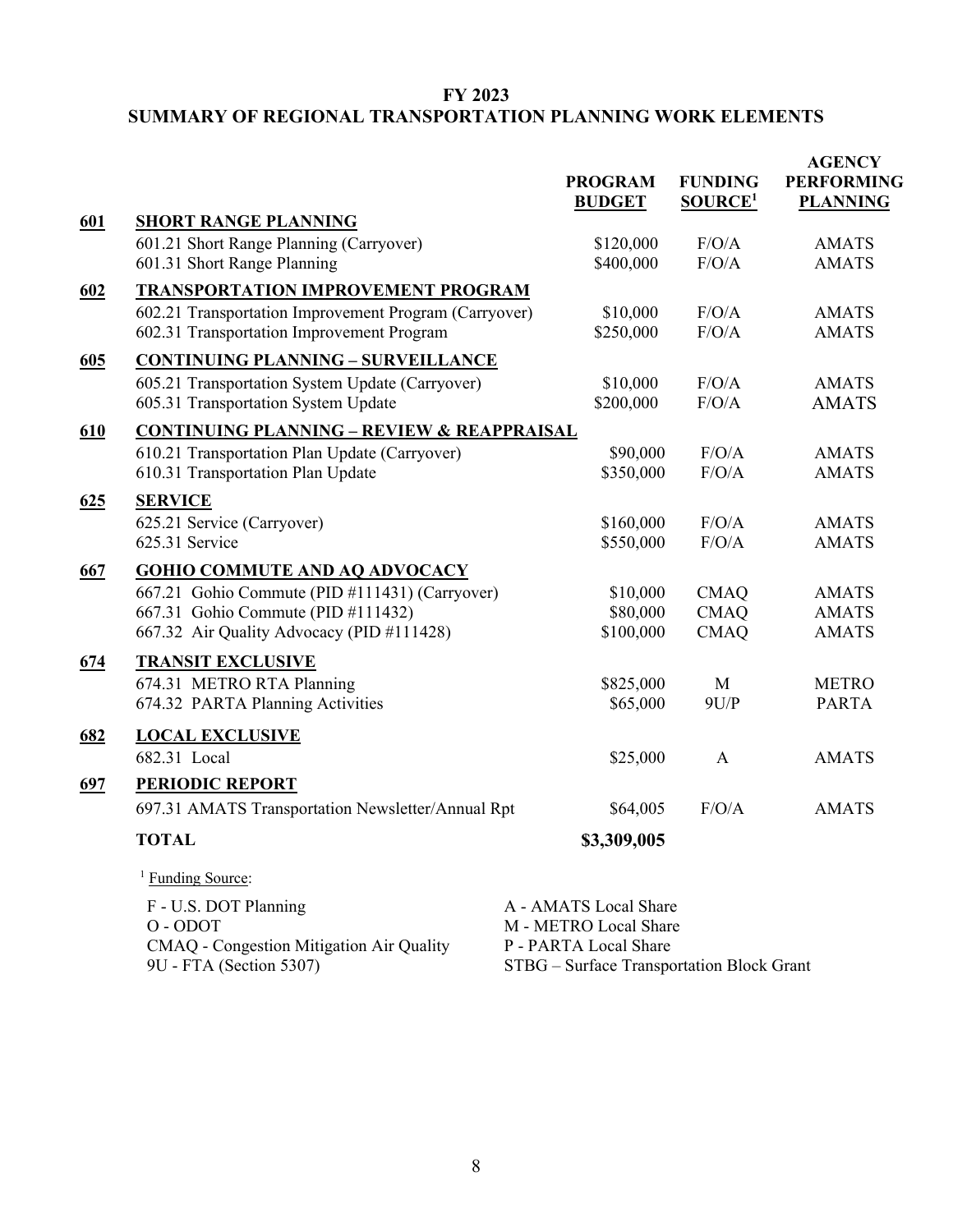#### **FY 2023 AMATS STAFF PLANNING WORK ELEMENTS**

|     |                                                       | <b>PROGRAM</b><br><b>BUDGET</b> | <b>FUNDING</b><br>SOURCE <sup>1</sup> | <b>AGENCY</b><br><b>PERFORMING</b><br><b>PLANNING</b> |
|-----|-------------------------------------------------------|---------------------------------|---------------------------------------|-------------------------------------------------------|
| 601 | <b>SHORT RANGE PLANNING</b>                           |                                 |                                       |                                                       |
|     | 601.21 Short Range Planning (Carryover)               | \$120,000                       | F/O/A                                 | <b>AMATS</b>                                          |
|     | 601.31 Short Range Planning                           | \$400,000                       | F/O/A                                 | <b>AMATS</b>                                          |
| 602 | <b>TRANSPORTATION IMPROVEMENT PROGRAM</b>             |                                 |                                       |                                                       |
|     | 602.21 Transportation Improvement Program (Carryover) | \$10,000                        | F/O/A                                 | <b>AMATS</b>                                          |
|     | 602.31 Transportation Improvement Program             | \$250,000                       | F/O/A                                 | <b>AMATS</b>                                          |
| 605 | <b>CONTINUING PLANNING - SURVEILLANCE</b>             |                                 |                                       |                                                       |
|     | 605.21 Transportation System Update (Carryover)       | \$10,000                        | F/O/A                                 | <b>AMATS</b>                                          |
|     | 605.31 Transportation System Update                   | \$200,000                       | F/O/A                                 | <b>AMATS</b>                                          |
| 610 | <b>CONTINUING PLANNING - REVIEW &amp; REAPPRAISAL</b> |                                 |                                       |                                                       |
|     | 610.21 Transportation Plan Update (Carryover)         | \$90,000                        | F/O/A                                 | <b>AMATS</b>                                          |
|     | 610.31 Transportation Plan Update                     | \$350,000                       | F/O/A                                 | <b>AMATS</b>                                          |
| 625 | <b>SERVICE</b>                                        |                                 |                                       |                                                       |
|     | 625.21 Service (Carryover)                            | \$160,000                       | F/O/A                                 | <b>AMATS</b>                                          |
|     | 625.31 Service                                        | \$550,000                       | F/O/A                                 | <b>AMATS</b>                                          |
| 667 | <b>GOHIO COMMUTE AND AQ ADVOCACY</b>                  |                                 |                                       |                                                       |
|     | 667.21 Gohio Commute (PID #111431) (Carryover)        | \$10,000                        | <b>CMAQ</b>                           | <b>AMATS</b>                                          |
|     | 667.31 Gohio Commute (PID #111432)                    | \$80,000                        | <b>CMAQ</b>                           | <b>AMATS</b>                                          |
|     | 667.32 Air Quality Advocacy (PID #111428)             | \$100,000                       | <b>CMAQ</b>                           | <b>AMATS</b>                                          |
| 682 | <b>LOCAL EXCLUSIVE</b>                                |                                 |                                       |                                                       |
|     | 682.31 Local                                          | \$25,000                        | $\mathbf{A}$                          | <b>AMATS</b>                                          |
| 697 | PERIODIC REPORT                                       |                                 |                                       |                                                       |
|     | 697.31 AMATS Transportation Newsletter/Annual Rpt     | \$64,005                        | F/O/A                                 | <b>AMATS</b>                                          |
|     | <b>TOTAL</b>                                          | \$2,419,005                     |                                       |                                                       |
|     |                                                       |                                 |                                       |                                                       |

<sup>1</sup> Funding Source: F - U.S. DOT Planning A - AMATS Local Share O - ODOT M - METRO Local Share<br>CMAO - Congestion Mitigation Air Quality P - PARTA Local Share CMAQ - Congestion Mitigation Air Quality P - PARTA Local Share STBG – Surface Transportation Block Grant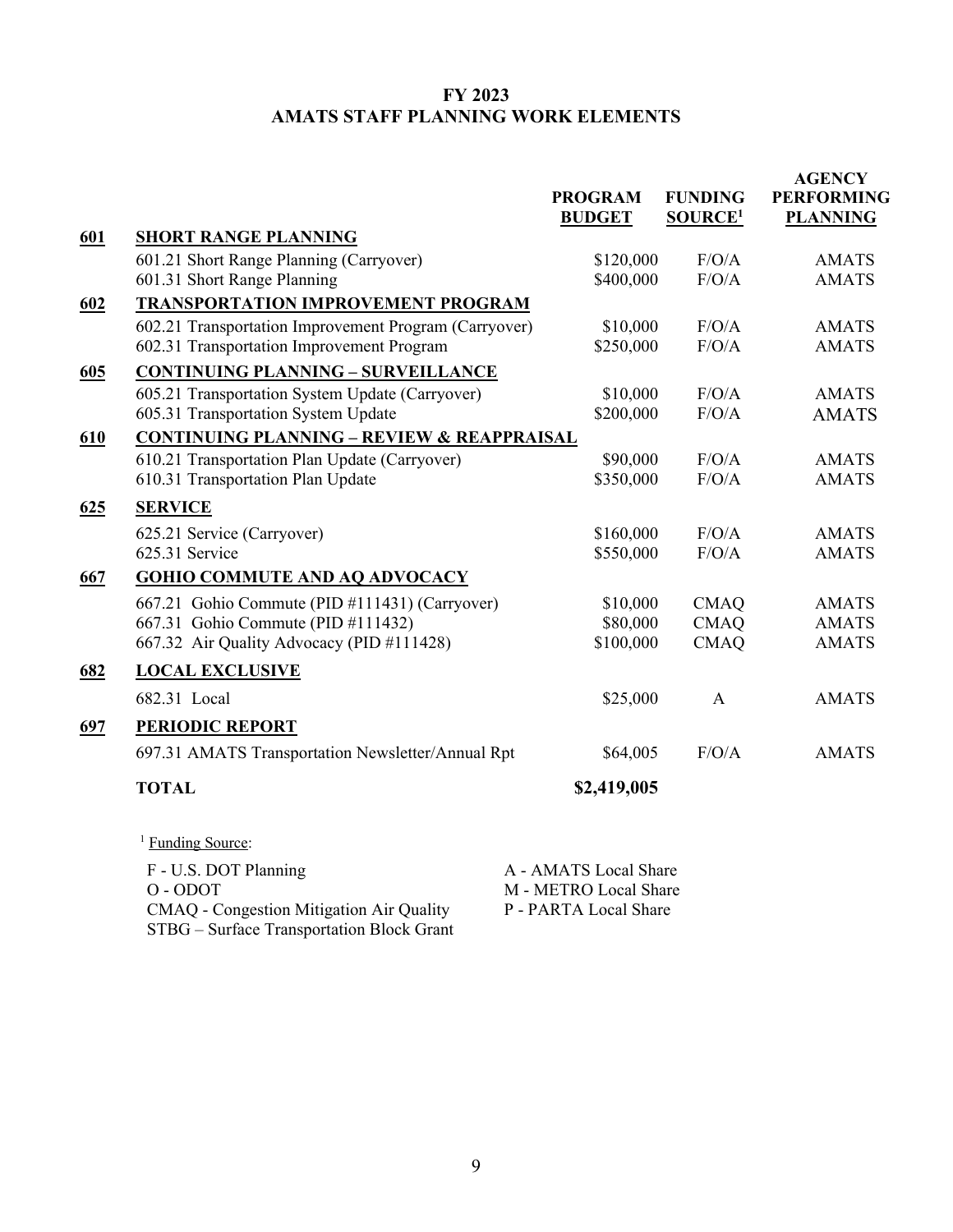#### **600 TRANSPORTATION**

#### **ISSUES, PROBLEMS, OPPORTUNITIES**

- Land use and development patterns are shaped by, and in turn, stimulate reliance upon the automobile as the dominant mode of travel.
- Transportation needs transcend the political, modal and financial limitations of the implementing agencies.
- Many residents who do not have access to, or cannot use, an automobile do not have sufficient mobility to satisfy their basic social, economic and personal needs.
- Implementation of capital-intensive improvements using federal funds is timeconsuming, costly, and subject to extensive federal requirements.
- State and local funds available for matching are limited.
- The Federal Clean Air Act Amendments of 1990 require all areas to meet certain air quality standards. Summit County and Portage County are part of the U.S. Censusdesignated eight-county Cleveland-Akron-Lorain Combined Statistical Area (CSA). Based on air quality readings, the United States Environmental Protection Agency (USEPA) designated this area as a maintenance area for the 2008 ozone and nonattainment for the 2015 ozone standard. USEPA also designated several of the counties in this area (including Summit and Portage) as a maintenance area for PM2.5 (particulate matter) under the 2006 standard. In addition, Cuyahoga and Lorain Counties have been designated as a maintenance area under the 2012 standard for PM<sub>2.5</sub>.
- FHWA and FTA have issued guidelines for compliance with Presidential Executive Order #12898: *Federal Actions to Address Environmental Justice in Minority Populations and Low-Income Populations*.
- Assist METRO and PARTA in the implementation of the AMATS Area Coordinated Public Transit/Human Services Transportation Plan.
- Integrating performance measures planning as part of the Plan and TIP processes consistent with current federal guidance (see Title 23 CFR 450, 23 CFR 771 and 49 CFR 613).

#### **GOALS**

- To provide a transportation development process that seeks and responds to input from a variety of disciplines and interests.
- To integrate consideration of social, economic, environmental, livability and energy impacts into the solution of transportation problems.
- To seek, encourage and facilitate the active involvement of all persons and groups in the planning and implementation of transportation improvements.
- To ensure mobility for all residents with special emphasis on the needs of the elderly and disabled by planning and programming transportation improvements.
- To ensure that Title VI, Environmental Justice (EJ) and Limited English Proficiency (LEP) populations are included as part of transportation planning process. Environmental Justice is the effort to create and maintain a healthy environment for everyone regardless of race, color, national origin, or income. Limited English Proficiency refers to a person who is not fluent in English.
- To evaluate the local impacts of federal transportation legislation.
- To ensure that the AMATS Regional Transportation Plan maintains a twenty-year time horizon and is developed in a comprehensive and coordinated fashion.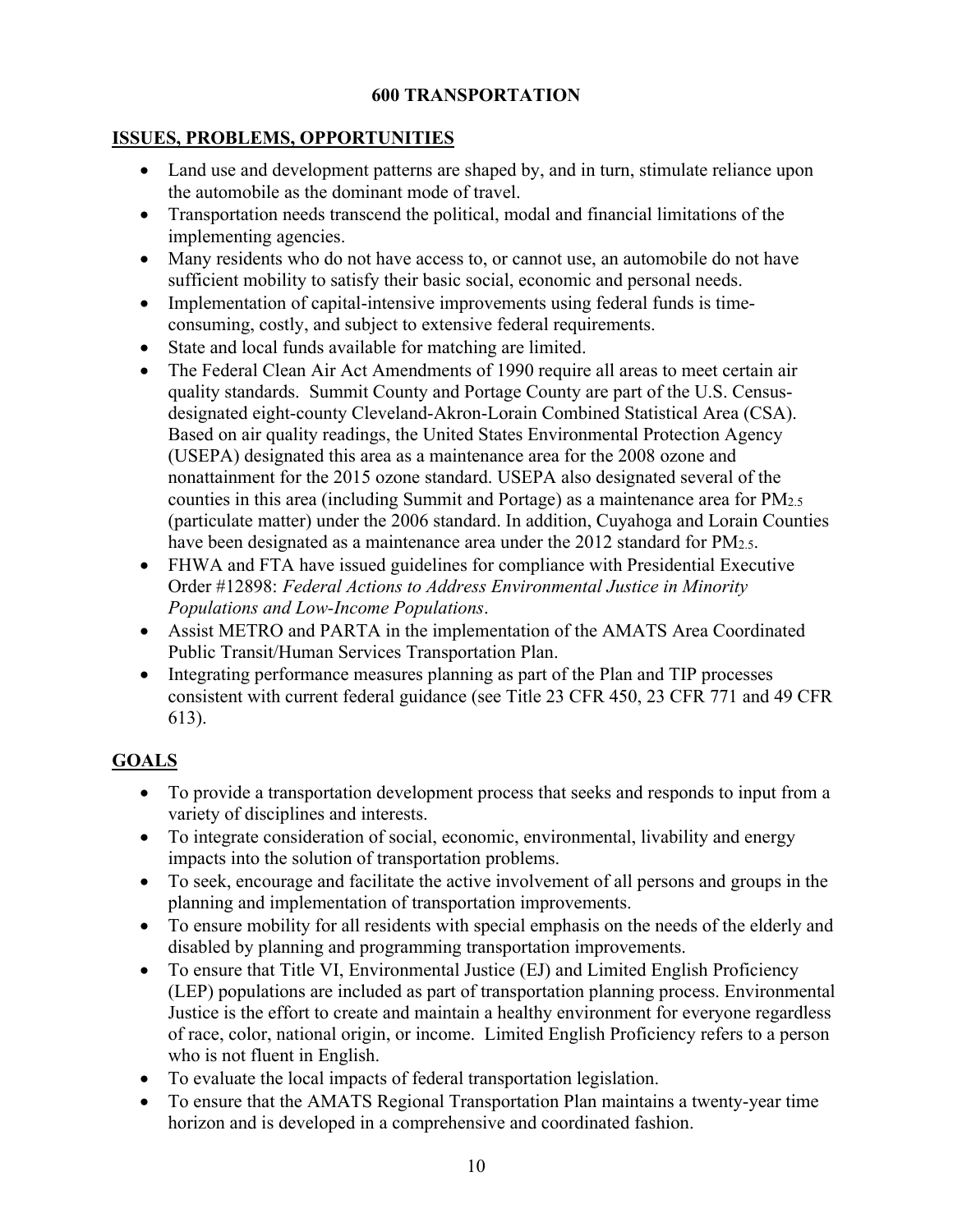#### **GOALS - continued**

- To maintain a Traffic Congestion Management Process.
- To monitor and evaluate past, present and future transportation projects based on established performance measures.
- To provide inclusive, early, and continuing opportunities for public active engagement in the transportation decision making process, virtually and in-person.
- To incorporate Environmental Justice considerations in the transportation planning process.
- To consider the Coordinated Public Transit / Human Services Transportation Plan as an input to the Regional Transportation Plan.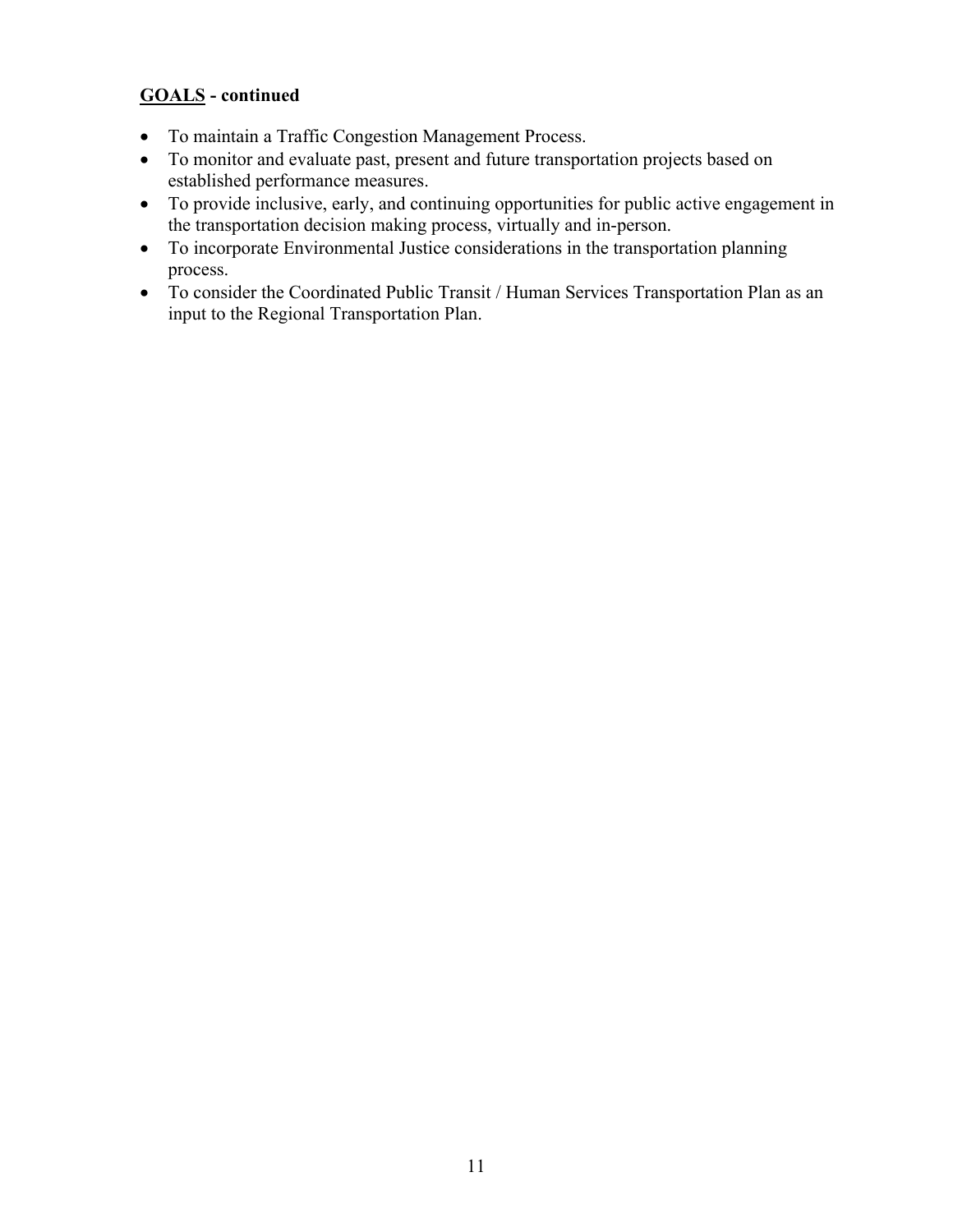#### **FY 2023 WORK ELEMENTS**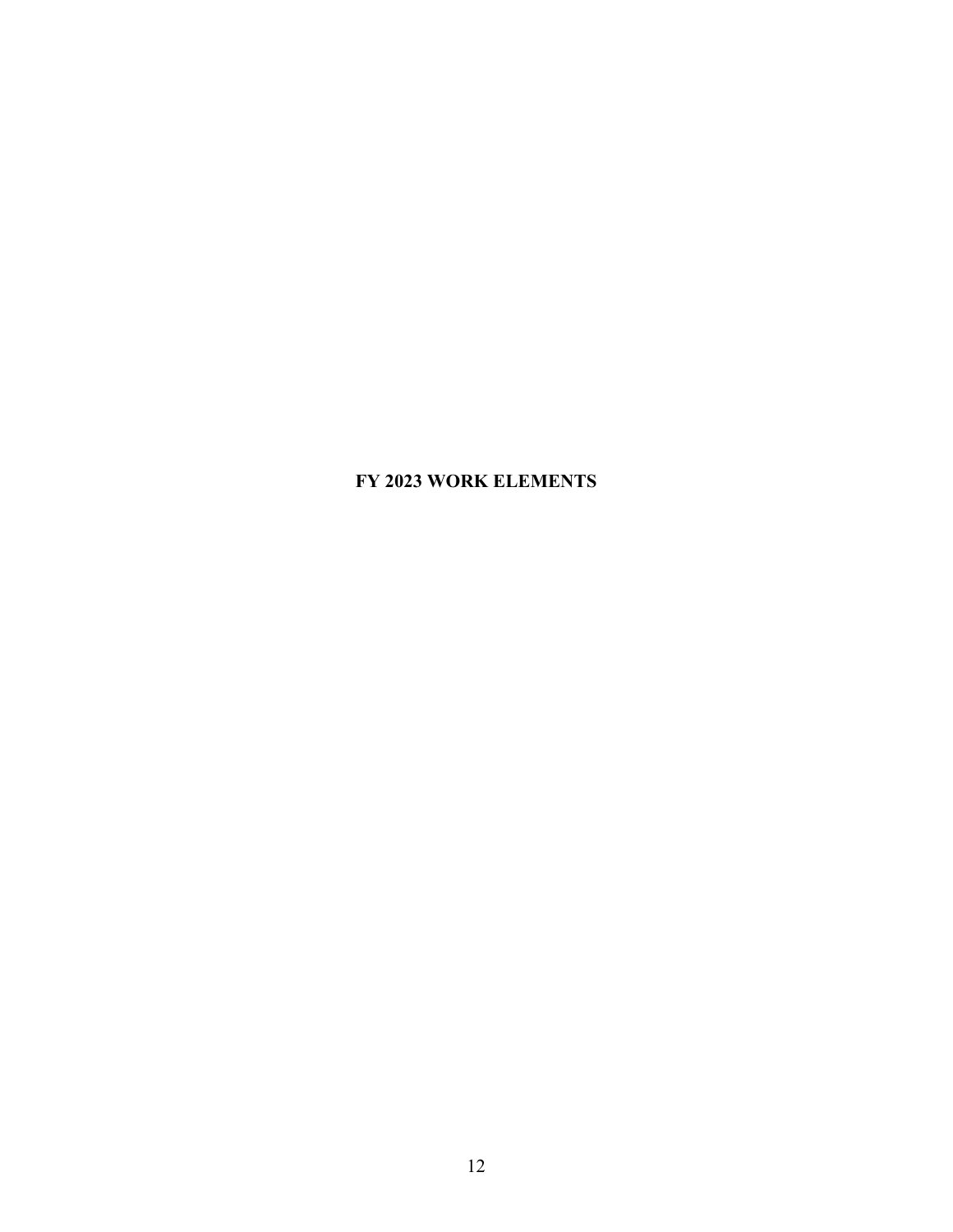#### **601.21 SHORT RANGE PLANNING – Carryover**

#### **601.31**

**Project Manager: Curtis Baker** 

**Project Team: Jeff Gardner, Darryl Kleinhenz, David Swirsky, Heather Davis Reidl, Phyllis Jividen, Seth Bush, Kerry Prater**

#### **Objectives**

- 1. To provide planning assistance to local communities and agencies to coordinate transportation services for elderly and disabled people, as well as Title VI, EJ and LEP populations.
- 2. To comply with the requirements of the Americans with Disabilities Act (ADA).
- 3. To maintain necessary information to document compliance with Federal Title VI requirements.
- 4. To aid the OEPA in updates of "Summit and Portage Counties Portion of the State Implementation Plan" (SIP).
- 5. To keep citizens and community leaders informed about air quality/transportation planning.
- 6. To work with project sponsors and ODOT on major project studies.
- 7. To ensure that transportation services to employment are addressed for low-income populations.
- 8. To work with the area's public transit operators on transit planning activities.
- 9. To assist ODOT and the Transportation Review Advisory Council (TRAC) by identifying local priorities for projects submitted for Major/New Project funding.
- 10. Maintain the regional Intelligent Transportation System (ITS) architecture.
- 11. To update the Coordinated Public Transit/Human Services Transportation Plan approximately every four years or as required (see FTA Circular 9045.1 p.V-9).
- 12. To assist local communities with bicycle and pedestrian planning activities.

## **Previous Work**

- Evaluation of Service to the Transportation Disadvantaged
- Title VI Updates
- Summit and Portage Counties Portion of the State Implementation Plan
- Evaluation of Park-and-Ride Alternatives
- Participation in the Akron Beltway Study (2018)
- Public Transportation Planning and Coordination
- Regional ITS Architecture Maintenance Plan
- Prioritization of AMATS area TRAC (ODOT Major/New Construction Program) applications
- Traffic Crashes (2018-2020) Technical Memorandum (March 2022)
- The Coordinated Public Transit/Human Services Transportation Plan (May 2018)
- Connecting Communities: A Guide to Integrating Transportation & Land Use (2010)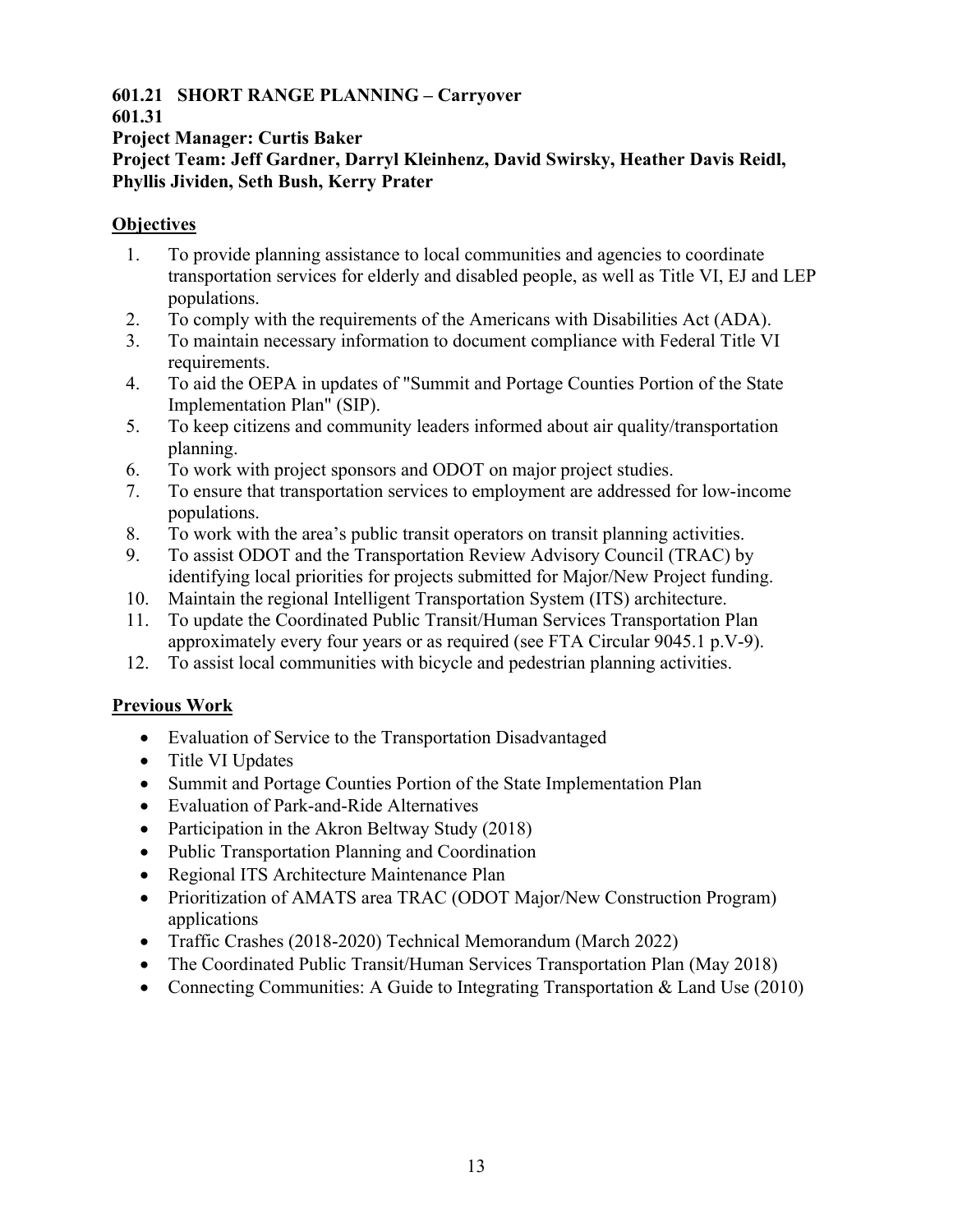#### **601.21/601.31 SHORT RANGE PLANNING – continued**

#### **Methodology**

- 1. Refer to *Prospectus* https://amatsplanning.org/wp-content/uploads/AMATS-Prospectus-2020-January-2021-Update.pdf 49 CFR Part 37, Transportation for Individuals with Disabilities FTA Circular 4702.1B Title VI Program Guidelines
- 2. Refer to "Summit and Portage Counties Portion of the State Implementation Plan" (November 1978), 1993, 2007, and 2011 Updates. Assist OEPA in updating the SIP using current data, revised emission factors, and/or revised analysis techniques.
- 3. Utilizing the proprietary StreetLight data software program in coordination with ODOT, AMATS will identify and analyze projects to evaluate the condition, performance, and progress of the transportation system.

- 1. Attend ODOT District 4 Safety Review Meetings
- 2. Assistance with major ODOT project studies
- 3. Prioritize AMATS area applications for TRAC (ODOT Major/New Construction Program) (as required)
- 4. Assist agencies in implementing the Coordinated Public Transit / Human Services Transportation Plan (as requested)
- 5. Coordinate with Other Agencies and Local Governments
- 6. Transit Planning and Coordination
	- a. Coordinate performance measures with ODOT and public transit providers consistent with the BIL
	- b. Adopt or support statewide performance measures as they become available
- 7. Bike and Pedestrian Planning and Coordination (as needed)
- 8. Freight Planning and Coordination, ensuring alignment with *Transport Ohio*
- 9. Traffic Crashes and Safety Performance (2019-2021) Technical Memorandum
- 10. Assistance with safety studies (as needed)
- 11. Land Use Transportation Coordination (as needed)
- 12. Maintain transportation performance measures data in accordance with federal guidance
- 13. Document metropolitan planning public involvement
- 14. Collect volume and speed data as part of the Speed Table Program

|    | #1                        | #2                           | #3                | #4                        | #5                            | #6a                | #6b                      | #7                            | #8                        | #9                | #10      | #1                        | #1                 | #13                       | #14 |
|----|---------------------------|------------------------------|-------------------|---------------------------|-------------------------------|--------------------|--------------------------|-------------------------------|---------------------------|-------------------|----------|---------------------------|--------------------|---------------------------|-----|
|    | $\mathbf{x}$<br>л         | $\overline{\mathbf{x}}$<br>∡ |                   | $\mathbf{v}$<br>$\Lambda$ | v<br>∡⊾                       | $\mathbf{v}$       | v<br>△                   | $\overline{\mathbf{x}}$<br>∡⊾ | v<br>∡                    |                   | ٦z<br>∡⊾ | v<br>△                    | v<br>∡⊾            | 77<br>$\Lambda$           |     |
| ◡▵ | $\mathbf{v}$<br>$\Lambda$ | $\overline{\mathbf{x}}$<br>Λ |                   | $\mathbf{v}$<br>$\Lambda$ | $\overline{\mathbf{x}}$<br>∡⊾ | ◥<br>∡⊾            | v<br>△                   | $\overline{\mathbf{x}}$<br>∡⊾ | $\mathbf{x}$<br>$\Lambda$ | $\mathbf{v}$<br>Λ | ◥◸<br>∡⊾ | $\mathbf{v}$<br>$\Lambda$ | v<br>∡⊾            | $\mathbf{v}$<br>$\Lambda$ |     |
| Q3 | $\mathbf{v}$<br>$\Lambda$ | v<br>Λ                       |                   | $\mathbf{v}$<br>∡         | ▾▾<br>$\Lambda$               | T7<br>∡⊾           | $\mathbf v$<br>$\Lambda$ | ۳z<br>∡                       | ٦z<br>$\Lambda$           |                   | ∡⊾       | v<br>$\Lambda$            | v<br>∡⊾            | 77<br>$\Lambda$           |     |
| Q4 | $\mathbf{v}$<br>$\Lambda$ | v<br>∡                       | $\mathbf{v}$<br>∡ | $\mathbf{v}$<br>$\Lambda$ | $\mathbf{v}$<br>$\lambda$     | $\mathbf{x}$<br>∡⊾ | $\mathbf{v}$<br>△        | - -<br>∡⊾                     | $\mathbf{x}$<br>$\Lambda$ |                   | ٦z       | v<br>$\Lambda$            | $\mathbf{v}$<br>∡⊾ | v<br>$\Lambda$            |     |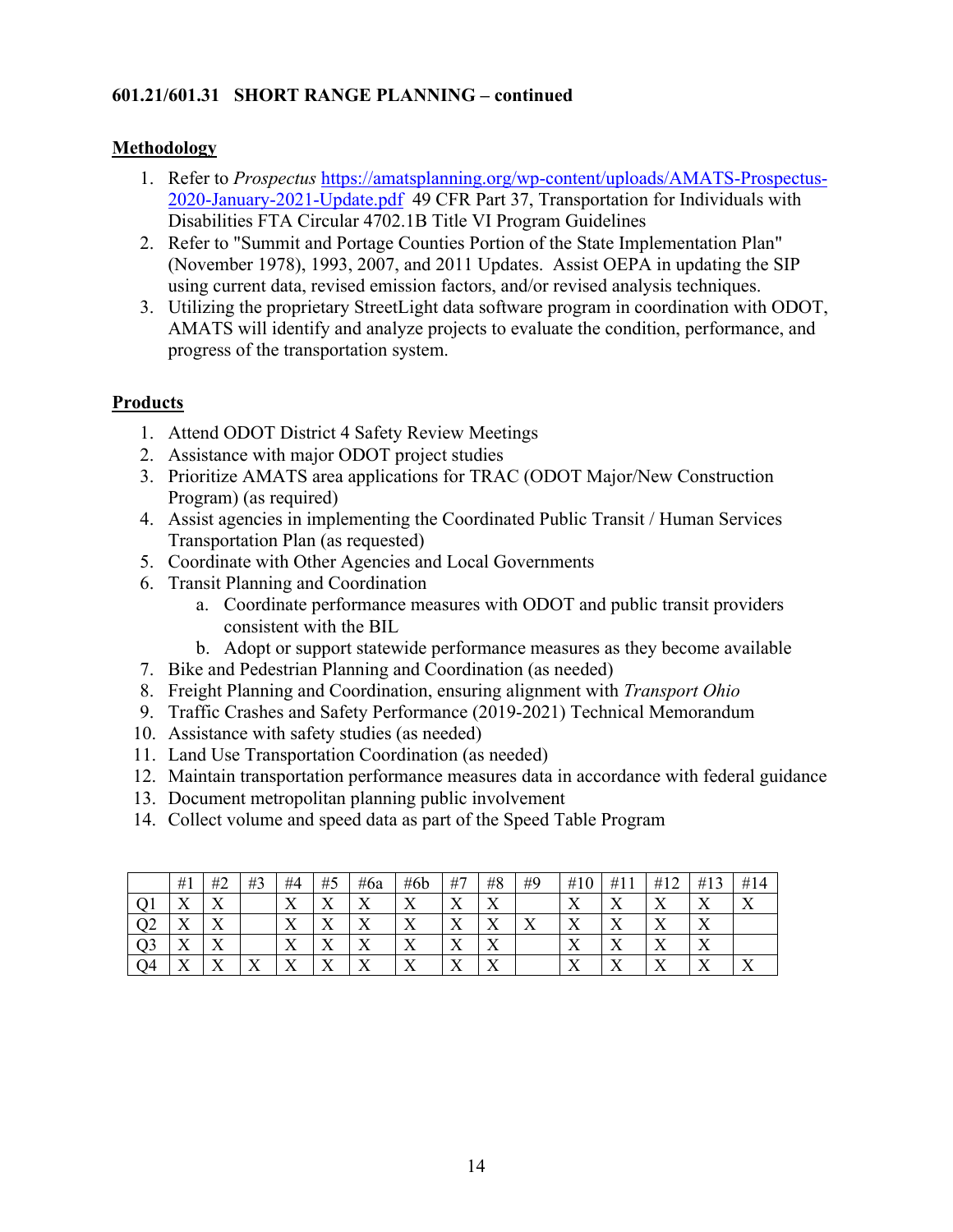#### **602.21 TRANSPORTATION IMPROVEMENT PROGRAM – Carryover 602.31**

#### **Project Manager: Dave Pulay**

#### **Project Team: Amy Prater, Jeff Gardner, Farhad Ahmadzai**

#### **Objectives**

- 1. To update the Transportation Improvement Program (TIP), this identifies transportation improvements funded during the next four years.
- 2. To annually report on the status of all projects programmed in the previous fiscal year of the TIP.
- 3. To manage the sub-allocations AMATS receives from the Surface Transportation Block Grant Program (STBG), Transportation Alternatives Set Aside Program (TASA), Congestion Mitigation/Air Quality (CMAQ) Program, and the various FTA programs such as the Section 5307 Urban Formula, Section 5310 Enhanced Mobility for the Elderly and Disabled and Section 5339 Bus and Bus Facilities Program.
- 4. To monitor and expedite projects using STBG, TASA, or CMAQ funds sub-allocated to AMATS.
- 5. To coordinate with ODOT regarding the delivery of AMATS funded projects and establishing annual Lock-Down Schedules.
- 6. To monitor sources of transportation funding and make this information available to local implementing agencies.
- 7. To ensure that the TIP is in conformance with the State Implementation Plan and air quality goals; consistent with Executive Order #12898: Federal Actions to Address Environmental Justice in Minority Populations and Low-Income Populations; and is within the financial constraints of estimated available funding.
- 8. Provide public involvement in the TIP development process, incorporating virtual public involvement activities wherever possible.
- 9. To coordinate with ODOT (and other MPOs as needed) regarding the development and implementation (target setting) of performance measures to be used in TIP development and the project selection process in the AMATS area.

#### **Previous Work**

- Biennial TIPs
- Periodic amendments to the TIP
- Air Quality Conformity Evaluations
- Sections of the *AMATS Public Participation Plan* related to the TIP
- Annual recommendations for the FTA Section 5310 (Specialized Transportation Program), as well as Section 5316 Job Access and Reverse Commute and Section 5317 New Freedom Programs
- *AMATS Funding Policy Guidelines*
- Annual Lock-Down Schedules (since FY 2004)
- Project Status Review Meetings

#### **Methodology**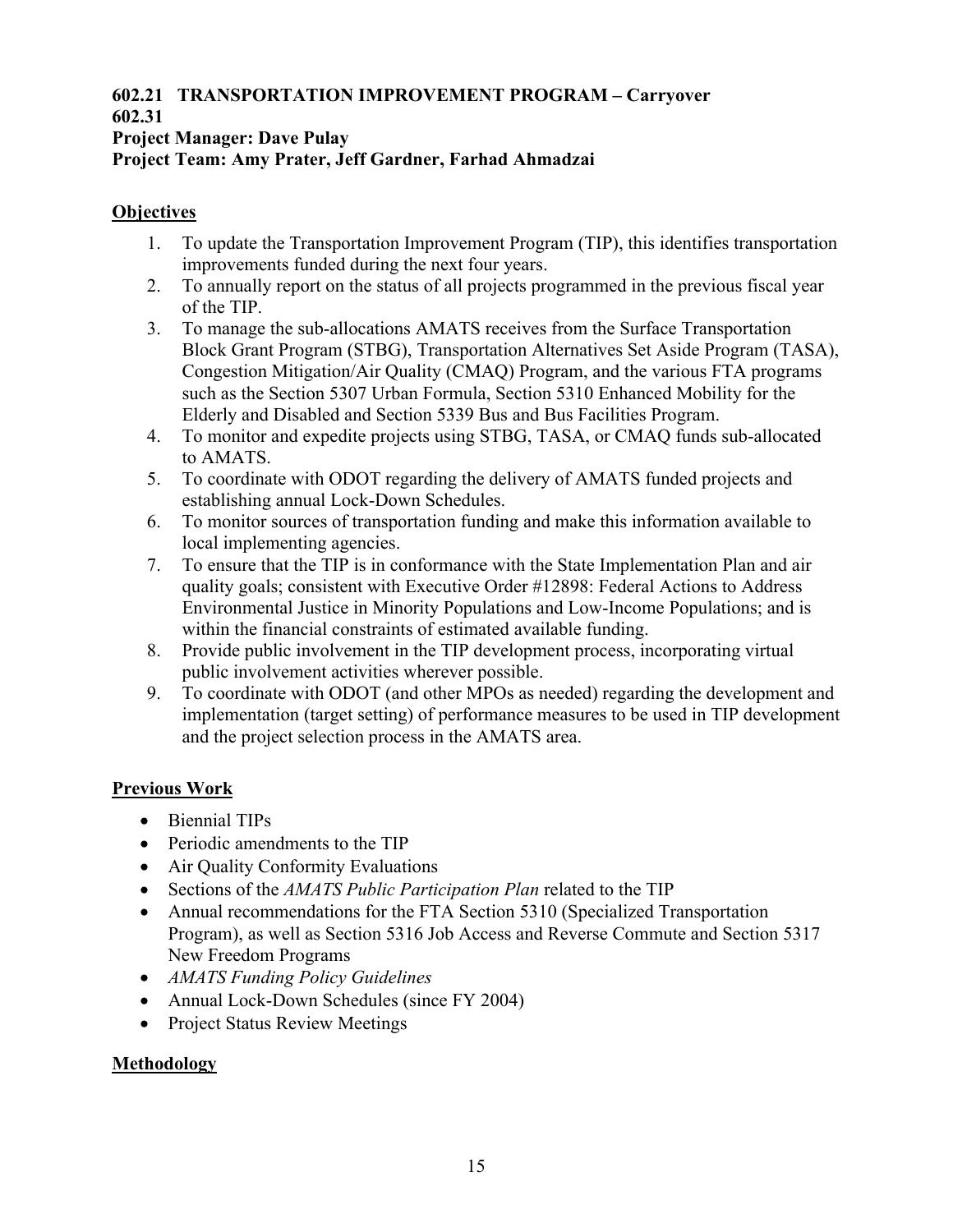#### **602.21/602.31 TRANSPORTATION IMPROVEMENT PROGRAM – continued**

- 1. Refer to: a) *Prospectus*, https://amatsplanning.org/wp-content/uploads/AMATS-Prospectus-2020-January-2021-Update.pdf b) AMATS Public Participation Plan, https://amatsplanning.org/wp-content/uploads/3P-Public-Participation-Plan-March-2022.pdf c) FTA Circular 7008.1A *Federal Transit Administration Financial Capacity Policy* (see Links Appendix).
- 2. AMATS will hold enough project status review meetings to ensure that projects are delivered in a timely manner. Lock-down schedules will be developed following ODOT guidance.
- 3. ODOT Application Forms and Instructions for the Statewide CMAQ Discretionary Program.
- 4. In coordination with ODOT (and neighboring MPOs as needed), AMATS will develop criteria that evaluate the condition and performance of the transportation system, describe the progress achieved in meeting performance targets in comparison with the performance in previous time periods, evaluate where the preferred scenario has improved conditions and performance, as well as where local policies and investments have impacted the costs necessary to achieve performance targets.
- 5. See FTA Program Guidance and Circulars pertaining to coordinated public transit human services transportation planning. See also the AMATS Funding Policy Guidelines, as well as Memorandum of Understanding with METRO RTA and PARTA regarding transit funding and project selection.
- 6. The air quality impacts of TIP project amendments will be analyzed using methods developed by the Ohio Department of Transportation, Division of Planning, Office of Statewide Planning & Research.

- 1. Maintain the FY 2021-2024 TIP
	- a. Periodic Amendments (as needed)
		- Public Involvement Meetings (as needed)
		- Air Quality Conformity Modeling (as needed)
	- b. Annual Listing of Obligated Projects
- 2. Develop and Approve the FY 2024-2027 TIP
- 3. Manage STBG and TASA allocations (continuous)
- 4. Attend Project Scoping meetings (as needed)
- 5. Project Status Review Meetings (quarterly at a minimum)
- 6. Assist ODOT with Annual Project Lock-Down Schedule
- 7. Manage FTA Section 5307, 5310 and 5339 apportionments (continuous)
- 8. Participate in the Statewide CMAQ Discretionary Program
- 9. Maintain performance measures as part of the TIP process consistent with current federal guidance

|     | #1                | #1a                                 | #1b                | #2                      | #3                      | #4                  | #5                           | #6                            | #7                            | #8                           | #9                      |
|-----|-------------------|-------------------------------------|--------------------|-------------------------|-------------------------|---------------------|------------------------------|-------------------------------|-------------------------------|------------------------------|-------------------------|
|     | $\mathbf{v}$      | $\overline{\mathbf{x}}$<br>∡        | $\mathbf{v}$<br>∡⊾ | $\overline{\mathbf{x}}$ | $\overline{\mathbf{x}}$ | $\mathbf{v}$<br>ZX. | $\overline{\mathbf{x}}$      |                               | T Z<br>∡⊾                     | $\mathbf{x}$<br>$\Lambda$    | $\overline{\mathbf{x}}$ |
|     | $\mathbf{v}$<br>∡ | $\mathbf{v}$<br>∡                   |                    | $\overline{\mathbf{x}}$ | $\mathbf{v}$<br>∡⊾      | $\mathbf{x}$<br>∡⊾  | $\overline{\mathbf{x}}$<br>∡ | $\overline{\mathbf{x}}$<br>∡⊾ | $\overline{\mathbf{x}}$<br>∡⊾ | $\mathbf{x}$<br>∡            | $\mathbf{v}$<br>∡       |
| ر ر | ٦z<br>△           | $\overline{\mathbf{x}}$<br>$\Delta$ |                    | <b>x</b> z              | $\mathbf{v}$<br>∡       | ٦z<br>∡⊾            | $\mathbf{v}$<br>∡⊾           |                               | - -<br>∡⊾                     | $\overline{\mathbf{x}}$<br>∡ | $\mathbf{v}$<br>∡       |
| 74  | $\mathbf{v}$      | $\mathbf{v}$                        |                    | $\mathbf{v}$            | $\mathbf{v}$            | $\mathbf{v}$        | $\mathbf{v}$                 |                               | $\mathbf{v}$                  | $\mathbf{v}$<br>$\lambda$    | $\mathbf{v}$            |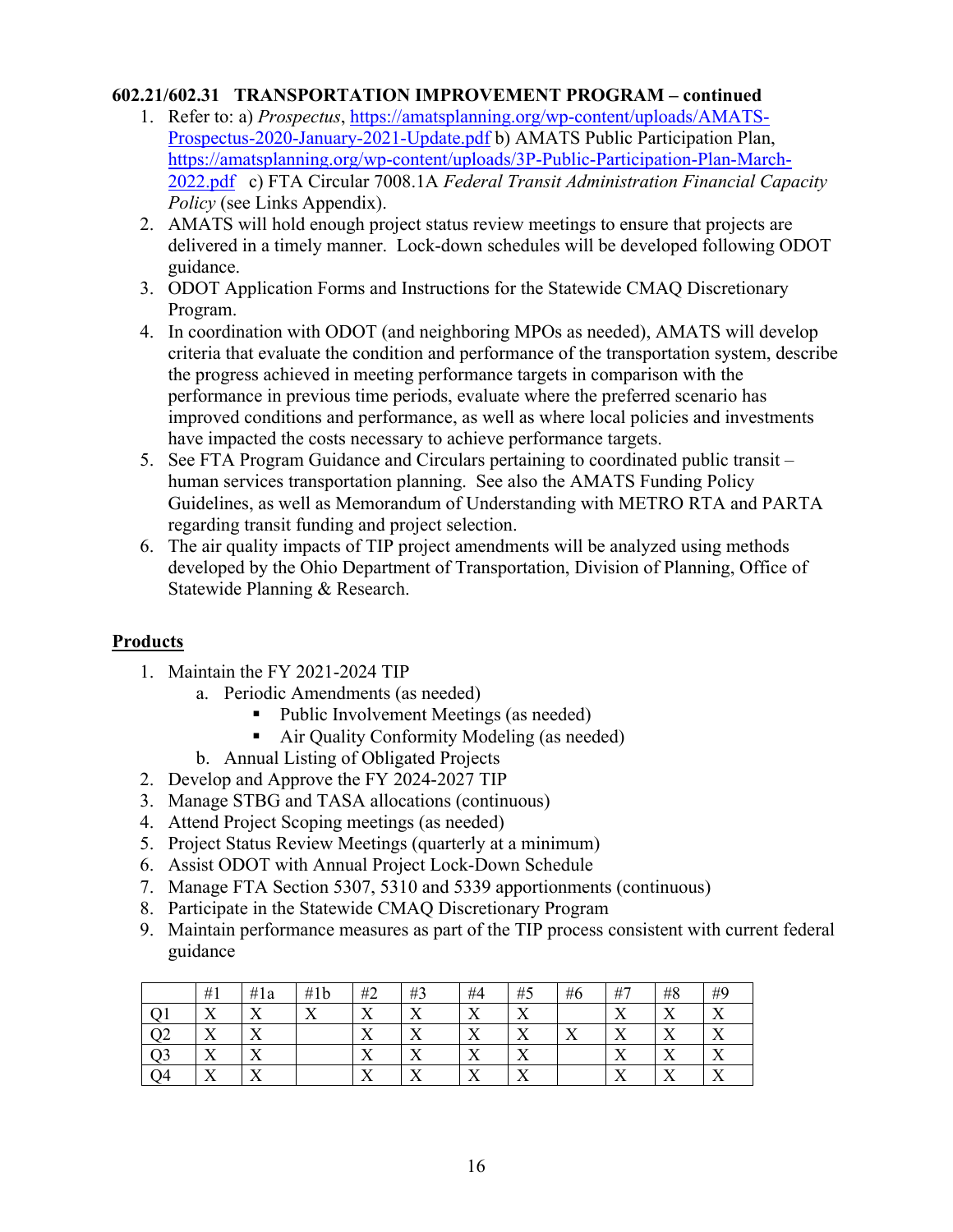## **605.21 TRANSPORTATION SYSTEM UPDATE – Carryover**

#### **605.31 Project Manager: Seth Bush Project Team: Farhad Ahmadzai, Eugene Paczelt**

#### **Objectives**

- 1. To monitor the characteristics of the transportation system. Data includes roadway characteristics such as width, section lengths and intersection data; traffic volumes; speed and delay information; traffic crash data; transit characteristics such as ridership, grants, fares, and related information; and other data necessary to provide input to short and long-range planning. Emphasis will be on maintaining highway crash data and collecting detailed information on intersections that show congestion problems. Emphasis will be placed on obtaining traffic counts for the Traffic Congestion Management Process and to establish and develop performance measure and target setting data.
- 2. To supplement ODOT counts by conducting traffic counts.
- 3. To purchase additional traffic counting equipment to replace obsolete and stolen equipment.
- 4. To maintain the municipal road mileage for the AMATS Area.
- 5. To implement the Bipartisan Infrastructure Law (BIL), including efforts to increase safe and accessible options for multiple travel modes for people of all ages and abilities, in anticipation of further information and progress/status updates

#### **Previous Work**

- Traffic Volume Maps (1980, 1983, 1988, 1993, 1997, 2000-present updated annually on the AMATS website)
- Federal Aid System, Federal Functional Classifications and AMATS Functional Classification Maps (FY 1986, FY 1993, FY 1994, FY 2004, FY 2011, FY 2019)
- Inventory of Private Providers of Transportation
- Mechanical and manual traffic counts
- Mechanical and manual pedestrian and bicycle counts

#### **Methodology**

- 1. Crash data to be obtained from Ohio Department of Highway Safety. Selected traffic counts to be supplied by ODOT. Refer to *Prospectus* https://amatsplanning.org/wpcontent/uploads/AMATS-Prospectus-2020-January-2021-Update.pdf
- 2. The Staff will count traffic mechanically for 24-hour periods and conduct peak hour manual turning movement counts to supplement traffic counting completed by ODOT. Purchase of additional traffic counting equipment.
- 3. Assistance to ODOT as requested.

- 1. Maintain data files including: land use and zoning, population, employment, dwelling unit, and other Census data, motor vehicle registrations, transit ridership, traffic counts, intersection geometrics, signalization, road and street information, pavement and bridge condition ratings, FFC, etc. (on-going)
	- a. Report performance measures consistent with the BIL
- 2. Mechanical and manual traffic counts (seasonal)
	- a. Update traffic counts on the AMATS website (as available)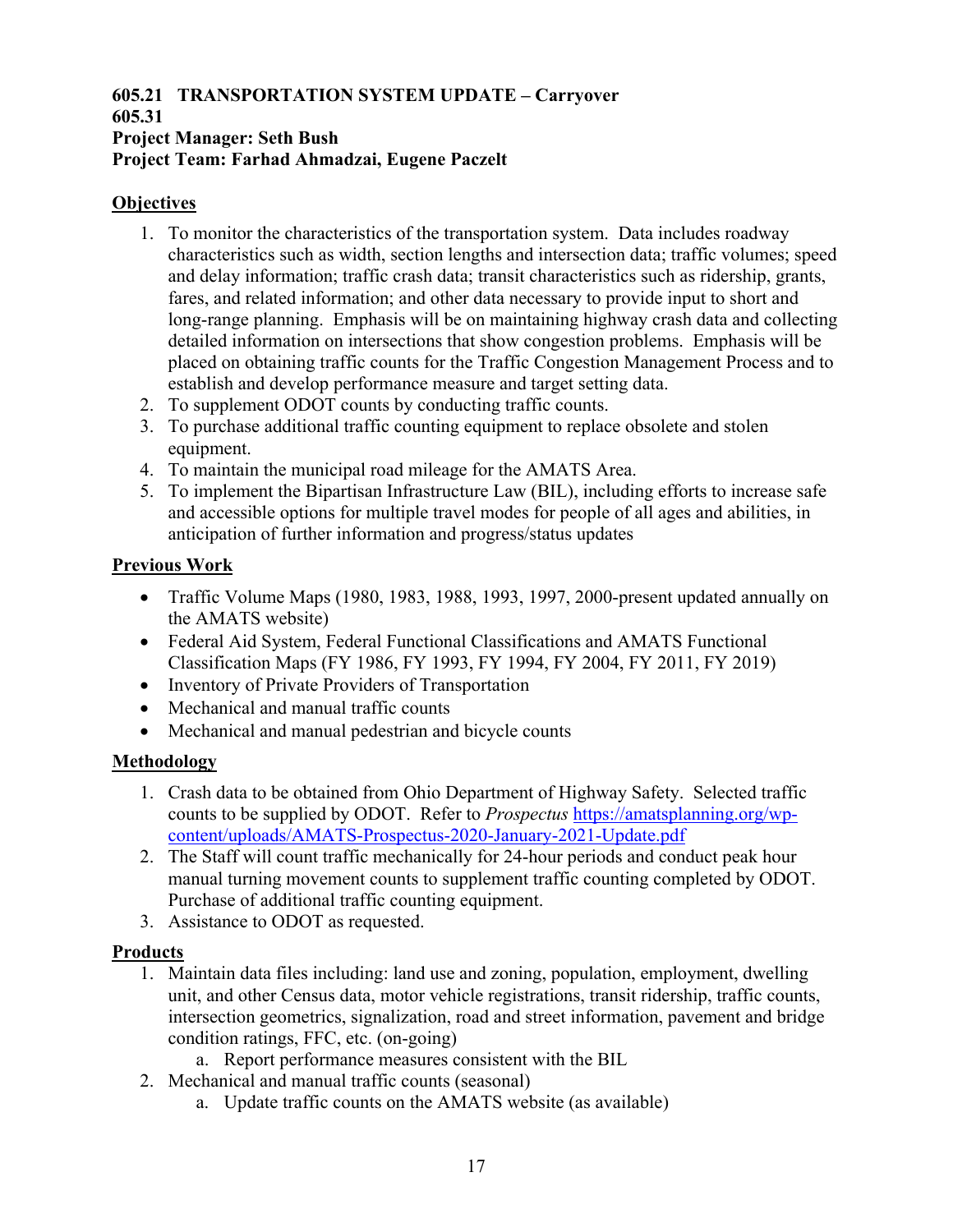#### **605.21/605.31 TRANSPORTATION SYSTEM UPDATE – continued**

- b. Count traffic on area highways and intersections
- 3. Mechanical and manual bicycle and pedestrian counts (seasonal)
	- a. Update bicycle and pedestrian counts on the AMATS website (as available)
	- b. Count bicycle and pedestrian movement
- 4. Continue the Pavement Condition Data Collection and Analysis Program

|     | #1                | #1a       | #2                            | #2a     | #2b | #3                | #3a | #3b | #4        |
|-----|-------------------|-----------|-------------------------------|---------|-----|-------------------|-----|-----|-----------|
|     | ۳z<br>∡           | ∡⊾        | v                             | ٦z<br>∡ | ٦z  | $\mathbf{v}$<br>∡ | ٦z  |     | ٦z<br>∡⊾  |
| ∕ ∠ | л                 | ∡         |                               |         |     |                   |     |     | ۳T<br>∡⊾  |
| Q3  | ۳z<br>л           | △         |                               |         |     |                   |     |     | v 7<br>∡⊾ |
| O4  | $\mathbf{v}$<br>∡ | v 7<br>∡⊾ | $\overline{\mathbf{x}}$<br>∡⊾ | T.      | ۳z  | <b>x</b> z<br>∡⊾  |     | v v | v y<br>∡⊾ |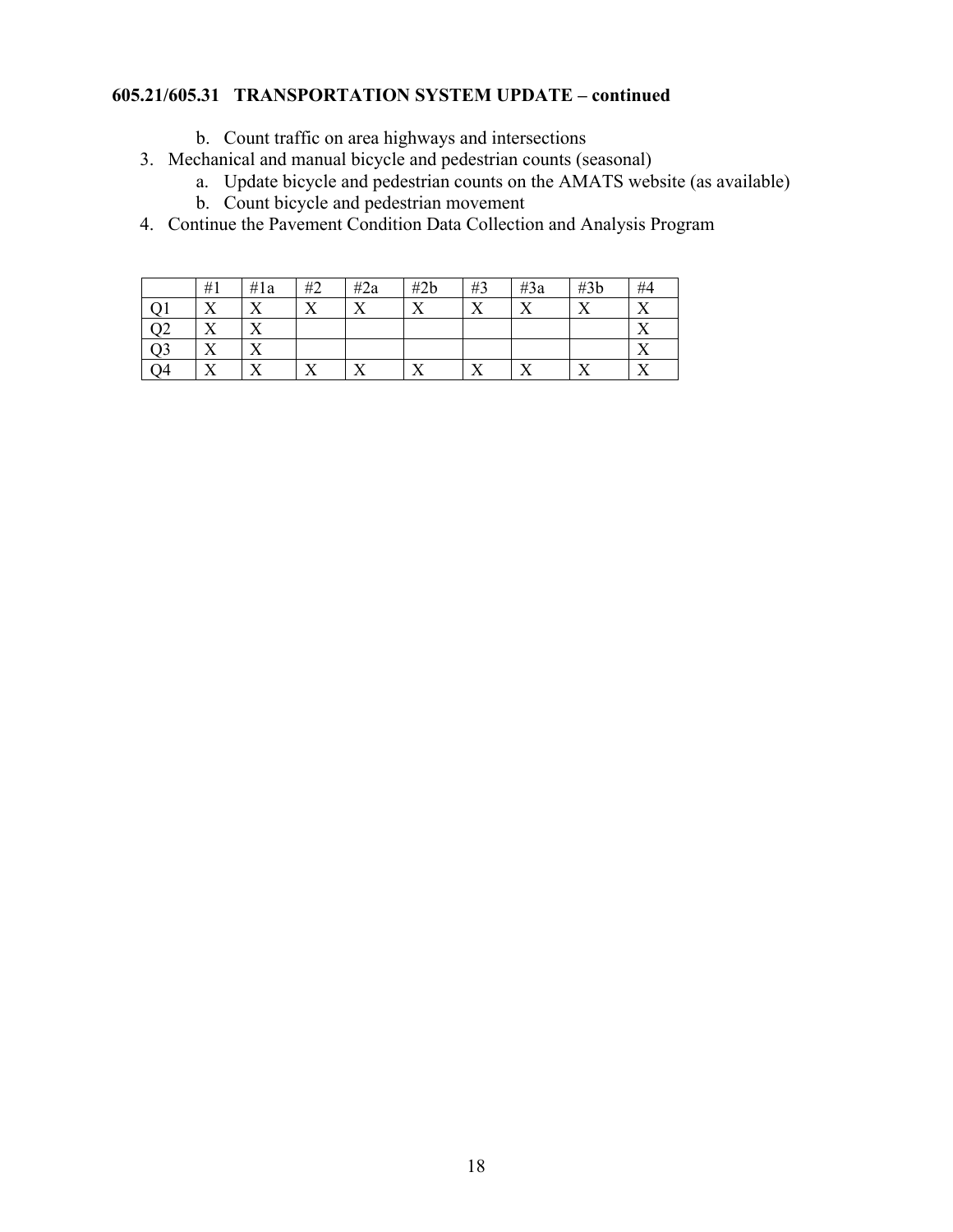#### **610.21 TRANSPORTATION PLAN UPDATE – Carryover**

#### **610.31**

**Project Manager: Curtis Baker** 

**Project Team: Amy Prater, Jeff Gardner, Phyllis Jividen, David Swirsky, Seth Bush, Heather Davis Reidl, Kerry Prater, Farhad Ahmadzai** 

#### **Objectives**

- 1. To maintain a Regional Transportation Plan with a minimum 20-year horizon.
- 2. To prepare the products needed to update the Regional Transportation Plan.
- 3. To maintain the Congestion Management Process.
- 4. To complete Travel Forecasts "in house".
- 5. To maintain a public participation plan in accordance with federal guidelines.
- 6. To institute a Performance-Based Planning and Programming (PBPP) management system within the AMATS planning and programming process to achieve desired performance outcomes.
- 7. To coordinate with ODOT regarding the development and implementation of performance measures to be used in the Regional Transportation Plan update process in the AMATS area.
- 8. To develop goals and objectives for the transportation system, select performance measures, identify trends and targets, identify strategies and analyze alternatives, develop investment priorities for the Regional Transportation Plan, and engage in on-going monitoring, evaluating, and performance reporting.

#### **Previous Work**

- 2000 Model Validation Report
- External Station Forecast (2021)
- AMATS Planning Data Forecast (2020)
- Financial Resources Forecast Technical Memorandum (2016)
- *Transportation Outlook*: An Update of the 2045 Regional Transportation Plan (2021)
- 2020 Transit Plan (2020)
- 3P Public Participation Plan (2022)
- Existing Highway Congestion Study (2015)
- Future Congestion Study (February 2016)
- Active Transportation Plan 2019 (December 2019)
- Freight Plan (2020)
- Highway Preservation Needs Report 2045 (May 2019)
- Congestion Management Process Report (2020)
- Establish Safety Performance Measure goal (December 2017)

#### **Methodology**

- 1. Refer to *Transportation Outlook: An Update of the 2045 Regional Transportation Plan*.
- 2. Work with the ODOT Office of Technical Services and ODOT District 4 to update travel models.
- 3. Ohio Department of Development (ODOD) county level population control totals will be reflected in the final adopted Regional Transportation Plan and air quality conformity determination and associated travel demand modeling procedures. Any variation from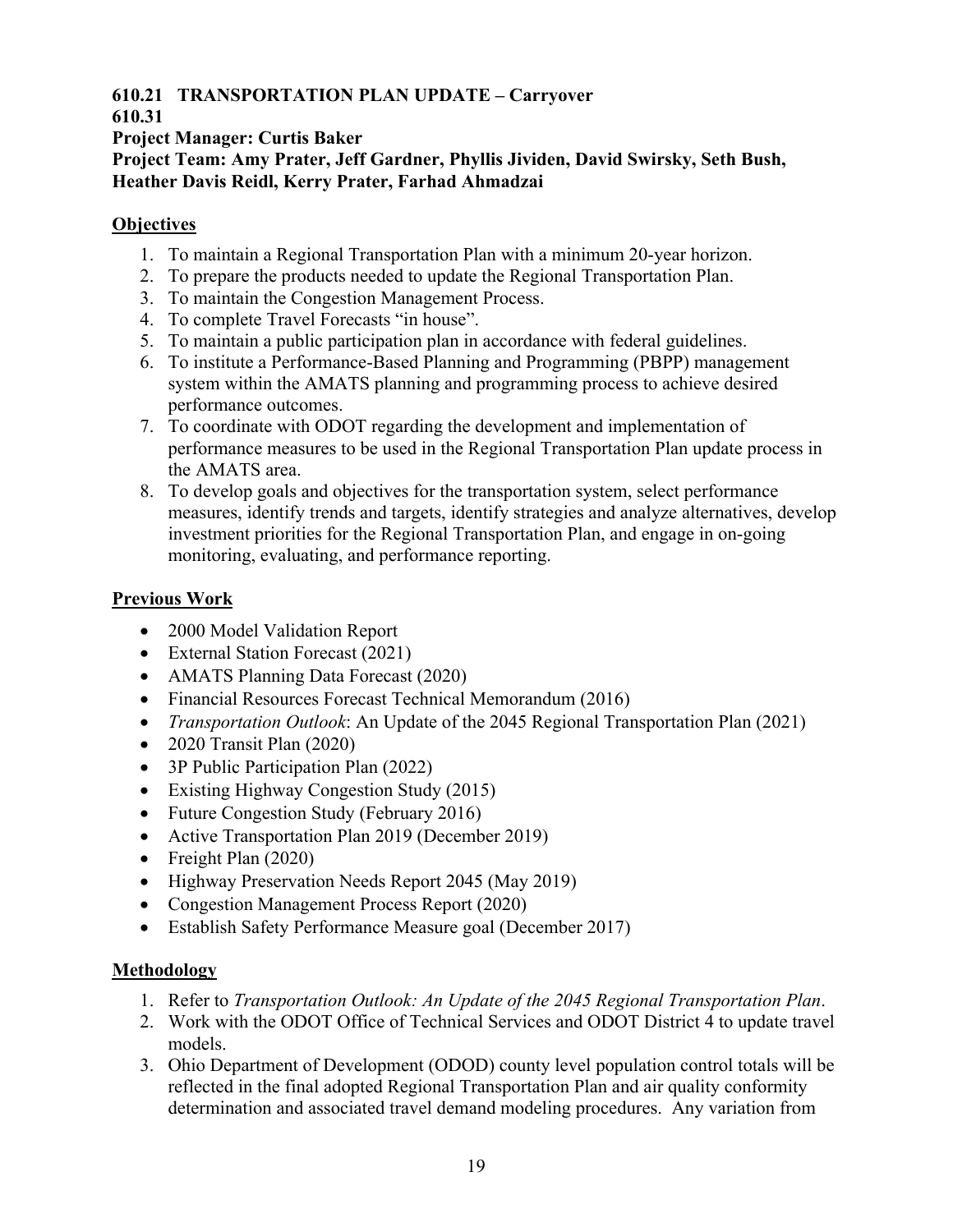#### **610.21/610.31 TRANSPORTATION PLAN UPDATE – continued**

the ODOD county level population control totals, for the Transportation Plan and conformity determination, will require substantial documentation, including interagency consultation. ODOD population control totals are not required for transportation and land use alternatives scenario planning.

- 4. Refer to Congestion Management System Process discussion in the *Prospectus* https://amatsplanning.org/wp-content/uploads/AMATS-Prospectus-2020-January-2021- Update.pdf
- 5. Refer to *U.S. Department of Transportation (US DOT) Statewide and Nonmetropolitan Transportation Planning; Metropolitan Transportation Planning; Final Rule*, May 27, 2016; Federal Register, vol. 81, no. 103. (See Links Appendix)
- 6. Refer to the AMATS Title VI Plan (approved June 2019).
- 7. Refer to the AMATS Public Participation Plan (approved March 2022) for public meeting planning, website management, LEP inclusion, survey distribution and obtaining public comments https://amatsplanning.org/wp-content/uploads/3P-Public-Participation-Plan-March-2022.pdf

#### **Products**

1. Maintain the new Regional Transportation Plan: *Transportation Outlook 2045*, ensuring it aligns with *AccessOhio 2045*, Ohio's new Statewide Transportation Plan, and *Transport Ohio*

a. Periodic amendments (as needed)

- 2. Maintain the travel demand model (as needed)
- 3. Maintain the Congestion Management Process (CMP)
	- a. Annual CMP Status Report
- 4. Integrate performance measures as part of the Regional Transportation Plan update process consistent with federal legislation and guidance
- 5. Integrate elements of the Bipartisan Infrastructure Law (BIL) into the transportation planning process including, but not limited to: consulting with officials responsible for housing, developing a housing coordination plan, utilizing web-based tools for public involvement, clarifying the requirements when multiple MPOs cover the same urbanized area or when designating MPO officials or representatives

|    | #1 | #1a | #2 | #3 | #3a | #4 | #5 |
|----|----|-----|----|----|-----|----|----|
|    |    |     |    |    | XZ  | v  |    |
|    |    |     |    | X  |     |    |    |
| Q3 |    |     |    | X  |     | v. |    |
|    |    |     |    |    |     |    |    |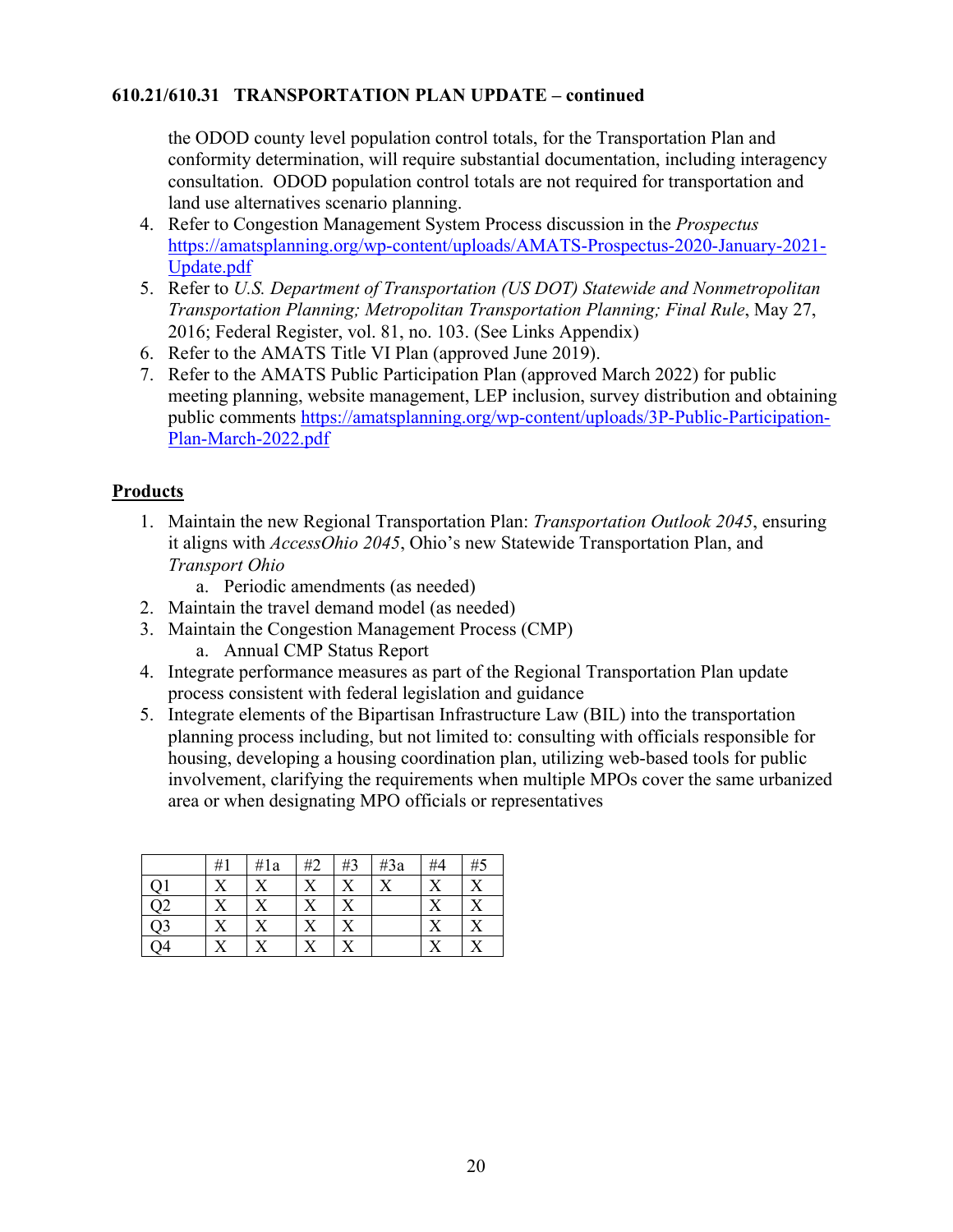#### **625.21 SERVICE – Carryover 625.31 Project Manager: Curtis Baker Project Team: Seth Bush, Heather Davis Reidl, Phyllis Jividen, David Swirsky**

#### **Objectives**

- 1. To advise local governments on the effects of local planning, zoning, and traffic engineering decisions on the transportation system per AMATS Service Policy in the Prospectus https://amatsplanning.org/wp-content/uploads/AMATS-Prospectus-2020- January-2021-Update.pdf
- 2. To disseminate current data to state and local governments and to private citizens and businesses.
- 3. To advise local governments on the impacts of rail freight proposals (as required).
- 4. To coordinate with ODOT and local governments in the implementation of highway improvements.
- 5. To inspect Specialized Transportation Program (FTA Section 5310) vehicles.
- 6. To actively engage the public in participating in the transportation planning process.
- 7. Provide planning assistance to METRO RTA and PARTA per AMATS Service Policy in the Prospectus.
- 8. To incorporate the principles of the US HUD-DOT-EPA Livability Initiative by promoting transportation choice, established communities and economic competitiveness.

#### **Previous Work**

- Assistance has been provided to ODOT and local agencies regarding current and proposed improvements
- Data dissemination on an ongoing basis
- 1988, 1996, and 2020 Prospectus
- Annual Participation in ODOT District 4's "Government Day" as needed
- Annual inspections of vehicles purchased with Specialized Transportation Program (FTA Section 5310) funds
- Designed and maintained the AMATS website
- Planning assistance to METRO RTA and PARTA
- AMATS Planning Grant: Corridor or Area Study in Prospective Community
- Connecting Communities Planning Grants Summary and Strategies Report (2012-2015)

#### **Methodology**

- 1. Methodology for technical memorandum will be developed as appropriate to the individual request. ODOT District 4 will be informed about the work effort as required.
- 2. Specialized Transportation Program vehicle inspections will utilize ODOT's reporting forms and methodology.
- 3. The application and scoring system used for the AMATS Planning Grant Program is discussed in the *AMATS Funding Policy Guidelines* and on the AMATS website. As part of the *Connecting Communities Initiative*, AMATS may award funds (up to \$100,000 in grants using Consolidated Planning Grant funds) for the study of a particular transportation corridor or area.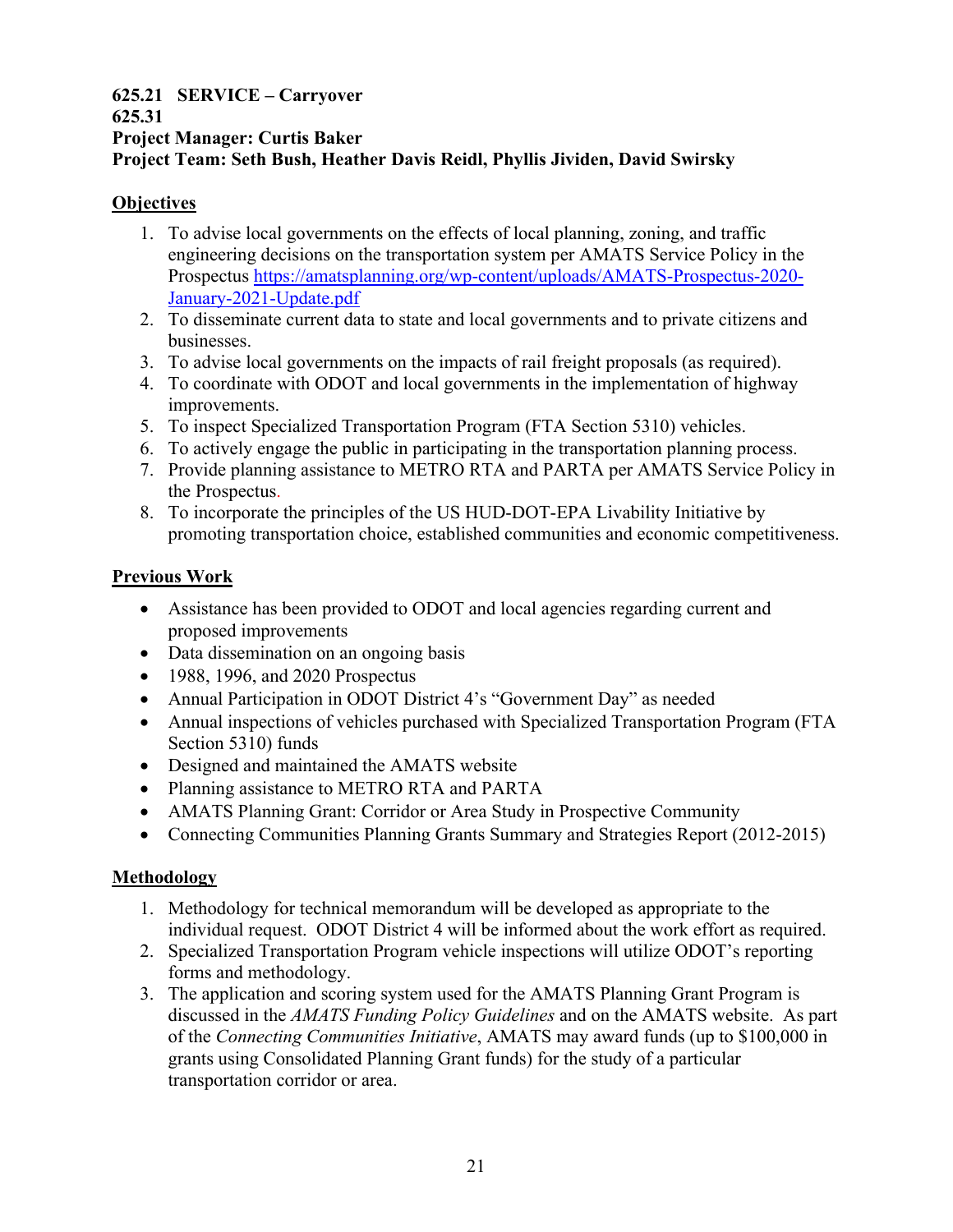#### **625.21/625.31 SERVICE – continued**

- 1. Plan implementation assistance (as required)
- 2. Assist ODOT in Reviewing Design Traffic Analyses
- 3. Provide data for use by others (ODOT District 4 will be copied on all responses to requests)
- 4. Review transportation impacts of zoning changes, subdivision proposals and development plans (as requested)
- 5. Assist NOACA and ARAQMD with Ozone Action Day and Particulate Matter (FP3) Alerts
- 6. Air Quality Coordination (as needed)
- 7. Assist Ohio EPA by Reviewing EPA Permits to Install
- 8. Initiate update of metropolitan planning agreements in coordination with ODOT and local agencies regarding the development of performance measures
- 9. Maintain AMATS website (on-going)
- 10. AMATS Connecting Communities Planning Grant: Corridor Study in Prospective Community
	- a. Begin selection process for AMATS Connecting Communities Planning Grant program
- 11. Continue to develop transportation related podcasts for AMATS members and members of the public
- 12. Redesign of the AMATS website
- 13. Assist local communities with applications to secure grants through the Bipartisan Infrastructure Law (BIL)

|     | #1                        | #2                            | #3                 | #4                            | #5                 | #6                        | #7                 | #8  | #9                           | #10               | #10a              | #11               | #12             | #13          |
|-----|---------------------------|-------------------------------|--------------------|-------------------------------|--------------------|---------------------------|--------------------|-----|------------------------------|-------------------|-------------------|-------------------|-----------------|--------------|
|     | v<br>$\Lambda$            | v<br>∡⊾                       | $\mathbf{v}$<br>∡⊾ | $\mathbf{v}$<br>∡⊾            | $\mathbf{x}$<br>∡⊾ | $\mathbf{v}$<br>∡⊾        | - -<br>∡⊾          |     | v<br>∡                       | $\mathbf{x}$<br>∡ |                   | ∡                 | 77              |              |
| ے ، | $\mathbf{v}$<br>$\Lambda$ | ٦z<br>∡⊾                      | $\mathbf{v}$<br>∡⊾ | $\overline{\mathbf{x}}$<br>∡⊾ |                    | $\mathbf{v}$<br>Λ         | $\mathbf{v}$<br>∡⊾ |     | v<br>$\Lambda$               | $\mathbf{x}$<br>△ | ٦z<br>∡           | $\mathbf{v}$<br>△ | 77              |              |
| Э3  | $\mathbf{x}$<br>$\Lambda$ | ٦z<br>4X                      | $\mathbf{v}$<br>∡⊾ | ۳T<br>∡⊾                      |                    | $\mathbf{x}$<br>$\Lambda$ | $\mathbf{v}$<br>∡⊾ |     | ٦z<br>∡                      | $\mathbf{v}$<br>Λ | $\mathbf{x}$<br>Λ | $\mathbf{v}$<br>Λ | ∡⊾              |              |
| Э4  | $\mathbf{v}$<br>△         | $\overline{\mathbf{x}}$<br>∡⊾ | $\mathbf{v}$<br>◢  | $\overline{\mathbf{x}}$<br>∡⊾ | v<br>$\Lambda$     | $\mathbf{x}$<br>∡         | $\mathbf{v}$<br>∡⊾ | - - | $\overline{\mathbf{x}}$<br>∡ |                   |                   | $\mathbf{v}$<br>△ | <b>TT</b><br>∡⊾ | $\mathbf{v}$ |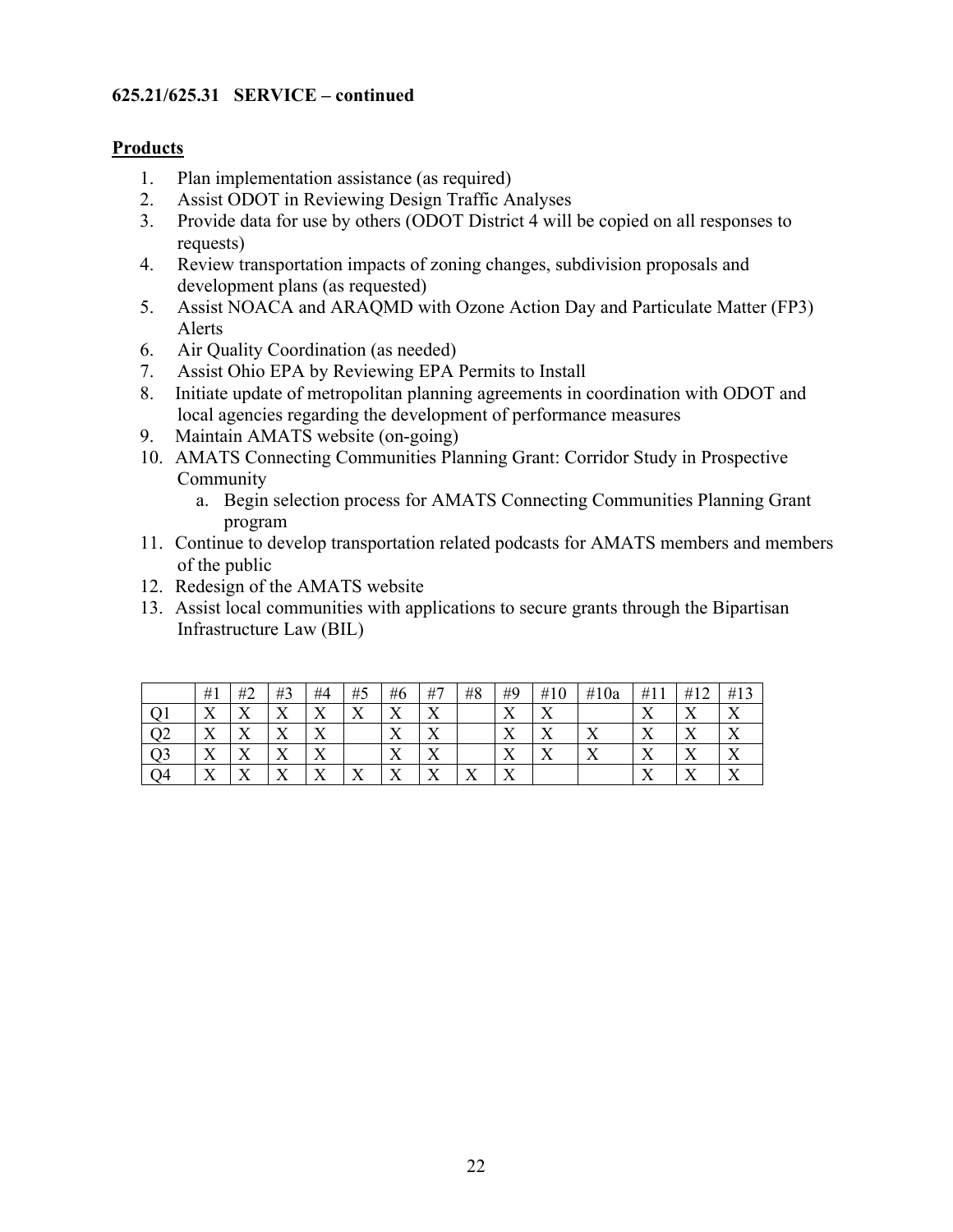## **667.21 GOHIO COMMUTE RIDESHARE PROGRAM (PID #111431) - Carryover**

## **667.31 (PID #111432)**

**Project Manager: Heather Davis Reidl Project Team: N/A** 

#### **Objectives**

- 1. To expand the number of carpools.
- 2. To expand the number of employers who are willing to promote and encourage ridesharing among their employees.
- 3. To monitor and maintain the Gohio Commute website in coordination with NOACA, MORPC, TMACOG, the Eastgate Regional Council of Governments, and other agencies across the state.
- 4. To maintain up-to-date data on potential Gohio Commute participants.
- 5. To assist individuals in meeting their commuter needs.
- 6. To monitor program progress and identify program effectiveness.
- 7. To advocate for modes of transportation that improve air quality.
- 8. To work cooperatively with the Akron Regional Air Quality Management District (ARAQMD), the Northeast Ohio Four County Regional Planning and Development Organization (NEFCO), the Northeast Ohio Areawide Coordinating Agency (NOACA), and the OEPA to satisfy the requirements of the Clean Air Act Amendments of 1990.

#### **Previous Work**

- Promotion of the program through highway signs, public meetings, public service announcements, presentations, calendars, brochures, targeted advertising, radio traffic watch sponsorships, and special events such as business festivals
- General assistance provided to employers and general public in the form of maintaining match files, organizational assistance, empty seat assistance to vanpool participants, cluster analysis, guaranteed ride home program, use of the 1-800 telephone number, and the purging of match files
- Vehicle occupancy studies
- Surveys of participants in the database
- Instituted the Northeast Ohio-based OhioRideshare ride-matching website in coordination with NOACA and The Eastgate Regional Council of Governments
- Created webpage regarding the program on the agency website
- Partnered with agencies across the state of Ohio to update the website to the Gohio Commute program

#### **Methodology**

- 1. Advertising will be used to increase consumer awareness of ridesharing options when appropriate. The program's website will be maintained and continue to accept applications. Special promotions and advertising will be developed. The Gohio Commute telephone line will continue to be maintained with an answering machine to take requests 24 hours a day. The program will continue to use previously erected carpool info highway signs. Presentations will be made to employers and community groups as requested.
- 2. Employers in the area with a potential to add ridesharing partners to the program will be identified using information from the Greater Akron Chamber and similar publications.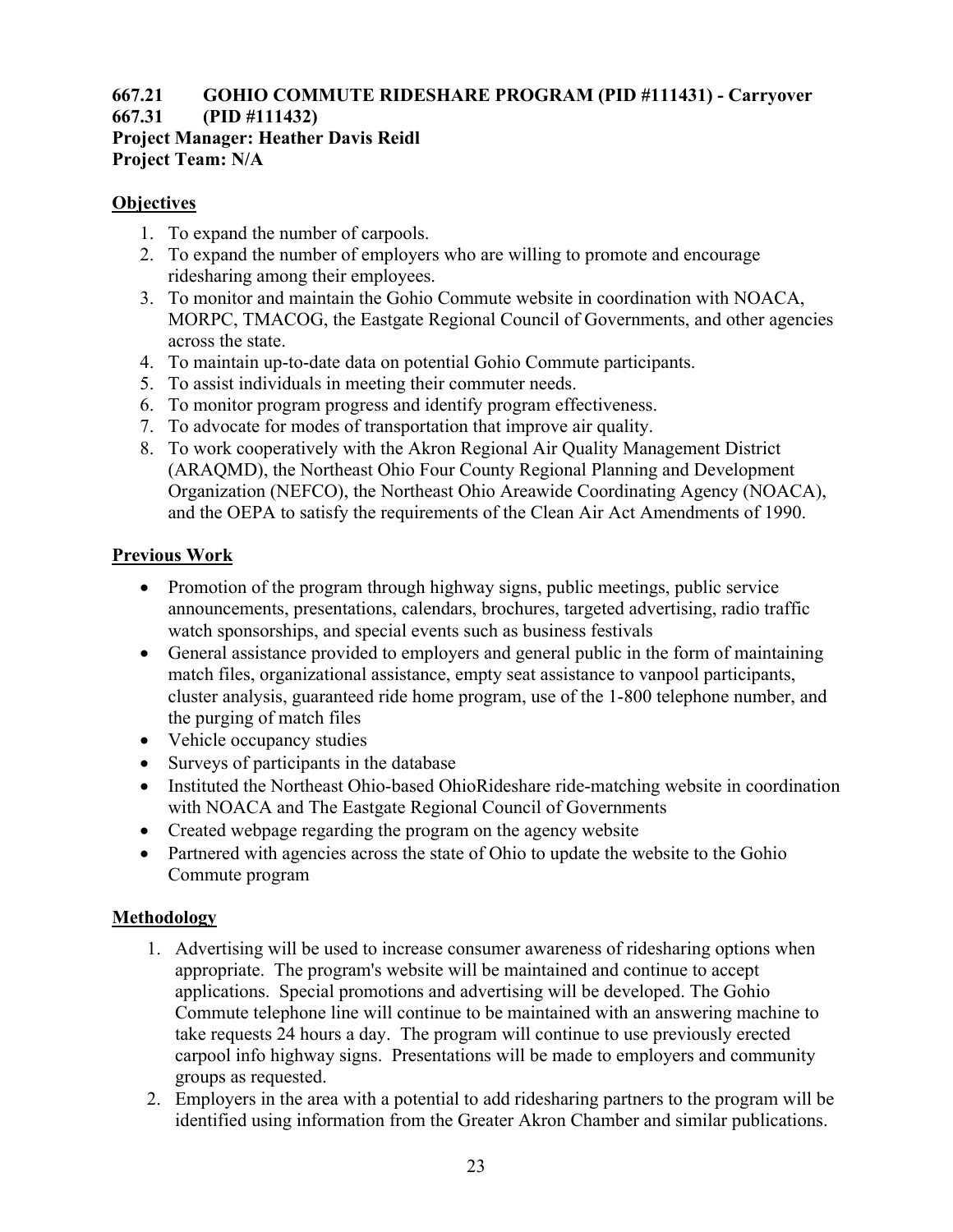#### **667.21/667.31 GOHIO COMMUTE RIDESHARE PROGRAM – continued**

Individual employers will be contacted and presentations addressing the needs of these employers will be arranged regarding the benefits of ridesharing.

- 3. Coordination with other Ohio ridesharing agencies statewide will be maintained through meetings and correspondence, sharing of newsletter articles and jointly prepared marketing material. The consultant will maintain the Gohio Commute website.
- 4. Communications materials will be produced and disseminated that advocate the use of alternative modes of transportation, particularly bicycles. The public will be informed of air pollution and its relation to transportation, including voluntary changes that can be made to improve air quality.

- 1. Anticipate adding 150 new participants to the database
- 2. Promote the Gohio Commute Program with area employers
- 3. Print and distribute Gohio Commute calendar
- 4. Maintain Gohio Commute website (ongoing)
- 5. Market Gohio Commute website (as needed) through advertising
- 6. Assist Gohio Commute participants with web entry (as needed)
- 7. Provide carpool services for Wayne, Stark and Tuscarawas Counties (as required)

|                | #1 | #2        | #3 | #4 | #5                    | #6                | #7                    |
|----------------|----|-----------|----|----|-----------------------|-------------------|-----------------------|
|                |    | X         |    |    | $\rm\overline{X}$     | $\rm\overline{X}$ | $\rm\overline{X}$     |
| Q2             | X  | X         | X  | X  | $\overline{\text{X}}$ | $\rm\overline{X}$ | X                     |
| $\overline{Q}$ |    | X         |    |    | X                     |                   | $\overline{\text{X}}$ |
| Q4             |    | $\bar{X}$ |    |    | X                     |                   | X                     |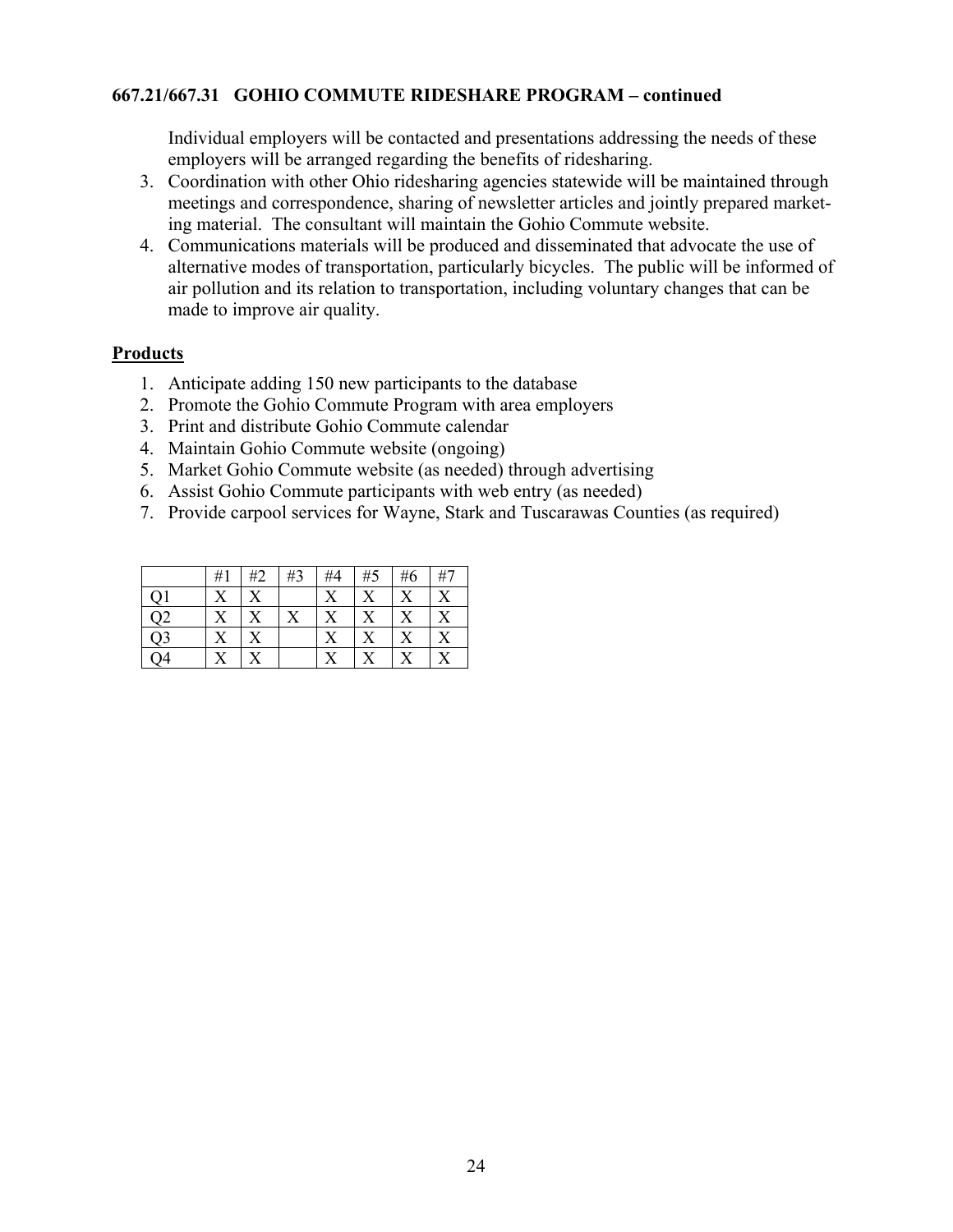#### **667.32 AIR QUALITY ADVOCACY PROGRAM (PID# 111428) Project Manager: Darryl Kleinhenz Project Team: Phyllis Jividen, Seth Bush, Heather Davis Reidl, Dave Pulay, David Swirsky**

#### **Objectives**

- 1. To advocate for modes of transportation that improve air quality and conserve fossil fuel.
- 2. To work cooperatively with the Akron Regional Air Quality Management District (ARAQMD), the Northeast Ohio Four County Regional Planning and Development Organization (NEFCO), the Northeast Ohio Areawide Coordinating Agency (NOACA), and the OEPA to satisfy the requirements of the Clean Air Act Amendments of 1990.
- 3. Inform the public of the relationship between air pollution and transportation, including the voluntary changes that the public can make to improve air quality.

#### **Previous Work**

- Production and promotion of communications materials, as well as the holding of outreach events advocating alternative modes of transportation
- Maintenance of the switching-gears.org website, advocating the use of bicycling as a means of commuting

#### **Methodology**

- 1. Advertising will be used to increase consumer awareness of travel options when appropriate.
- 2. Education of the public regarding fuel conservation and improvements to air quality in considering alternatives to single-occupancy automobile usage, including dialogue and feedback from those members of the public already engaged in alternative travel modes.
- 3. Coordination with other AMATS area agencies and social service groups will be maintained through meetings and correspondence, sharing of newsletter articles and jointly prepared marketing material.
- 4. Communications materials will be produced and disseminated that advocate the use of alternative modes of transportation, particularly bicycles. The public will be informed of air pollution and its relation to transportation, including voluntary changes that can be made to improve air quality.
- 5. Develop and maintain the website, switching-gears.org, designed to help make local communities more pedestrian and bicycle friendly.

- 1. Produce communications materials and hold outreach events advocating alternative modes of transportation
- 2. Maintain the switching-gears.org website: Bicycle Advocacy Website a. Promote bicycling and the switching-gears.org website
- 3. Commuter Alternatives Bicycle and Pedestrian Advocacy in alignment with *Walk.Bike.Ohio*, Ohio's first statewide bicycle and pedestrian plan
- 4. Coordinate Bike & Brainstorm Events
- 5. Continue the Signal Timing Optimization Program (STOP)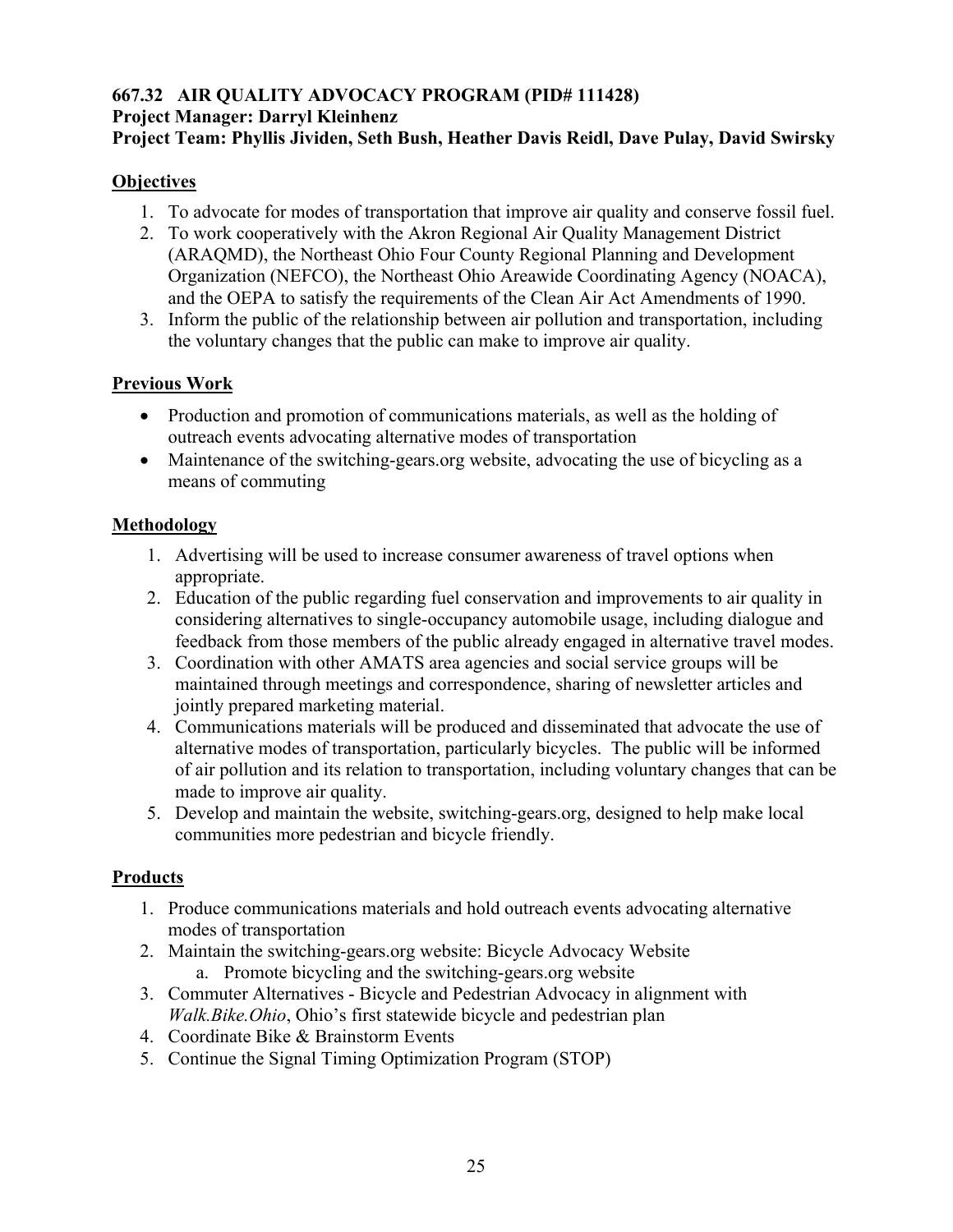## **667.32 AIR QUALITY ADVOCACY PROGRAM – continued**

|                 | #1 | #2 | $\#2a$ | #3 | #4 | #5           |
|-----------------|----|----|--------|----|----|--------------|
|                 |    |    |        |    |    | $\mathbf{v}$ |
| $\overline{Q}2$ |    |    |        |    |    |              |
| $\overline{Q}$  |    |    |        |    |    |              |
|                 |    |    |        |    |    |              |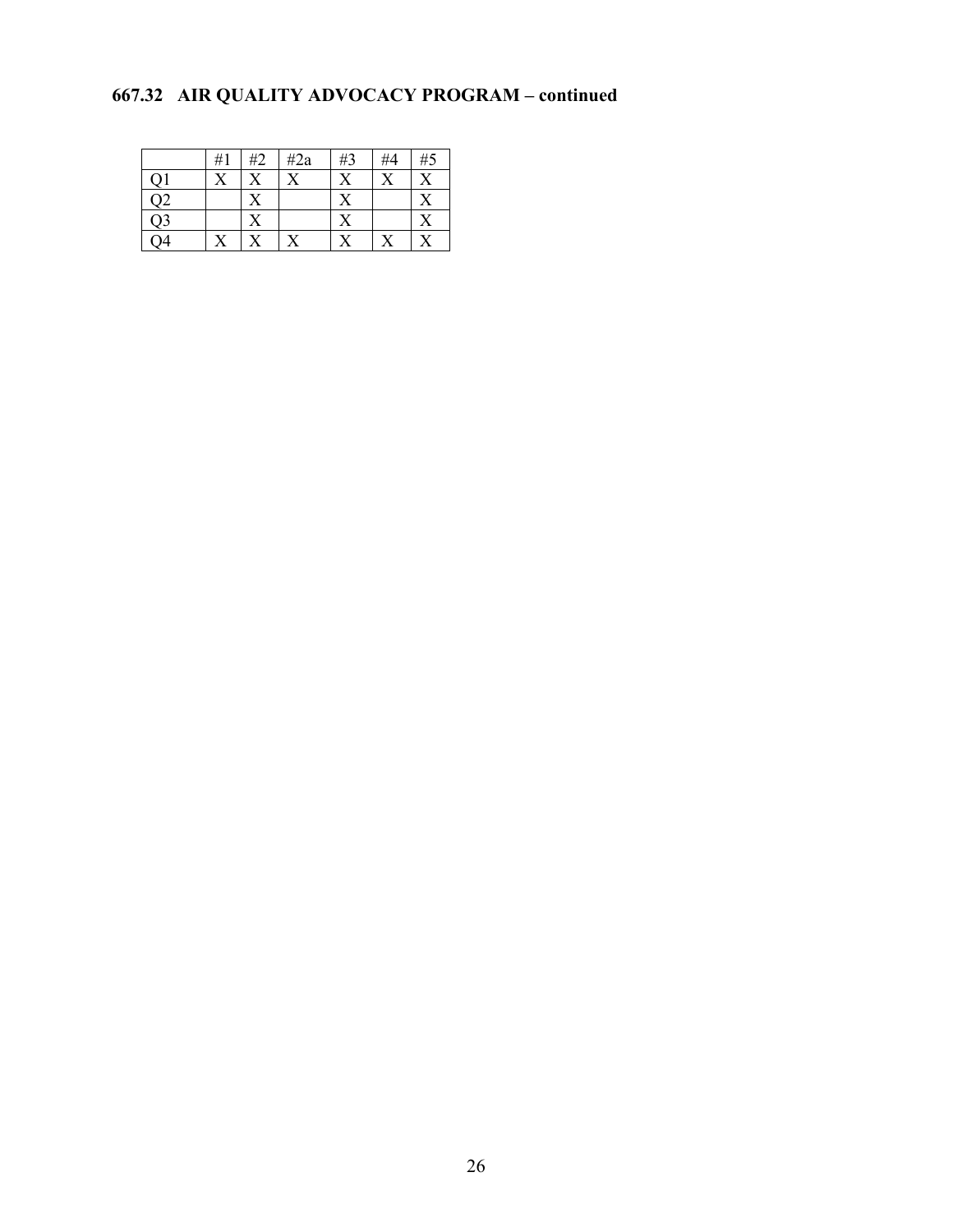#### **674.31 METRO RTA OPERATIONAL PLANNING Project Manager: Valerie Shea Project Team: Emily Baarson**

#### **Objectives**

To maintain and enhance existing fixed route and special services, pursue the establishment of other alternative modes, respond to state and federal planning/documentation requirements, and coordinate with other transportation planning activities in the region.

#### **Previous Work**

METRO continually monitors fixed route and special services and adjusts these services as appropriate. In addition, METRO staff prepares Title VI, National Transit Database, Paratransit Plan Updates, and other reports annually. METRO works closely with AMATS, ODOT, and various other Summit County jurisdictions on a variety of projects in any given year.

#### **Methodology**

Refer to FTA Guidance on Short Range Transit Planning Activities. All work done on this item will be completed by METRO and funded through METRO's dedicated local tax revenue.

- 1. Operating data and performance characteristics in the development of various internal management reports and reports required by the federal government will be reviewed. Based upon the performance analysis, specific route changes will be developed and implemented.
- 2. General or specialized studies which identify barriers to seamless public transportation usage among the region's public transportation systems will be conducted.
- 3. Coordination with AMATS and the selection of projects are both described more fully in the associated multi-party agreements, memoranda of understanding and AMATS Funding Policy Guidelines.

- 1. Monthly Performance Report for fixed route and demand response services
- 2. PTMS Data Submission
- 3. METRO's Annual Program of Projects Submission
- 4. Implement Reimagine METRO Transit Service Plan
- 5. Transit-Oriented Development Feasibility Study and Pursue Project Funding
- 6. BRT Feasibility Study
- 7. National Transit Database Report
- 8. Assist in the implementation of the Coordinated Public Transit/Human Services Transportation Plan
- 9. Freight Rail Master Plan Implementation
- 10. Continued implementation of performance measures in coordination with AMATS and ODOT per federal guidance
- 11. Implement Transit Asset Management Plan (ongoing)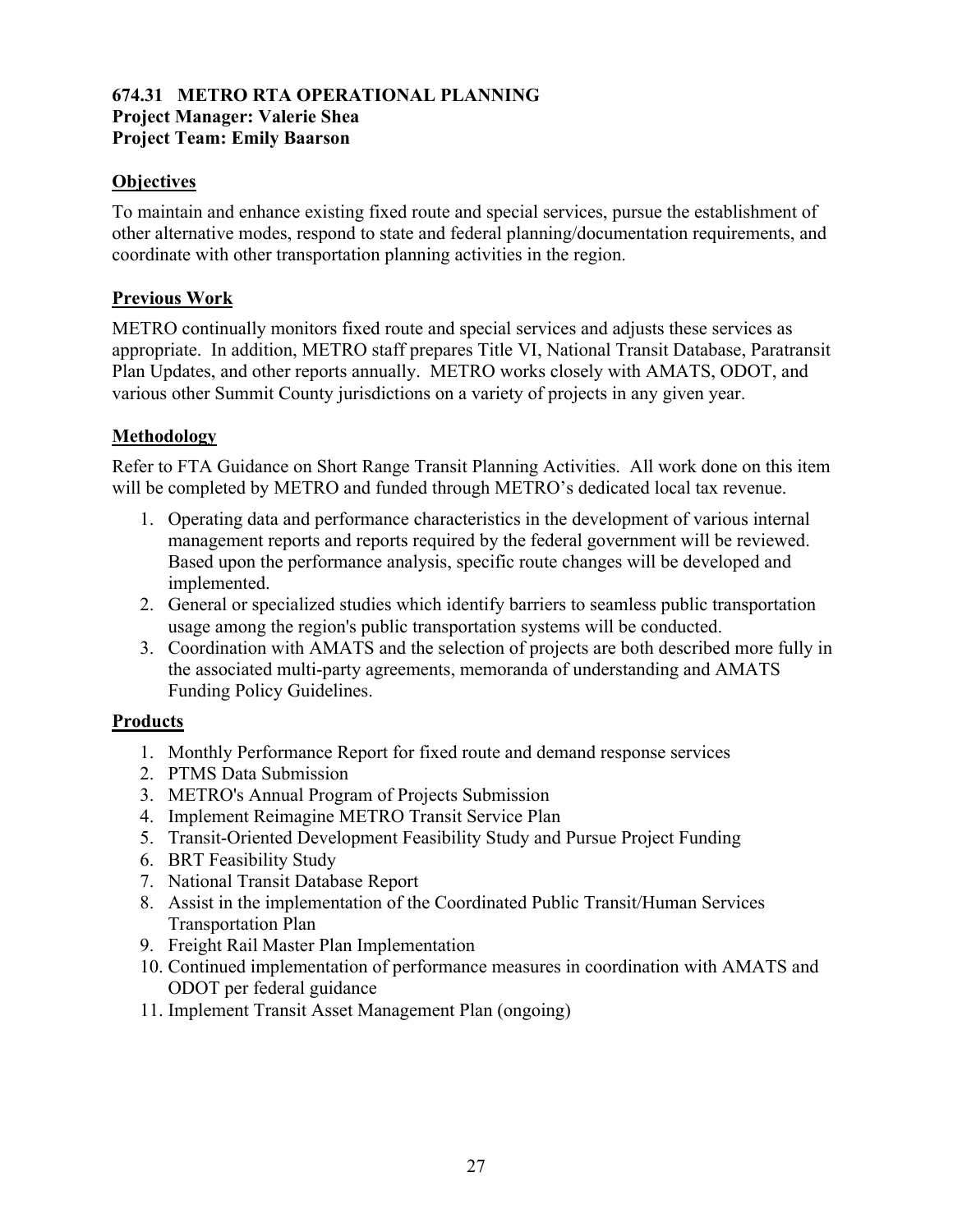#### **674.31 METRO RTA OPERATIONAL PLANNING – continued**

| #1        | #2 | #3 | #4      | #5      | #6     | #7               | #8     | #9 | #10 | #11          |
|-----------|----|----|---------|---------|--------|------------------|--------|----|-----|--------------|
| ٦Z<br>∡⊾  |    |    | v<br>୵⊾ | v       | v      | $\mathbf v$<br>л | v<br>л | ∡  |     | v            |
| ۲Z<br>∡   |    | ∡  |         | v<br>∡⊾ | v<br>л |                  | л      | ∡  |     | $\mathbf{v}$ |
| v<br>∡    |    |    | v       | ٦z      | v      |                  | v<br>л | △  |     | $\mathbf{x}$ |
| v 7<br>∡⊾ |    |    | v 7     | v 7     | T7     |                  | ۳z     | ∡⊾ |     | $\mathbf{v}$ |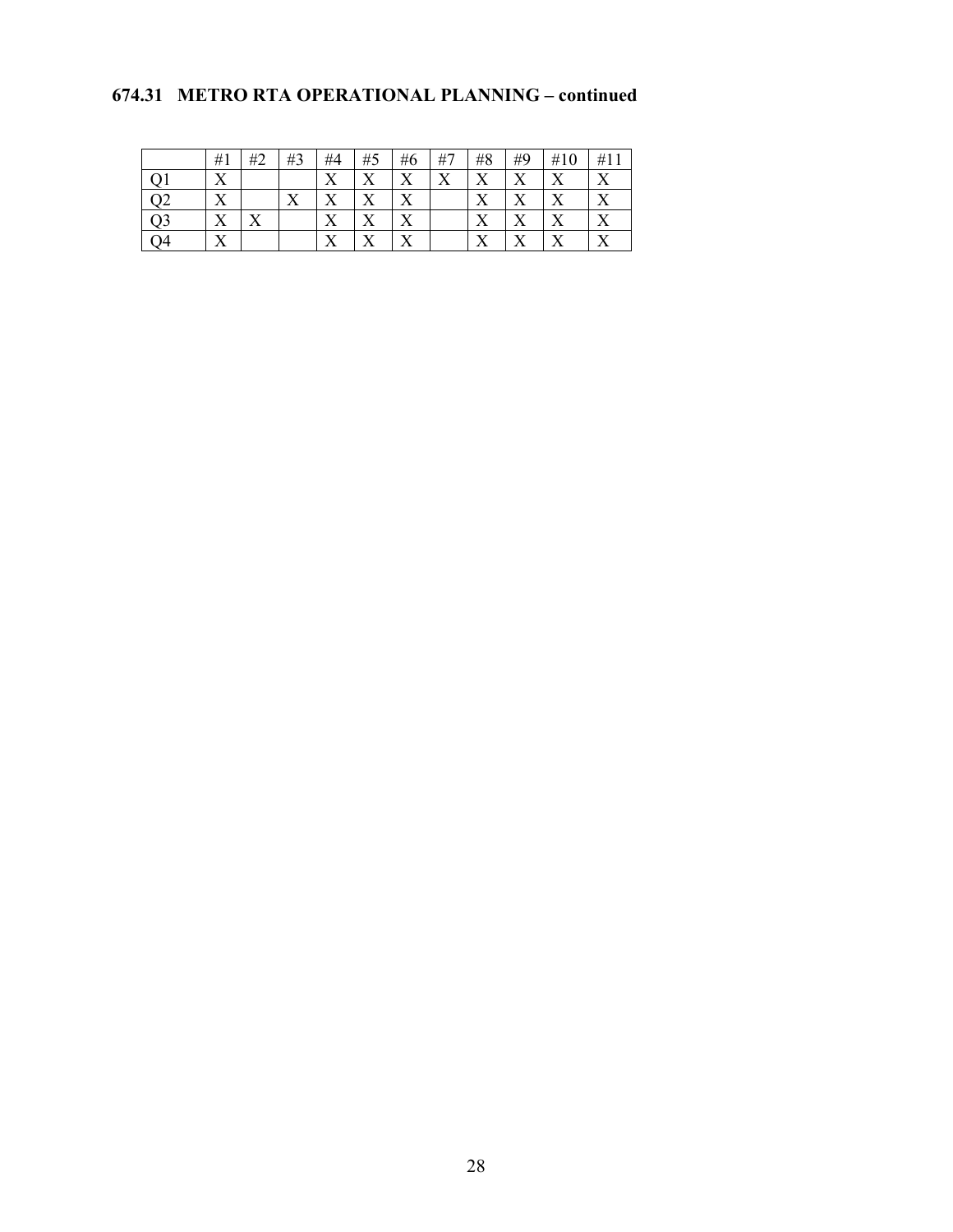#### **674.32 PARTA PLANNING ACTIVITIES Project Manager: Claudia Amrhein Project Team: N/A**

#### **Objectives**

To maintain and enhance existing services, fulfill state and federal requirements for planning, documentation, and reporting, identify and be responsive to the transit needs of service area residents, and coordinate with other transportation planning activities.

#### **Previous Work**

Monitoring service to identify and implement improvements is ongoing. PARTA's participation in regional transit planning and improvement activities is also ongoing as PARTA works closely with AMATS, ODOT and local jurisdictions on various activities throughout the year. Completing various statistical, financial, and other reports as required and/or needed to document level of service provided is also ongoing.

#### **Methodology**

Refer to FTA Guidance on Short Range Transit Planning Activities. All work done on this item will be completed by PARTA and funded through PARTA's dedicated local tax revenue. Coordination with AMATS and the selection of projects are both described more fully in the associated multi-party agreements, memoranda of understanding and AMATS Funding Policy Guidelines.

- 1. Monthly and annual performance reporting (ongoing)
- 2. Transit operations planning technical memoranda (as required)
- 3. Blackcat Data Submission
- 4. National Transit Database Annual Report
- 5. Continued development and planning of recommendations contained in the Transit Development Plan (ongoing)
- 6. Implement elements of the Coordinated Public Transit/Human Services Transportation Plan (ongoing)
- 7. Further implementation of NEORIDE coordination effort with other northeast Ohio regional transit agencies (ongoing)
	- a. Continued development of the EZfare mobile ticketing platform utilizing Stored Value which will allow better utilization of the service by all passengers especially those who are considered unbanked.
	- b. Continued promotion of the EZfare mobile ticketing platform as a safer and easier way to pay fare.
- 8. Continued implementation of performance measures in coordination with AMATS and ODOT per federal guidance (ongoing)
- 9. Complete the 4-year update to the Transit Asset Management Plan (ongoing)
- 10. Finalize work associated with the award of the 2020 AMATS Connecting Communities grant with Franklin Township to study alternative transportation improvements along SR 59 in Franklin Township between Horning Rd./Kent city limits and SR 261.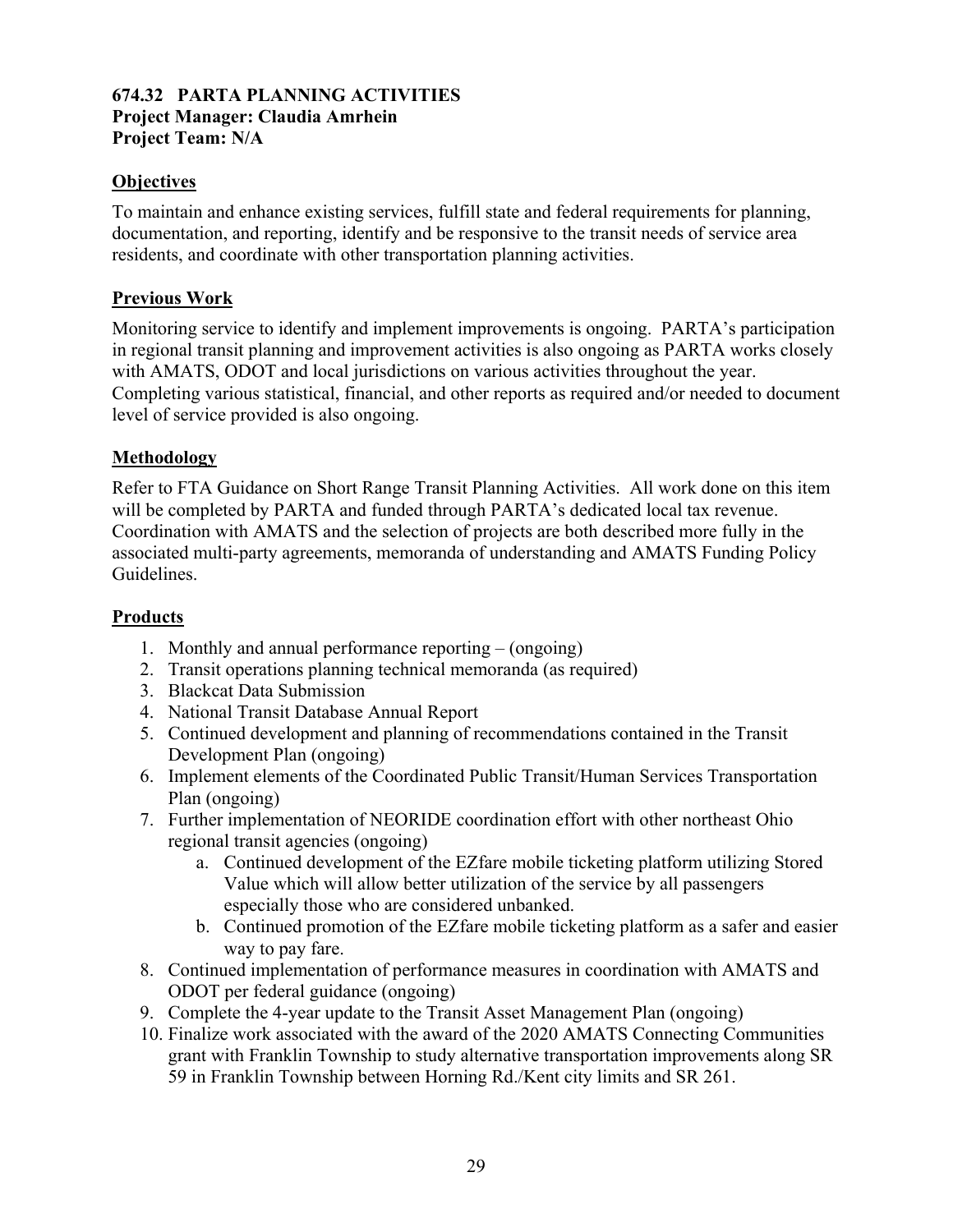#### **674.32 PARTA PLANNING ACTIVITIES – continued**

- 11. Continue work with Portage County municipalities to increase transit amenities based on ridership, demographics, and safety. (ongoing)
- 12. Begin developing the new 10-year plan for PARTA.
- 13. Continue analyzing, planning, and developing routes. (ongoing)

|    | #1                        | #2                | #3 | #4                | #5                        | #6                        | #7                        | #7a                       | #7b                       | #8                        | #9                        | #10                | #11                       | #12                       | #13          |
|----|---------------------------|-------------------|----|-------------------|---------------------------|---------------------------|---------------------------|---------------------------|---------------------------|---------------------------|---------------------------|--------------------|---------------------------|---------------------------|--------------|
|    | $\mathbf{v}$<br>$\Lambda$ | $\mathbf{v}$<br>∡ |    |                   | $\mathbf{v}$<br>$\Lambda$ | $\mathbf{v}$<br>$\Lambda$ | $\mathbf{v}$<br>$\Lambda$ | $\mathbf{v}$<br>$\lambda$ | $\mathbf{x}$<br>$\Lambda$ | $\mathbf{v}$<br>∡⊾        | $\mathbf{v}$<br>$\lambda$ | $\mathbf{v}$<br>∡⊾ | $\mathbf{x}$<br>∡⊾        |                           |              |
| ╯  | $\mathbf{v}$<br>$\Lambda$ | $\mathbf{v}$<br>∡ |    |                   | $\mathbf{v}$<br>$\Lambda$ | $\mathbf{v}$<br>$\Lambda$ | $\mathbf{v}$<br>$\Lambda$ |                           |                           | $\mathbf{v}$<br>$\Lambda$ | ◥◸<br>$\Lambda$           |                    | $\mathbf{x}$<br>$\Lambda$ | v<br>$\lambda$            |              |
|    | $\mathbf{v}$<br>$\Lambda$ | $\mathbf{v}$<br>∡ | ∡⊾ |                   | $\mathbf{v}$<br>$\Lambda$ | $\mathbf{v}$<br>$\Lambda$ | $\mathbf{v}$<br>$\Lambda$ |                           |                           | $\mathbf{x}$<br>$\Lambda$ | $\mathbf{v}$<br>$\Lambda$ |                    | $\mathbf{x}$<br>$\Lambda$ | $\mathbf{v}$<br>$\Lambda$ |              |
| O4 | $\mathbf{v}$<br>$\Lambda$ | $\mathbf{v}$<br>∡ |    | $\mathbf{v}$<br>∡ | $\mathbf{v}$<br>л         | $\mathbf{v}$<br>$\Lambda$ | $\mathbf{v}$<br>$\Lambda$ |                           |                           | $\mathbf{v}$<br>∡⊾        | $\mathbf{x}$<br>Λ         |                    | $\mathbf{x}$<br>∡         | $\mathbf{v}$<br>$\lambda$ | $\mathbf{v}$ |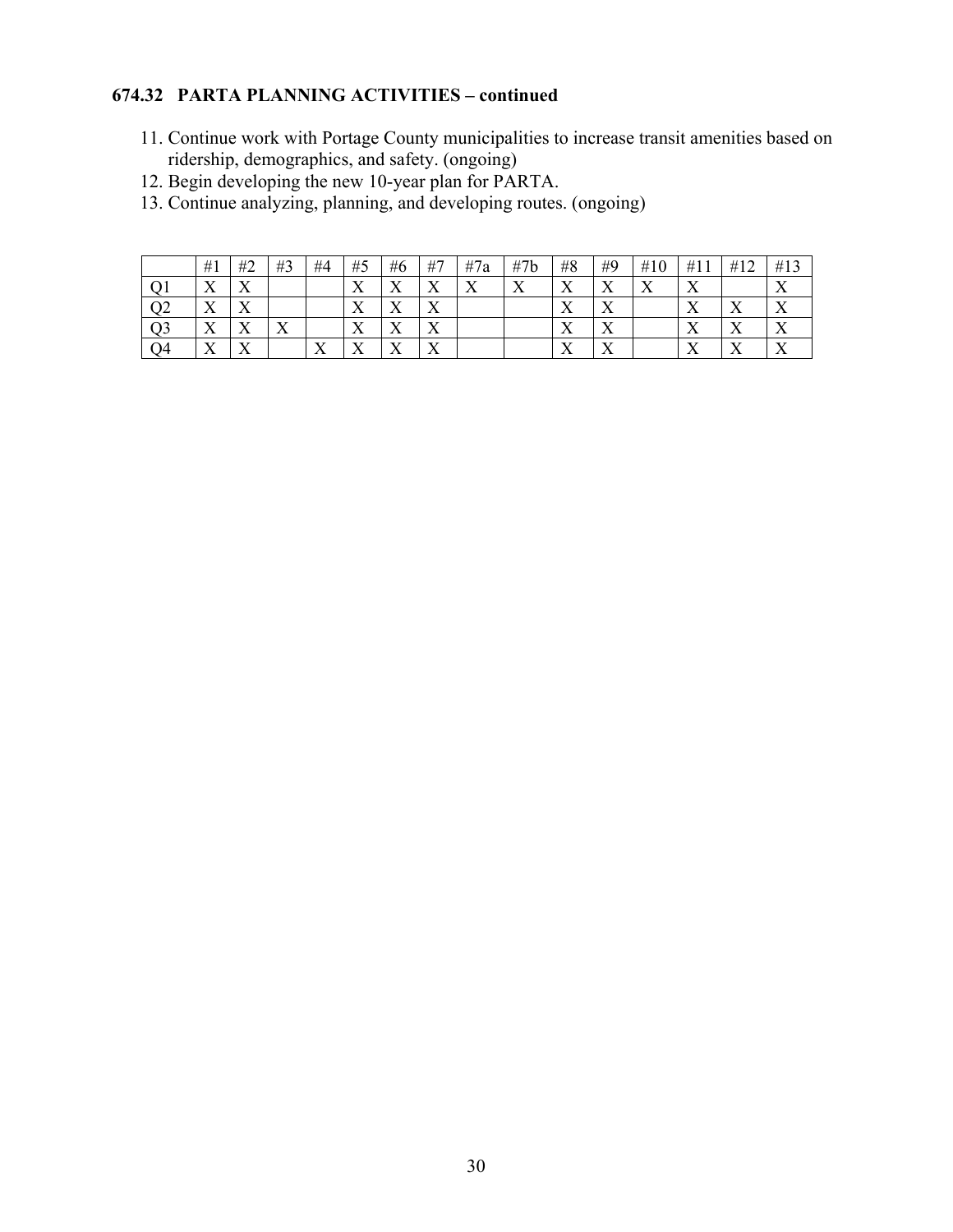#### **682.31 LOCAL EXCLUSIVE Project Manager: Curtis Baker Project Team: Martha Chandler**

#### **Objective**

To fund expenses not eligible to use federal funds, and to fund the initial outlay for capital items.

#### **Previous Work**

Miscellaneous meeting expenses

#### **Methodology**

Use local funds for expenses not eligible to use federal funds, based on OMB Circular A-87 (See Links Appendix). In addition, certain capital items purchased previously using other job codes will now be purchased under this code, and then be reimbursed with the applicable job code over the life of the item.

- 1. Vehicle maintenance and repair
- 2. Travel and miscellaneous meeting/hospitality expenses (as needed)
- 3. AMATS marketing expenses (as needed)
- 4. AMATS Annual Meeting
- 5. The initial purchase of capital items (as needed)

|                  | #1 | #2 | #3                      | #4 | #5             |
|------------------|----|----|-------------------------|----|----------------|
| Q1               |    |    | $\rm\overline{X}$       |    | X              |
| $\overline{Q2}$  |    |    | $\overline{\mathrm{X}}$ |    | $\overline{X}$ |
| $\overline{Q}$ 3 |    |    | $\overline{X}$          |    |                |
| $\overline{Q4}$  |    |    |                         |    |                |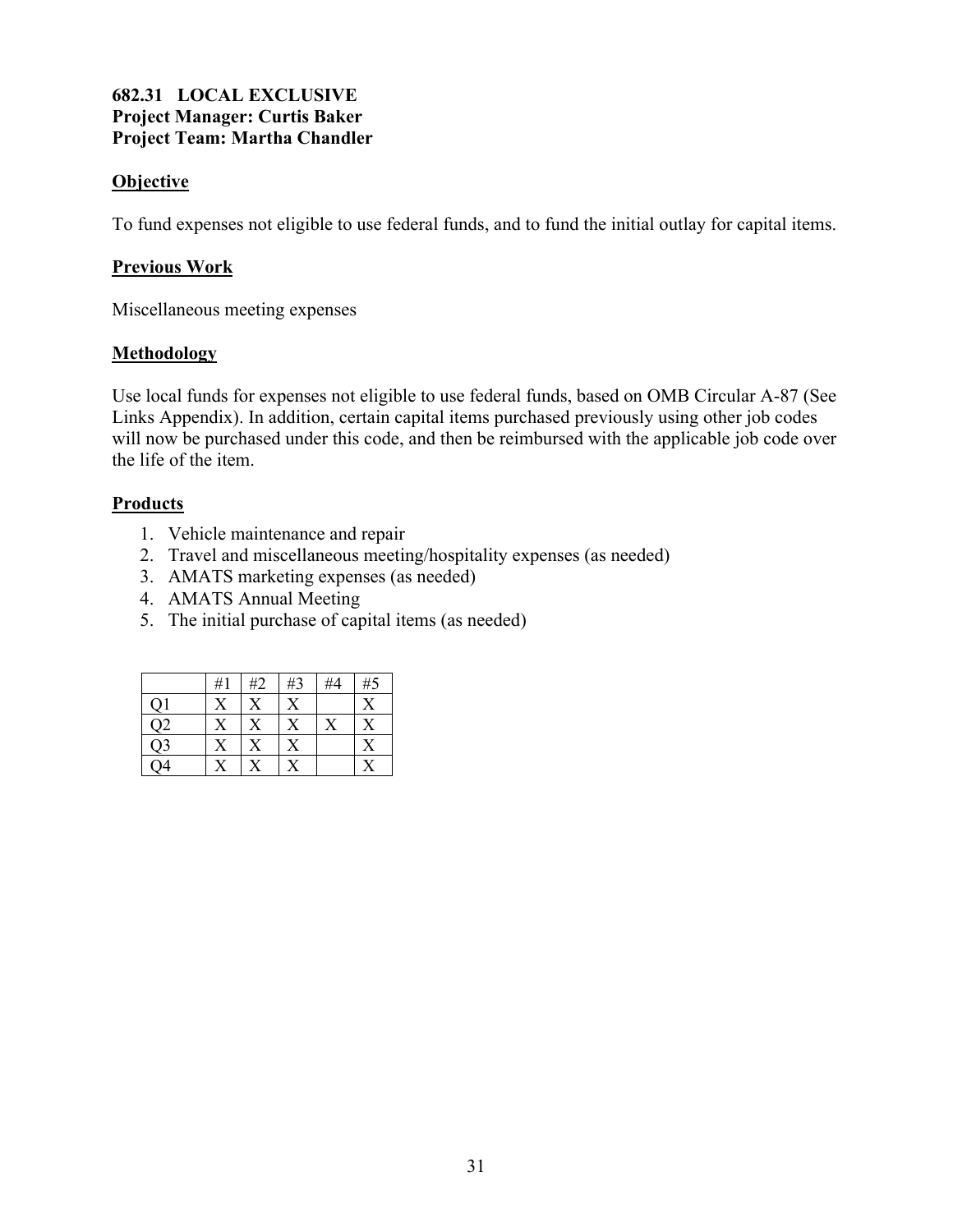#### **697.31 AMATS TRANSPORTATION NEWSLETTER / ANNUAL REPORT Project Manager: Kerry Prater Project Team: N/A**

#### **Objectives**

- 1. To prepare a newsletter on a regular basis that describes the accomplishments of the transportation planning process and documents the status of the Regional Transportation Plan and Transportation Improvement Program.
- 2. To post frequent updates on the AMATS website briefing the public on staff accomplishments and activities.
- 3. To prepare an annual report of AMATS accomplishments and activities during the previous calendar year.

#### **Previous Work**

- Refer to newsletters completed in fiscal years 1994 through 2022
- AMATS Annual Reports (1999 through 2021)

#### **Methodology**

Refer to previous newsletters and annual reports for general format. The newsletter will be prepared on a semi-annual basis; the annual report will be prepared on an annual basis.

Information such as planning accomplishments, planning requirements, status of the Regional Transportation Plan and information on programmed transportation improvements will be included in each AMATS newsletter.

Frequent updates on the AMATS website will provide the public with more current reports on staff accomplishments and activities, lower printing costs and lessen the lead time on publication.

- 1. July-December Newsletter
- 2. January-June Newsletter
- 3. Web Updates
- 4. 2022 AMATS Annual Report

|                 | #1 | #2 | #3 | #4 |
|-----------------|----|----|----|----|
| Q1              |    |    | X  |    |
| Q2              |    |    | X  |    |
| Q <sub>3</sub>  |    |    | X  |    |
| $\overline{O4}$ |    |    |    |    |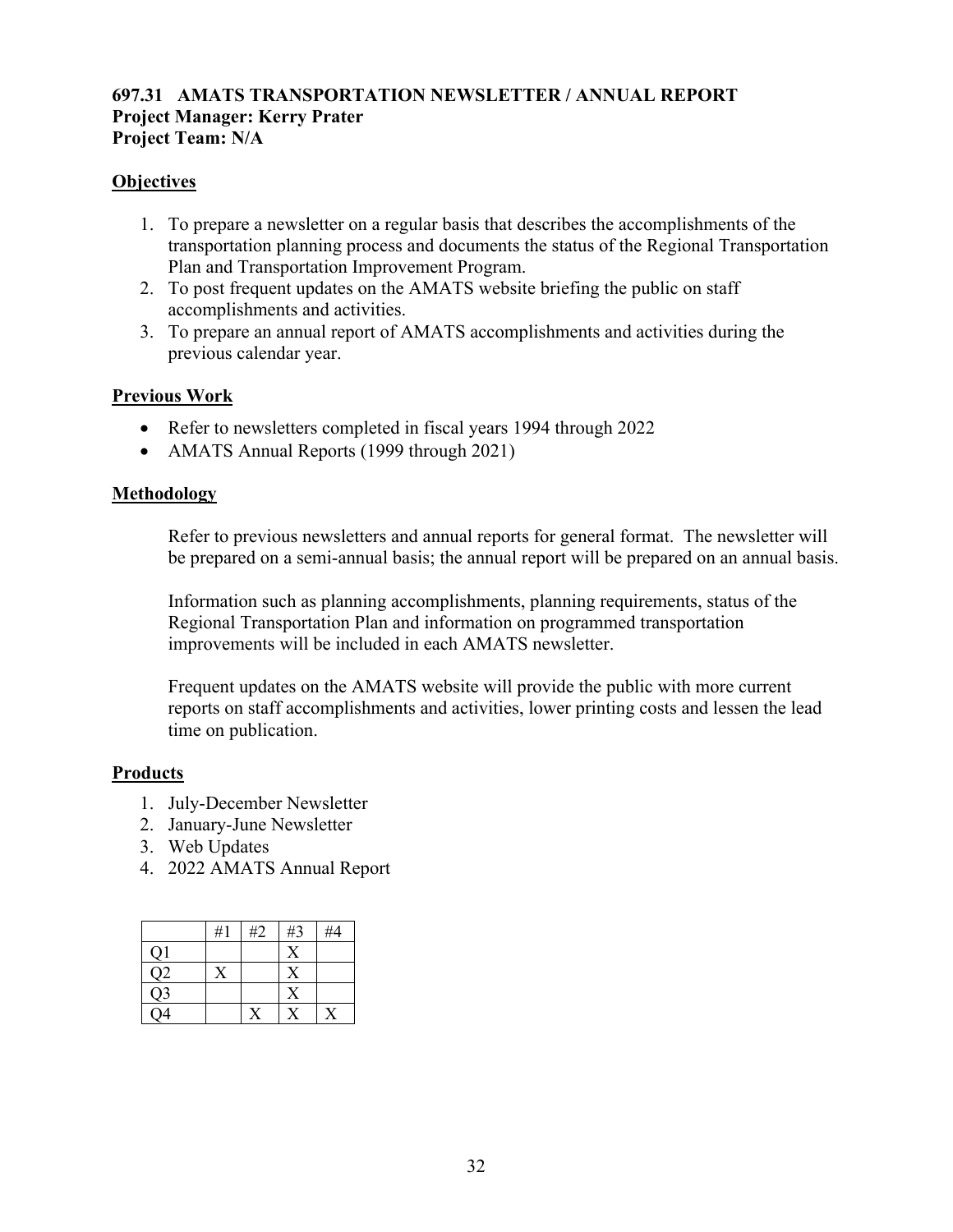#### **FY 2023 AMATS FRINGE/INDIRECT FIXED RATE**

The fixed rate that will be used for FY 2023 is based on the agreed upon Cost Allocation Plan (CAP) rate of 90% for CY 2022. The same rate is assumed for the second half of the fiscal year, and therefore has been applied to the financial tables for FY 2023.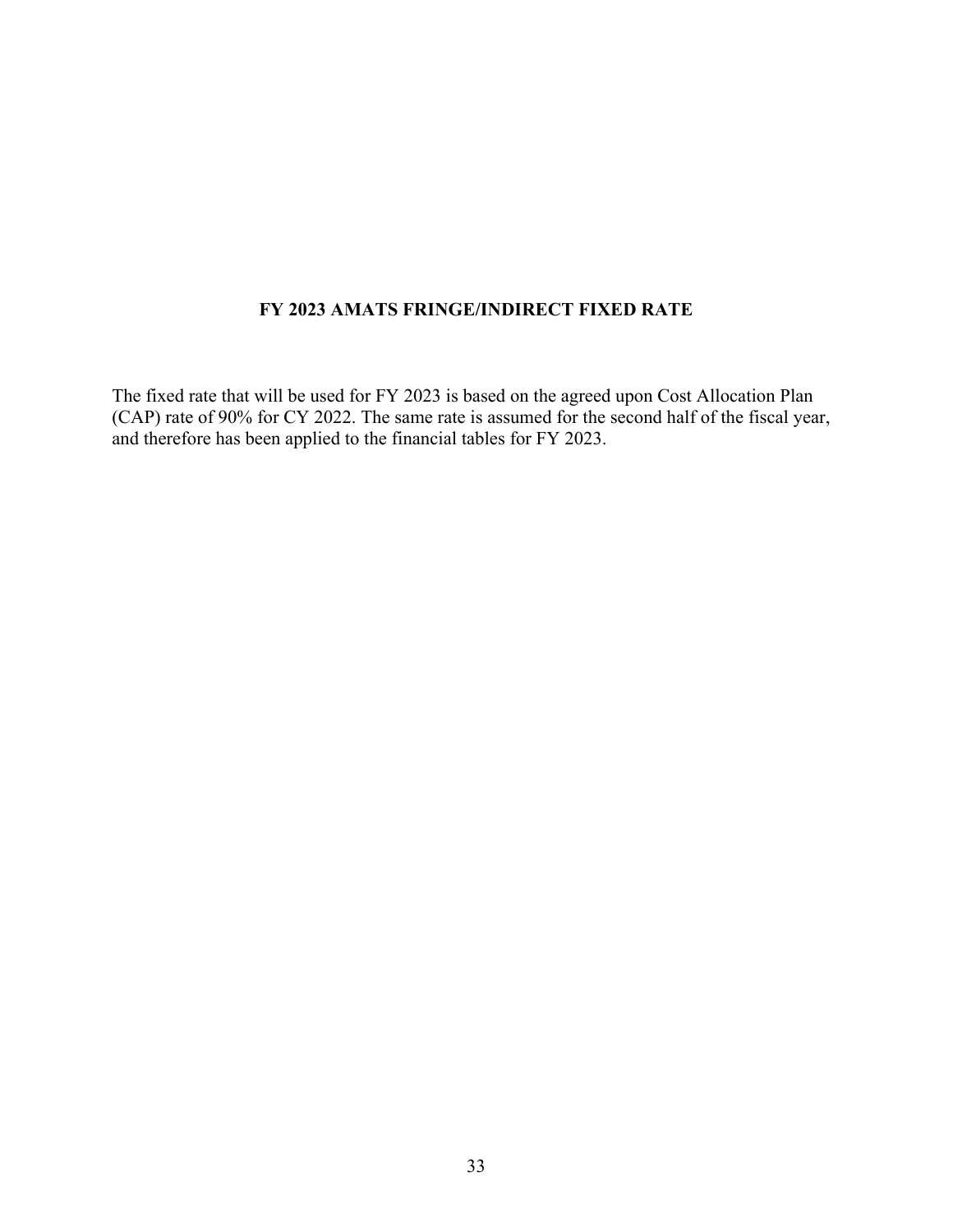#### **BUDGET TABLE I FY 2023 AMATS AREA BUDGET**

|                                                               |                     |                | <b>FEDERAL CONSOLIDATED</b><br><b>TRANSIT ELEMENTS</b> |                             |                       |                |                    |           |
|---------------------------------------------------------------|---------------------|----------------|--------------------------------------------------------|-----------------------------|-----------------------|----------------|--------------------|-----------|
| <b>WORK</b>                                                   |                     |                | <b>PLANNING GRANT</b><br><b>FTA</b>                    |                             | LOCAL                 | <b>TOTAL</b>   |                    |           |
| <b>DESCRIPTION</b>                                            | <b>FEDERAL</b>      | <b>FEDERAL</b> | <b>FEDERAL</b><br><b>FHWA</b>                          | <b>STATE</b><br><b>ODOT</b> | LOCAL<br><b>AMATS</b> | <b>SECTION</b> |                    |           |
|                                                               | CMAQ (RS) CMAQ (AQ) |                |                                                        |                             |                       | 5307           | <b>METRO PARTA</b> |           |
| 601 SHORT RANGE PLANNING                                      |                     |                |                                                        |                             |                       |                |                    |           |
| <b>Total Subcategory</b>                                      |                     |                | \$416,000                                              | \$52,000                    | \$52,000              |                |                    | \$520,000 |
|                                                               |                     |                |                                                        |                             |                       |                |                    |           |
| 601.21 Short Range Transp. Planning (PID #114262) (Carryover) |                     |                | \$96,000                                               | \$12,000                    | \$12,000              |                |                    | \$120,000 |
| <b>Direct Salary</b>                                          |                     |                | \$50,526                                               | \$6,316                     | \$6,316               |                |                    | \$63,158  |
| <b>Direct Fringe</b>                                          |                     |                | \$34,357                                               | \$4,295                     | \$4,295               |                |                    | \$42,947  |
| <b>Direct Expense</b>                                         |                     |                | \$0                                                    | \$0                         | \$0                   |                |                    | \$0       |
| Indirect                                                      |                     |                | \$11,117                                               | \$1,389                     | \$1,389               |                |                    | \$13,895  |
| 601.31 Short Range Transp. Planning                           |                     |                | \$320,000                                              | \$40,000                    | \$40,000              |                |                    | \$400,000 |
| <b>Direct Salary</b>                                          |                     |                | \$166,316                                              | \$20,789                    | \$20,789              |                |                    | \$207,895 |
| <b>Direct Fringe</b>                                          |                     |                | \$113,095                                              | \$14,137                    | \$14,137              |                |                    | \$141,368 |
| <b>Direct Expense</b>                                         |                     |                | \$4,000                                                | \$500                       | \$500                 |                |                    | \$5,000   |
| Indirect                                                      |                     |                | \$36,589                                               | \$4,574                     | \$4,574               |                |                    | \$45,737  |
| 602 TRANSPORTATION IMPROVEMENT PROGRAM                        |                     |                |                                                        |                             |                       |                |                    |           |
| <b>Total Subcategory</b>                                      |                     |                | \$208,000                                              | \$26,000                    | \$26,000              |                |                    | \$260,000 |
|                                                               |                     |                |                                                        |                             |                       |                |                    |           |
| 602.21 TIP (PID #114262) (Carryover)                          |                     |                | \$8,000                                                | \$1,000                     | \$1,000               |                |                    | \$10,000  |
| <b>Direct Salary</b>                                          |                     |                | \$4,211                                                | \$526                       | \$526                 |                |                    | \$5,263   |
| <b>Direct Fringe</b>                                          |                     |                | \$2,863                                                | \$358                       | \$358                 |                |                    | \$3,579   |
| <b>Direct Expense</b>                                         |                     |                | \$0                                                    | \$0                         | \$0                   |                |                    | \$0       |
| Indirect                                                      |                     |                | \$926                                                  | \$116                       | \$116                 |                |                    | \$1,158   |
| 602.31 TIP                                                    |                     |                | \$200,000                                              | \$25,000                    | \$25,000              |                |                    | \$250,000 |
| <b>Direct Salary</b>                                          |                     |                | \$105,263                                              | \$13,158                    | \$13,158              |                |                    | \$131,579 |
| <b>Direct Fringe</b>                                          |                     |                | \$71,579                                               | \$8,947                     | \$8,947               |                |                    | \$89,474  |
| <b>Direct Expense</b>                                         |                     |                | \$0                                                    | \$0                         | \$0                   |                |                    | \$0       |
| Indirect                                                      |                     |                | \$23,158                                               | \$2,895                     | \$2,895               |                |                    | \$28,947  |
|                                                               |                     |                |                                                        |                             |                       |                |                    |           |
| 605 CONTINUING PLANNING-Surveillance                          |                     |                |                                                        |                             |                       |                |                    |           |
| <b>Total Subcategory</b>                                      |                     |                | \$168,000                                              | \$21,000                    | \$21,000              |                |                    | \$210,000 |
|                                                               |                     |                |                                                        |                             |                       |                |                    |           |
| 605.21 Transportation System Update (PID #114262) (Carryover) |                     |                | \$8,000                                                | \$1,000                     | \$1,000               |                |                    | \$10,000  |
| <b>Direct Salary</b>                                          |                     |                | \$4,211                                                | \$526                       | \$526                 |                |                    | \$5,263   |
| <b>Direct Fringe</b>                                          |                     |                | \$2,863                                                | \$358                       | \$358                 |                |                    | \$3,579   |
| <b>Direct Expense</b>                                         |                     |                | \$0                                                    | \$0                         | \$0                   |                |                    | \$0       |
| Indirect                                                      |                     |                | \$926                                                  | \$116                       | \$116                 |                |                    | \$1,158   |
| 605.31 Transportation System Update                           |                     |                | \$160,000                                              | \$20,000                    | \$20,000              |                |                    | \$200,000 |
| <b>Direct Salary</b>                                          |                     |                | \$37,895                                               | \$4,737                     | \$4,737               |                |                    | \$47,368  |
| <b>Direct Fringe</b>                                          |                     |                | \$25,768                                               | \$3,221                     | \$3,221               |                |                    | \$32,211  |
| <b>Direct Expense</b>                                         |                     |                | \$88,000                                               | \$11,000                    | \$11,000              |                |                    | \$110,000 |
| Indirect                                                      |                     |                | \$8,337                                                | \$1,042                     | \$1,042               |                |                    | \$10,421  |
| 610 CONTINUING PLANNING-Review & Reappraisal                  |                     |                |                                                        |                             |                       |                |                    |           |
| <b>Total Subcategory</b>                                      |                     |                | \$352.000                                              | \$44,000                    | \$44,000              |                |                    | \$440,000 |
|                                                               |                     |                |                                                        |                             |                       |                |                    |           |
| 610.21 Transportation Plan Update (PID #114262) (Carryover)   |                     |                | \$72,000                                               | \$9,000                     | \$9,000               |                |                    | \$90,000  |
| <b>Direct Salary</b>                                          |                     |                | \$37,894                                               | \$4,737                     | \$4,737               |                |                    | \$47,368  |
| <b>Direct Fringe</b>                                          |                     |                | \$25,769                                               | \$3,221                     | \$3,221               |                |                    | \$32,211  |
| <b>Direct Expense</b>                                         |                     |                | \$0                                                    | \$0                         | \$0                   |                |                    | \$0       |
| Indirect                                                      |                     |                | \$8,337                                                | \$1,042                     | \$1,042               |                |                    | \$10,421  |
| 610.31 Transportation Plan Update                             |                     |                | \$280,000                                              | \$35,000                    | \$35,000              |                |                    | \$350,000 |
| <b>Direct Salary</b>                                          |                     |                | \$146,526                                              | \$18,316                    | \$18,316              |                |                    | \$183,158 |
| <b>Direct Fringe</b>                                          |                     |                | \$99,638                                               | \$12,455                    | \$12,455              |                |                    | \$124,547 |
| <b>Direct Expense</b>                                         |                     |                | \$1,600                                                | \$200                       | \$200                 |                |                    | \$2,000   |
| Indirect                                                      |                     |                | \$32,236                                               | \$4,029                     | \$4,029               |                |                    | \$40,295  |
|                                                               |                     |                |                                                        |                             |                       |                |                    |           |
| 625 SERVICE-FHWA                                              |                     |                |                                                        |                             |                       |                |                    |           |
| <b>Total Subcategory</b>                                      |                     |                | \$568,000                                              | \$71,000                    | \$71,000              |                |                    | \$710,000 |
|                                                               |                     |                |                                                        |                             |                       |                |                    |           |
| 625.21 Service (PID #114262) (Carryover)                      |                     |                | \$128,000                                              | \$16,000                    | \$16,000              |                |                    | \$160,000 |
| <b>Direct Salary</b>                                          |                     |                | \$67,369                                               | \$8,421                     | \$8,421               |                |                    | \$84,211  |
| <b>Direct Fringe</b>                                          |                     |                | \$45,811                                               | \$5,726                     | \$5,726               |                |                    | \$57,263  |
| <b>Direct Expense</b>                                         |                     |                | \$0                                                    | \$0                         | \$0                   |                |                    | \$0       |
| Indirect                                                      |                     |                | \$14,820                                               | \$1,853                     | \$1,853               |                |                    | \$18,526  |
| 625.31 Service                                                |                     |                | \$440,000                                              | \$55,000                    | \$55,000              |                |                    | \$550,000 |
| <b>Direct Salary</b>                                          |                     |                | \$126,316                                              | \$15,789                    | \$15,789              |                |                    | \$157,895 |
| <b>Direct Fringe</b>                                          |                     |                | \$85,895                                               | \$10,737                    | \$10,737              |                |                    | \$107,368 |
| <b>Direct Expense</b>                                         |                     |                | \$200,000                                              | \$25,000                    | \$25,000              |                |                    | \$250,000 |
| Indirect                                                      |                     |                | \$27,789                                               | \$3,474                     | \$3,474               |                |                    | \$34,737  |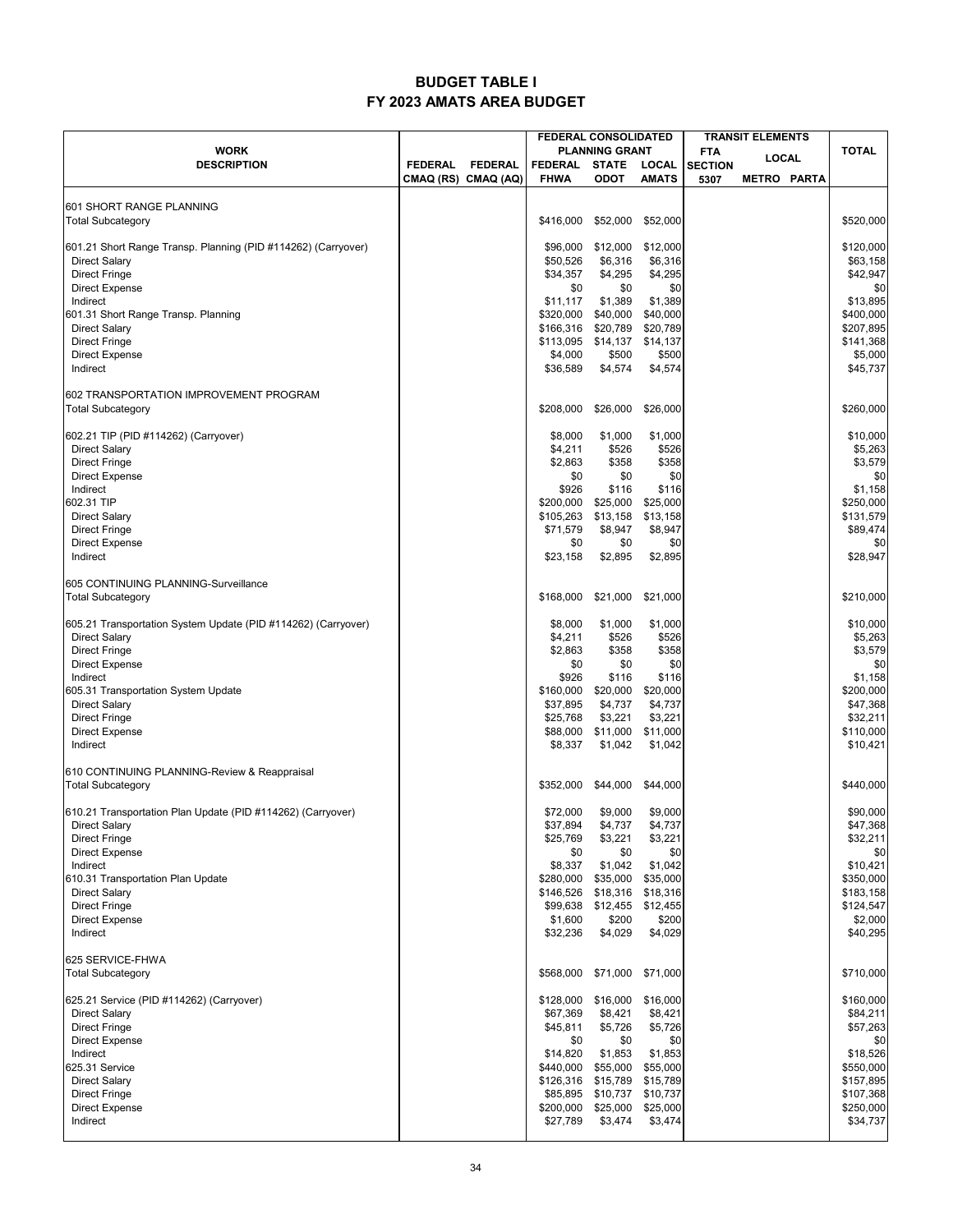#### **BUDGET TABLE I FY 2023 AMATS AREA BUDGET**

|                                                                    |                      |                      | <b>FEDERAL CONSOLIDATED</b>               |                                         | <b>TRANSIT ELEMENTS</b> |                |                             |            |                                         |
|--------------------------------------------------------------------|----------------------|----------------------|-------------------------------------------|-----------------------------------------|-------------------------|----------------|-----------------------------|------------|-----------------------------------------|
| <b>WORK</b>                                                        |                      |                      | <b>PLANNING GRANT</b>                     |                                         | <b>FTA</b><br>LOCAL     |                | <b>TOTAL</b>                |            |                                         |
| <b>DESCRIPTION</b>                                                 | <b>FEDERAL</b>       | <b>FEDERAL</b>       | <b>FEDERAL</b><br><b>FHWA</b>             | STATE                                   | LOCAL<br><b>AMATS</b>   | <b>SECTION</b> |                             |            |                                         |
| 667 GOHIO/AQ ADVOCACY                                              |                      | CMAQ (RS) CMAQ (AQ)  |                                           | <b>ODOT</b>                             |                         | 5307           | <b>METRO PARTA</b>          |            |                                         |
| <b>Total Subcategory</b>                                           | \$90,000             |                      |                                           |                                         |                         |                |                             |            | \$90,000                                |
| 667.21 GOhio Commute Program (PID #111431) (Carryover)             | \$10,000             |                      |                                           |                                         |                         |                |                             |            | \$10,000                                |
| <b>Direct Salary</b>                                               | \$5,263              |                      |                                           |                                         |                         |                |                             |            | \$5,263                                 |
| <b>Direct Fringe</b>                                               | \$3,579              |                      |                                           |                                         |                         |                |                             |            | \$3,579                                 |
| <b>Direct Expense</b>                                              | \$0                  |                      |                                           |                                         |                         |                |                             |            | \$0                                     |
| Indirect                                                           | \$1,158              |                      |                                           |                                         |                         |                |                             |            | \$1,158                                 |
| 667.31 GOhio Commute Program (PID #111432)<br><b>Direct Salary</b> | \$80,000<br>\$34,211 |                      |                                           |                                         |                         |                |                             |            | \$80,000<br>\$34,211                    |
| <b>Direct Fringe</b>                                               | \$23,263             |                      |                                           |                                         |                         |                |                             |            | \$23,263                                |
| <b>Direct Expense</b>                                              | \$15,000             |                      |                                           |                                         |                         |                |                             |            | \$15,000                                |
| Indirect                                                           | \$7,526              |                      |                                           |                                         |                         |                |                             |            | \$7,526                                 |
| 667 AQ ADVOCACY                                                    |                      |                      |                                           |                                         |                         |                |                             |            |                                         |
| <b>Total Subcategory</b>                                           |                      | \$100,000            |                                           |                                         |                         |                |                             |            | \$100,000                               |
|                                                                    |                      |                      |                                           |                                         |                         |                |                             |            |                                         |
| 667.32 AQ Advocacy (PID #111428)                                   |                      | \$100,000            |                                           |                                         |                         |                |                             |            | \$100,000                               |
| <b>Direct Salary</b>                                               |                      | \$47,368             |                                           |                                         |                         |                |                             |            | \$47,368                                |
| <b>Direct Fringe</b><br><b>Direct Expense</b>                      |                      | \$32,211<br>\$10,000 |                                           |                                         |                         |                |                             |            | \$32,211<br>\$10,000                    |
| Indirect                                                           |                      | \$10,421             |                                           |                                         |                         |                |                             |            | \$10,421                                |
|                                                                    |                      |                      |                                           |                                         |                         |                |                             |            |                                         |
| 682 LOCAL EXCLUSIVE                                                |                      |                      |                                           |                                         |                         |                |                             |            |                                         |
| <b>Total Subcategory</b>                                           |                      |                      |                                           |                                         | \$25,000                |                |                             |            | \$25,000                                |
| 682.31 Local Exclusive                                             |                      |                      |                                           |                                         | \$25,000                |                |                             |            | \$25,000                                |
| <b>Direct Salary</b>                                               |                      |                      |                                           |                                         | \$2,632                 |                |                             |            | \$2,632                                 |
| <b>Direct Fringe</b>                                               |                      |                      |                                           |                                         | \$1,789                 |                |                             |            | \$1,789                                 |
| Direct Expense                                                     |                      |                      |                                           |                                         | \$20,000                |                |                             |            | \$20,000                                |
| Indirect                                                           |                      |                      |                                           |                                         | \$579                   |                |                             |            | \$579                                   |
| 697 PERIODIC REPORT                                                |                      |                      |                                           |                                         |                         |                |                             |            |                                         |
| <b>Total Subcategory</b>                                           |                      |                      | \$51,204                                  | \$6,401                                 | \$6,401                 |                |                             |            | \$64,005                                |
|                                                                    |                      |                      |                                           |                                         |                         |                |                             |            |                                         |
| 697.31 Agency Transportation Newsletter                            |                      |                      | \$51,204                                  | \$6,401                                 | \$6,401                 |                |                             |            | \$64,005                                |
| <b>Direct Salary</b><br><b>Direct Fringe</b>                       |                      |                      | \$26,949<br>\$18,326                      | \$3,369<br>\$2,291                      | \$3,369<br>\$2,291      |                |                             |            | \$33,687<br>\$22,907                    |
| <b>Direct Expense</b>                                              |                      |                      | \$0                                       | \$0                                     | \$0                     |                |                             |            | \$0                                     |
| Indirect                                                           |                      |                      | \$5,929                                   | \$741                                   | \$741                   |                |                             |            | \$7,411                                 |
| TOTAL 600 CATEGORIES-AMATS                                         | \$90,000             |                      | \$100,000 \$1,763,205 \$220,401 \$245,401 |                                         |                         |                |                             |            | \$2,419,005                             |
| <b>Direct Salary</b>                                               | \$39,474             | \$47,368             |                                           | \$609,265 \$76,158 \$78,790             |                         |                |                             |            | \$851,055                               |
| <b>Direct Fringe</b>                                               | \$26,842             | \$32,211             |                                           | \$414,300 \$51,788 \$53,577             |                         |                |                             |            | \$578,718                               |
| Direct Expense                                                     | \$15,000             | \$10,000             |                                           | \$293,600 \$36,700 \$56,700             |                         |                |                             |            | \$412,000                               |
| Indirect                                                           | \$8,684              | \$10,421             |                                           | \$134,038 \$16,755 \$17,334             |                         |                |                             |            | \$187,232                               |
|                                                                    |                      |                      |                                           |                                         |                         |                |                             |            |                                         |
| 674 TRANSIT EXCLUSIVE-OTHERS<br><b>Total Subcategory</b>           |                      |                      |                                           |                                         |                         |                | \$52,000 \$825,000 \$13,000 |            | \$890,000                               |
|                                                                    |                      |                      |                                           |                                         |                         |                |                             |            |                                         |
| 674.31 METRO Operational Plng (PID #104368)                        |                      |                      |                                           |                                         |                         |                | \$825,000                   |            | \$825,000                               |
| 674.32 PARTA Planning Activities (PID #111791)                     |                      |                      |                                           |                                         |                         | \$52,000       |                             | \$13,000   | \$65,000                                |
| <b>GRAND TOTAL AREAWIDE PLANNING</b>                               | \$90,000             |                      | \$100,000 \$1,763,205 \$220,401 \$245,401 |                                         |                         |                |                             |            | \$52,000 \$825,000 \$13,000 \$3,309,005 |
|                                                                    |                      |                      |                                           |                                         |                         |                |                             |            |                                         |
| <b>Direct Salary</b><br><b>Direct Fringe</b>                       | \$39,474<br>\$26,842 | \$47,368<br>\$32,211 | \$414,300                                 | \$609,265 \$76,158 \$78,790<br>\$51,788 | \$53,577                | \$0<br>\$0     | \$0<br>\$0                  | \$0<br>\$0 | \$851,055<br>\$578,718                  |
| <b>Direct Expense</b>                                              | \$15,000             | \$10,000             | \$293,600                                 | \$36,700                                | \$56,700                |                |                             |            | \$52,000 \$825,000 \$13,000 \$1,302,000 |
| Indirect                                                           | \$8,684              | \$10,421             |                                           | \$134,038 \$16,755 \$17,334             |                         | \$0            | \$0                         | \$0        | \$187,232                               |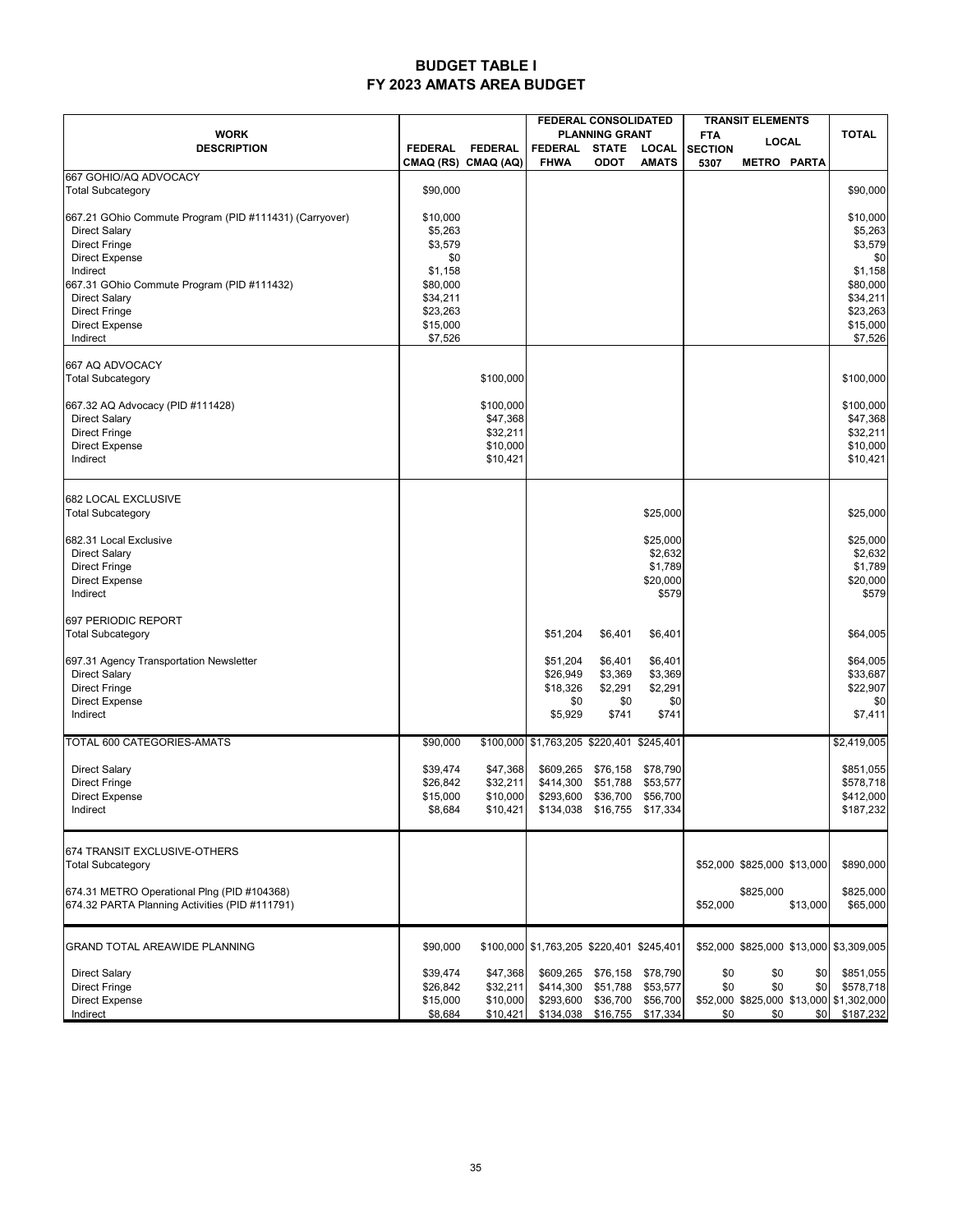#### **BUDGET TABLE II AMATS RESPONSIBILITY FISCAL YEAR 2023**

|                  | <b>WORK ELEMENTS</b>                                                                                                                |                     | <b>PERSON HOURS</b>                                        | <b>COST SUMMARY</b>          |                                    |              |
|------------------|-------------------------------------------------------------------------------------------------------------------------------------|---------------------|------------------------------------------------------------|------------------------------|------------------------------------|--------------|
|                  |                                                                                                                                     | <b>AMATS</b>        | <b>TRANSIT</b><br><b>DIRECT OPERATORS</b><br><b>DIRECT</b> | <b>AMATS</b><br><b>STAFF</b> | <b>TRANSIT</b><br><b>OPERATORS</b> | <b>TOTAL</b> |
| 601              | <b>Short Range Planning</b>                                                                                                         | 5,200               |                                                            | 520,000                      |                                    | 520,000      |
| 601.21<br>601.31 | Short Range Planning (PID #114262) (Carryover)<br><b>Short Range Planning</b>                                                       | 1,200<br>4,000      |                                                            | 120,000<br>400,000           |                                    |              |
| 602              | <b>Transportation Improvement</b>                                                                                                   | 2,600               |                                                            | 260,000                      |                                    | 260,000      |
| 602.21<br>602.31 | Transportation Improvement Program (PID #114262) (Carryover)<br><b>Transportation Improvement Program</b>                           | 100<br>2,500        |                                                            | 10,000<br>250,000            |                                    |              |
| 605              | <b>Continuing Planning - Surveillance</b>                                                                                           | 2,100               |                                                            | 210,000                      |                                    | 210,000      |
| 605.21<br>605.31 | Transportation System Update (PID #114262) (Carryover)<br><b>Transportation System Update</b>                                       | 100<br>2,000        |                                                            | 10,000<br>200,000            |                                    |              |
| 610              | <b>Continuing Planning - Review &amp; Reappraisal</b>                                                                               | 4,400               |                                                            | 440,000                      |                                    | 440,000      |
| 610.21<br>610.31 | Transportation Plan Update (PID #114262) (Carryover)<br><b>Transportation Plan Update</b>                                           | 900<br>3,500        |                                                            | 90,000<br>350,000            |                                    |              |
| 625              | <b>Service</b>                                                                                                                      | 7,100               |                                                            | 710,000                      |                                    | 710,000      |
| 625.21<br>625.31 | Service (PID #114262) (Carryover)<br>Service                                                                                        | 1,600<br>5,500      |                                                            | 160,000<br>550,000           |                                    |              |
| 667              | <b>GOhio/Air Quality Advocacy</b>                                                                                                   | 1,900               |                                                            | 190,000                      |                                    | 190,000      |
| 667.21<br>667.31 | GOhio Commute Program (PID #111431) (Carryover)<br>GOhio Commute Program (PID #111432)<br>667.32 Air Quality Advocacy (PID #111428) | 100<br>800<br>1,000 |                                                            | 10,000<br>80,000<br>100,000  |                                    |              |
| 674              | <b>Transit Exclusive</b>                                                                                                            | <u>0</u>            | 8,900                                                      | $\overline{\mathbf{0}}$      | 890,000                            | 890,000      |
| 674.31           | METRO RTA Operational Planning (PID #104368)<br>674.32 PARTA Planning Activities (PID #111791)                                      |                     | 8,250<br>650                                               |                              | 825,000<br>65,000                  |              |
| 682              | <b>Local</b>                                                                                                                        | 250                 |                                                            | 25,000                       |                                    | 25,000       |
| 682.31 Local     |                                                                                                                                     | 250                 |                                                            | 25,000                       |                                    |              |
| 697              | <b>Periodic Report</b>                                                                                                              | <u>640</u>          |                                                            | 64,005                       |                                    | 64,005       |
|                  | 697.31 AMATS Transportation Newsletter/Annual Report                                                                                | 640                 |                                                            | 64,005                       |                                    |              |
|                  | <b>Total</b>                                                                                                                        | 24,190              | 8,900                                                      | \$2,419,005                  | \$890,000                          | \$3,309,005  |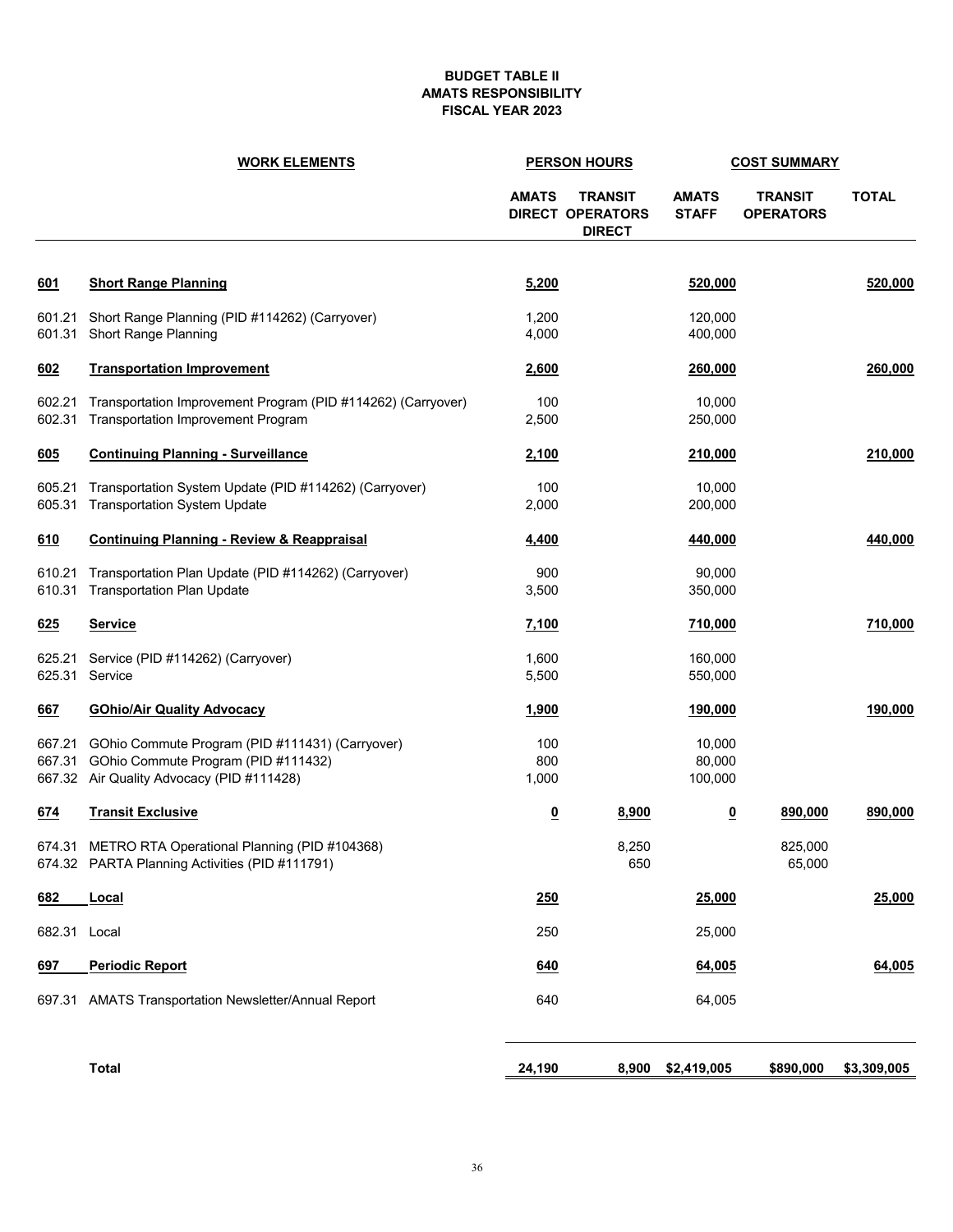## **BUDGET TABLE III FUND USE BY PERFORMING AGENCY FISCAL YEAR 2023**

| <b>DESCRIPTION TITLE</b><br>& IDENTIFICATION NO.                   | <b>AMATS</b>       | <b>METRO</b><br><b>RTA</b> | <b>PARTA</b> |  |  |
|--------------------------------------------------------------------|--------------------|----------------------------|--------------|--|--|
| 601 Short Range Planning<br>602 Transportation Improvement Program | 520,000<br>260,000 |                            |              |  |  |
| 605 Continuing Planning - Surveillance                             | 210,000            |                            |              |  |  |
| 610 Continuing Planning - Review & Reappraisal                     | 440,000            |                            |              |  |  |
| 625 Service                                                        | 710,000            |                            |              |  |  |
| 667 GOhio and AQ Advocacy                                          | 190,000            |                            |              |  |  |
| 674 Public Transportation Exclusive                                | 0                  | 825,000                    | 65.000       |  |  |
| <b>682 Local Exclusive</b>                                         | 25,000             |                            |              |  |  |
| 697 Periodic Report                                                | 64,005             |                            |              |  |  |

TOTALS \$2,419,005 \$825,000 \$65,000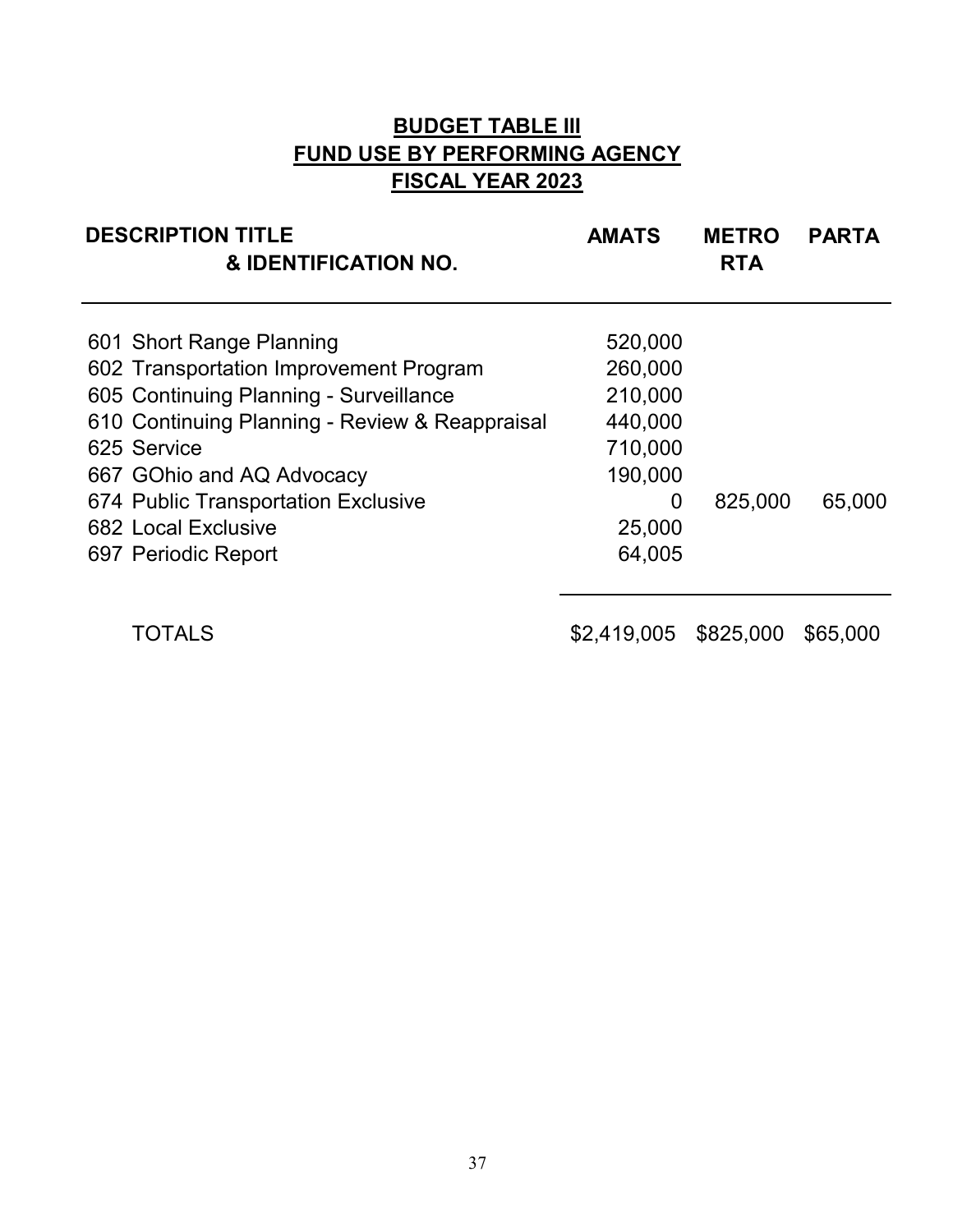#### **AMATS LOCAL SHARE CALCULATION\* SFY 2023 WORK PROGRAM**

| <b>MEMBERS</b>             | 2020 POP<br>(CENSUS) | <b>LOCAL</b><br><b>SHARE</b><br><b>PERCENT</b> | CY 2022<br><b>LOCAL</b><br><b>SHARE</b> |
|----------------------------|----------------------|------------------------------------------------|-----------------------------------------|
| <b>METRO RTA</b>           | N/A                  | 14.0%                                          | \$26,387                                |
| <b>PARTA</b>               | N/A                  | 2.3%                                           | \$4,403                                 |
| <b>SUMMIT COUNTY</b>       |                      |                                                |                                         |
| <b>AKRON</b>               | 190,469              | 22.4%                                          | \$42,253                                |
| <b>BARBERTON</b>           | 25,191               | 3.0%                                           | \$5,588                                 |
| <b>CUYAHOGA FALLS</b>      | 51,114               | $6.0\%$                                        | \$11,339                                |
| <b>FAIRLAWN</b>            | 7,710                | 0.9%                                           | \$1,710                                 |
| <b>GREEN</b>               | 27,475               | 3.2%                                           | \$6,095                                 |
| <b>HUDSON</b>              | 23,110               | 2.7%                                           | \$5,127                                 |
| <b>LAKEMORE</b>            | 2,926                | 0.3%                                           | \$649                                   |
| <b>MACEDONIA</b>           | 12,168               | 1.4%                                           | \$2,699                                 |
| <b>MOGADORE</b>            | 3,811                | 0.4%                                           | \$845                                   |
| <b>MUNROE FALLS</b>        | 5,044                | 0.6%                                           | \$1,119                                 |
| <b>NEW FRANKLIN</b>        | 13,877               | 1.6%                                           | \$3,078                                 |
| <b>NORTHFIELD</b>          | 3,541                | 0.4%                                           | \$786                                   |
| <b>NORTON</b>              | 11,668               | 1.4%                                           | \$2,588                                 |
| <b>REMINDERVILLE</b>       | 5,412                | 0.6%                                           | \$1,201                                 |
| <b>RICHFIELD</b>           | 3,729                | 0.4%                                           | \$827                                   |
| <b>SILVER LAKE</b>         | 2,516                | 0.3%                                           | \$558                                   |
| <b>STOW</b>                | 34,483               | 4.1%                                           | \$7,650                                 |
| <b>TALLMADGE</b>           | 18,394               | 2.2%                                           | \$4,080                                 |
| TWINSBURG                  | 19,248               | 2.3%                                           | \$4,270                                 |
| SUMMIT CO. UNINCORP.       | 76,699               | 9.0%                                           | \$17,014                                |
| PORTAGE COUNTY             |                      |                                                |                                         |
| <b>AURORA</b>              | 17,239               | 2.0%                                           | \$3,824                                 |
| <b>KENT</b>                | 28,215               | 3.3%                                           | \$6,259                                 |
| <b>RAVENNA</b>             | 11,323               | 1.3%                                           | \$2,512                                 |
| <b>STREETSBORO</b>         | 17,260               | $2.0\%$                                        | \$3,829                                 |
| PORTAGE CO. UNINCORP.      | 80,133               | 9.4%                                           | \$17,776                                |
| <b>WAYNE COUNTY</b>        |                      |                                                |                                         |
| <b>DOYLESTOWN</b>          | 3,051                | 0.4%                                           | \$677                                   |
| <b>RITTMAN</b>             | 6,131                | 0.7%                                           | \$1,360                                 |
| WAYNE COUNTY ENGINEER      | 9,708                | 1.1%                                           | \$2,154                                 |
| <b>TOTAL</b>               | 721,109              |                                                |                                         |
| TOTAL CONTRIBUTING MEMBERS | 711,645              |                                                | \$188,657                               |

\* \$0.222 per person

Communities under 2,400 in population do not pay local dues.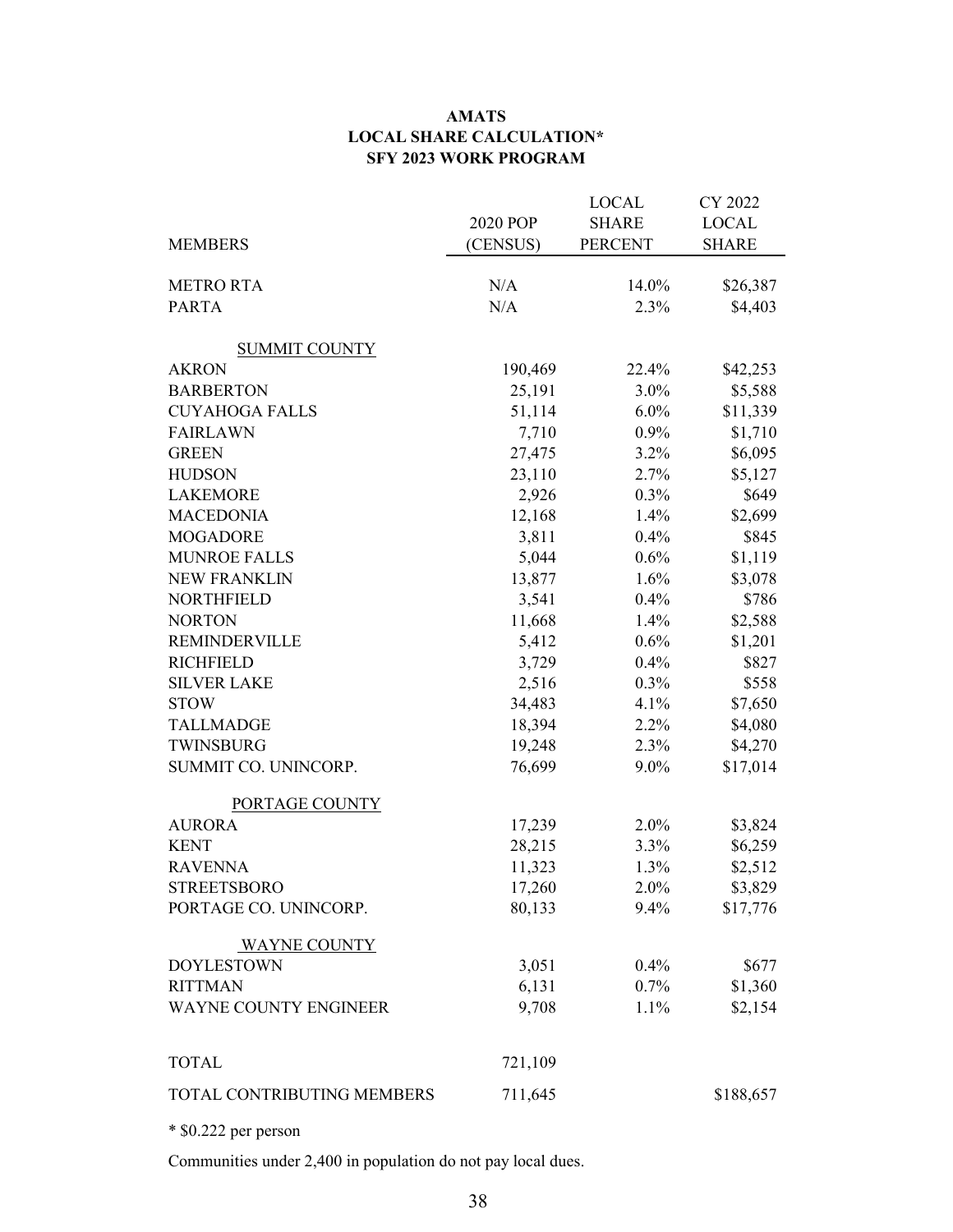## **Akron Metropolitan Area Transportation Study (AMATS) Title VI Compliance Questionnaire**

#### **General**

1. Which office within your organization has lead responsibility for Title VI compliance?

AMATS is a small agency with thirteen employees who generally report directly to the Director. The Title VI Coordinator has open and daily access to the agency Director. AMATS is a division of the City of Akron Planning Department and is administered by the city's Human Resources Department and Training/EEO office. Legal matters are referred to the city's Law Department.

2. Who is your designated Title VI Coordinator? Please provide the person's name, title, and contact information.

Title VI contact person for all complaints: Jeff Gardner Planner JJGardner@akronohio.gov ph. 330.375.2436

3. Does your organization have a Title VI Program Plan? If so, please provide the website link or attach a copy.

Yes, AMATS has a Title VI (Program Procedures and Documentation) Plan posted on the agency website, and can be found at http://amatsplanning.org/wpcontent/uploads/AMATS‐Title‐VI‐Plan‐7.2.2019.pdf

4. Does your organization have a Title VI policy? If so, please provide the website link or attach a copy.

It is the policy of AMATS to provide an environment of nondiscrimination and equal opportunity in employment as well as in the development of the area's regional transportation policies, plans and programs included in the Regional Transportation Plan (*Transportation Outlook*) and the Transportation Improvement Program. This policy is found on page 5 of the Title VI Plan, in the agency's Public Participation Plan and on the agency's website.

5. Does your organization have written Title VI complaint procedures? If so, please provide the website link or attach a copy.

Yes, we have a complaint procedure. Please see Appendix A of the current AMATS Title VI Plan, or the website here https://amatsplanning.org/get-involved/.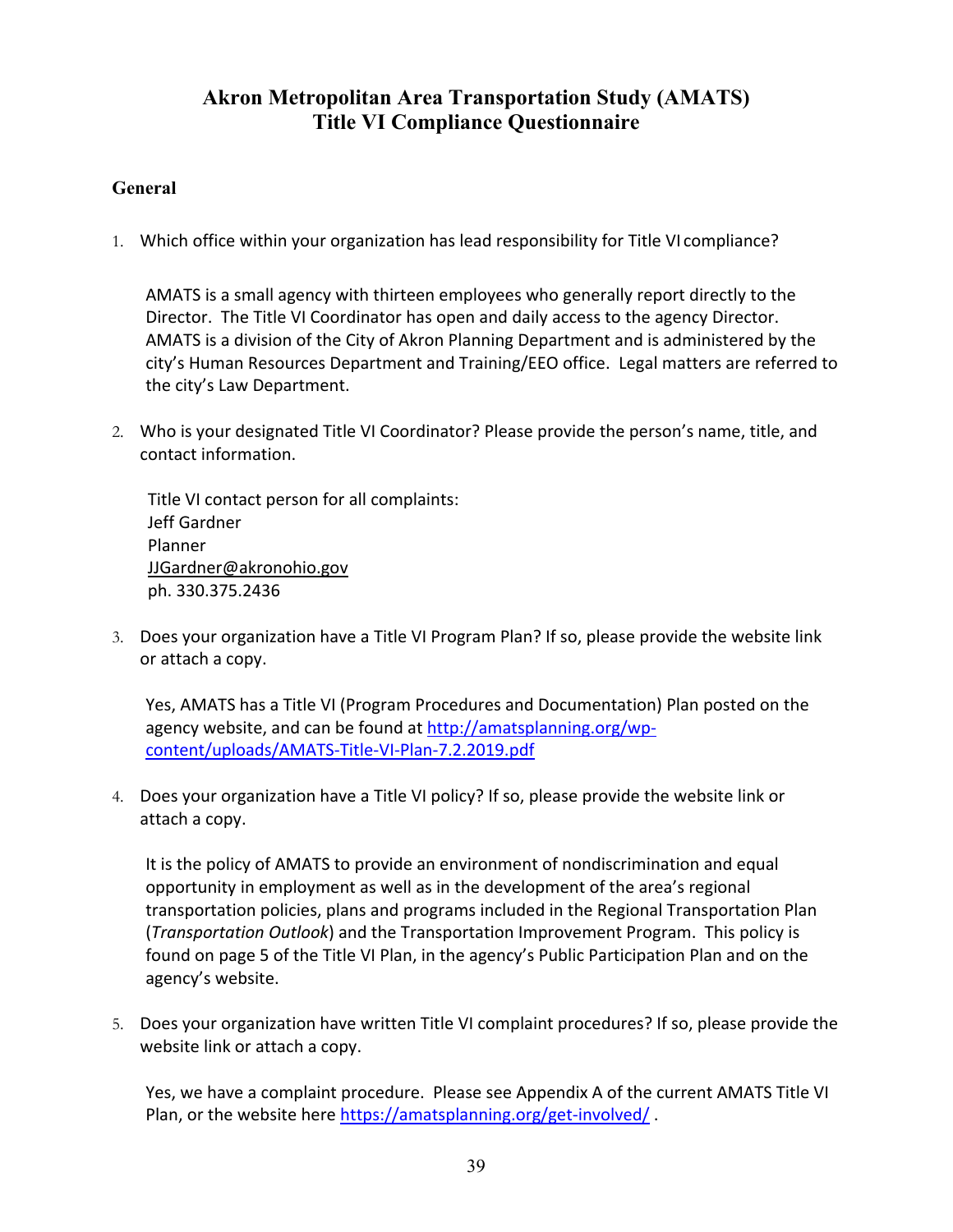6. Does your organization have a Title VI complaint form? If so, please provide the website link or attach a copy.

Yes. The Title VI Complaint Form is posted on the AMATS website and is available at the agency directly. The City of Akron Human Resources and Law Departments also have complaint forms available. https://amatsplanning.org/wp‐content/uploads/AMATS‐Title‐ VI‐Plan‐7.2.2019.pdf

7. Does your organization make the public aware of the right to file a complaint? If so, describe how this is accomplished.

Yes. The AMATS Title VI (Program Procedures and Documentation) Plan is available on the AMATS website. Public notices and public meetings concerning the planning process and project funding recommendations make known the ability to file a complaint. Employees and prospective employees of the agency are notified by the Director of the agency as well as the City of Akron Personnel Department of the ability to file a complaint. In addition, the AMATS Public Participation Plan outlines procedures for the public to access the transportation planning decision making process. The Transportation Improvement Program and Regional Transportation Plan procedures both contain documentation regarding compliance with Title VI and environmental justice requirements. The current AMATS Public Participation Plan is available on the agency website. Notice of the ability to file a complaint, as well as the complaint form, are posted on the agency website.

Please note that AMATS is a division of the City of Akron Planning Department. As such, AMATS operates under the administrative supervision of the Mayor of the City of Akron. This administrative supervision includes the laws, regulations and internal processes concerning personnel, employment, EEO, purchasing and contracting. AMATS must work within the City's administrative framework, including review by the Law Department when appropriate.

8. In the past three years, has your organization been named in any Title VI and/or other discrimination complaints or lawsuits? If so, please provide the date the action was filed, a brief description of the allegations and the current status of the complaint or lawsuit. Describe any Title VI‐related deficiencies that were identified and the efforts taken to resolve those deficiencies.

AMATS has not been named in a discrimination complaint or lawsuit in the past three years.

9. Has your organization provided written Title VI Assurances to ODOT? Is the Title VI Assurance included in the MPO self‐certification resolution (Note, this only applies to MPOs, RTPOs do not approve self‐certification resolutions)? If so, please provide a copy as an attachment.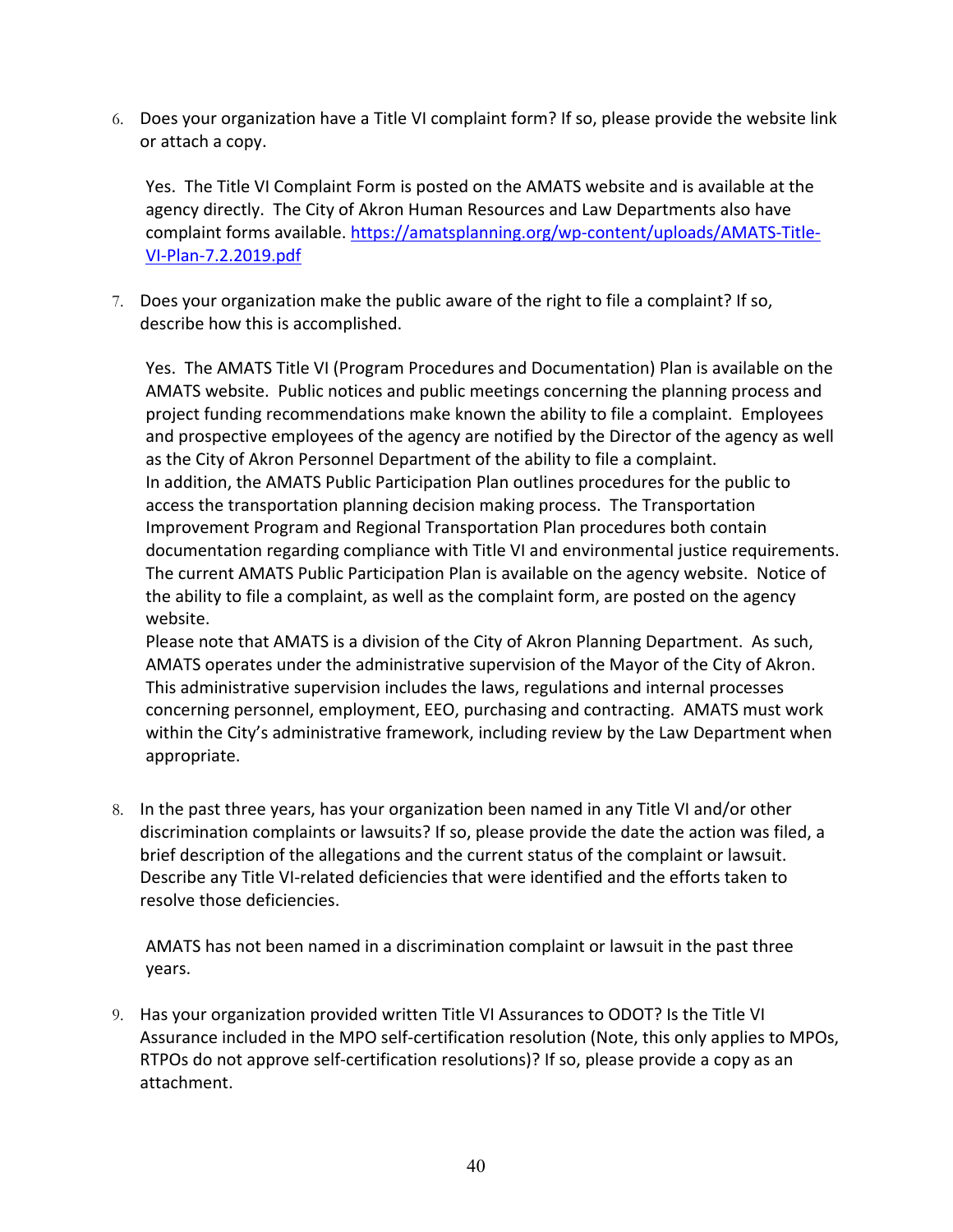Yes. Annually, AMATS assures that the planning process is carried out in accordance with Title VI of the Civil Rights Act of 1964, as amended (42 U.S.C. 2000d‐1) and 49 CFR part 21. See Attachment 6B, Resolution Number 2021‐05 of the AMATS Metropolitan Transportation Policy Committee, dated May 5, 2021, for the latest self‐certification https://amatsplanning.org/wp‐content/uploads/TAC‐CIC‐and‐Policy‐Committee‐Meeting‐ Packet‐May‐2021.pdf .

10. Does your contract language include Title VI and other non-discrimination assurances?

Yes, each consultant provides a certificate of assurance for disadvantaged business enterprises included with the Request for Proposal (RFP).

- 11. Do you use any of the following methods to disseminate Title VI information to the public (select all that apply):
- **i. Title VI posters in public buildings**

The City of Akron Human Resources and Law Departments have posted notices at all of the city buildings.

- ii. Title VI brochures at public events
- iii. Title VI complaint forms in public buildings
- iv. Title VI complaint forms at public events
- **v. Title VI policy posted on your website** The AMATS Nondiscrimination Policy Statement can be found here: https://amatsplanning.org/get‐involved/
- **vi. Title VI Program Plan posted on your website** https://amatsplanning.org/wp‐content/uploads/AMATS‐Title‐VI‐Plan‐7.2.2019.pdf
- **vii. Other (Please explain)** Title VI complaint forms posted on our website.

#### **Public Involvement**

12. Does your organization have a Public Participation Plan? If so, please provide the website link or attach a copy. When was the Public Participation Plan most recently updated?

A formalized procedure to provide citizen participation in the transportation planning process is provided in the AMATS Public Participation Plan, approved in March 2022. https://amatsplanning.org/wp‐content/uploads/3P‐Public‐Participation‐Plan‐March‐ 2022.pdf This plan was designed to provide maximum opportunity for public involvement in planning activities for the region.

13. Please select which of the following outlets your organization uses to provide notices to different population groups (select all that apply):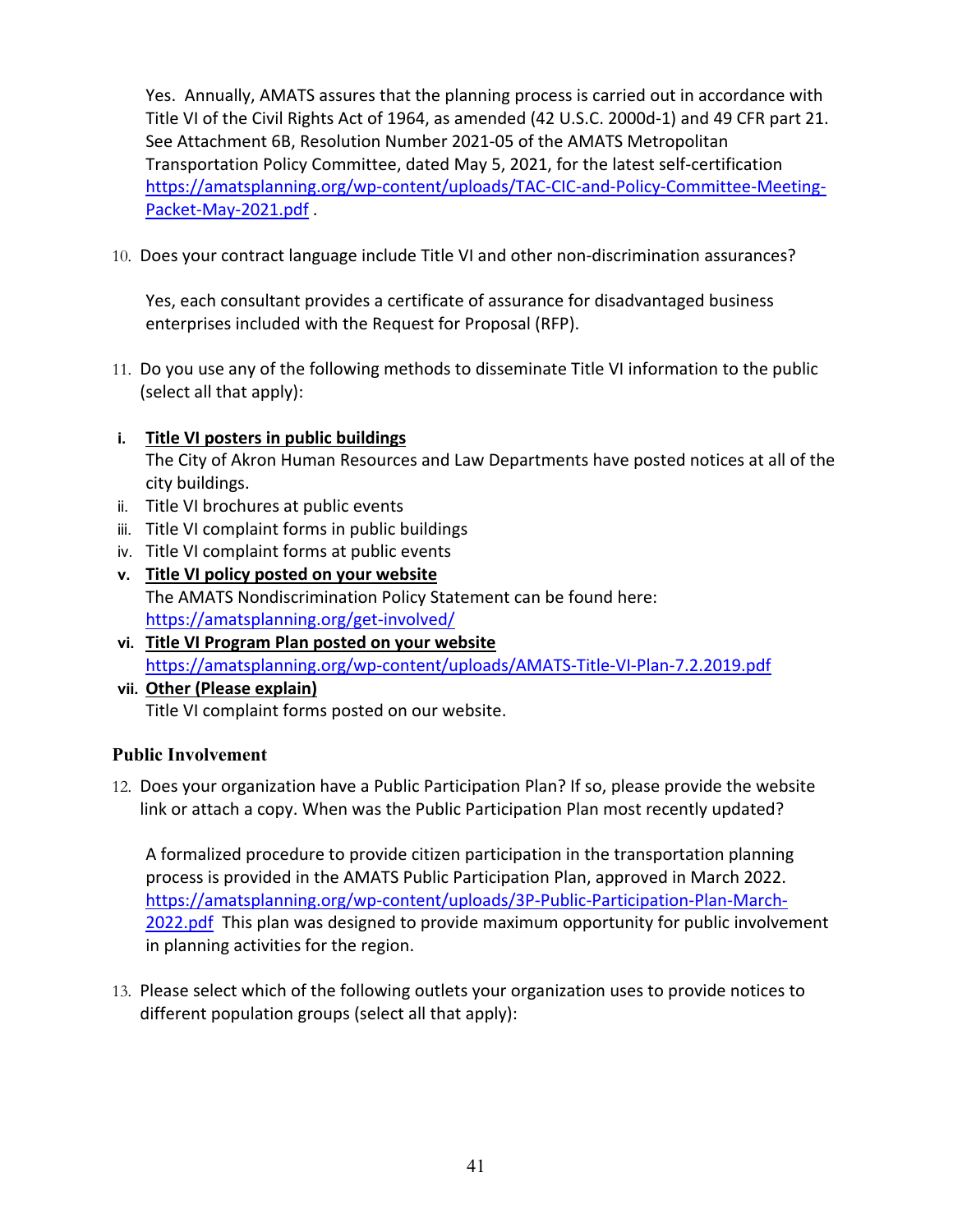#### **i. Neighborhood and community paper advertisements**

AMATS regularly advertises committee meetings in the Akron Beacon Journal as well as The Reporter, a newspaper serving Northeast Ohio's and the Greater Akron area's African‐ American population.

- ii. Community radio station announcements
- iii. Church and community event outreach
- **iv. Targeted fliers distributed in particular neighborhoods**

AMATS will distribute fliers in libraries in particular neighborhoods as well as contact the local elected representatives of a particular neighborhood that may be affected by a specific transportation project.

#### **v. Other (Please explain)**

AMATS public involvement procedures include public meetings, public open houses, public notices in the media, newsletters, the AMATS web site, social media, virtual meeting platforms, and presentations at the AMATS Citizens Involvement Committee.

14. Do you coordinate with local community groups to facilitate outreach to minorities and low‐income populations? If so, please list groups.

AMATS advertises in *The Reporter*, a newspaper serving Northeast Ohio's and the Greater Akron area's African‐American population and regularly sends meeting materials to:

- The Akron National Association for the Advancement of Colored People (NAACP)
- The Akron Urban League
- Asian Services in Action, Inc.
- Direction Home Akron Canton
- The International Institute of Akron
- The Ohio Latino Affairs Commission
- Torchbearers
- VANTAGE Aging ‐ Senior Community Service Employment Program (SCSEP)
- Socially Good TV
- 15. Do you take the following into consideration when identifying a public meeting location (select all that apply):
- **i. Parking** abundant handicap accessible parking at all meeting locations
- **ii. Accessibility by public transportation** direct, public transit line service at all public meeting locations
- **iii. Meeting times** varied times to try and meet the target audience needs (day and evening)
- **iv. Existence of ADA ramps** ‐ at all meeting locations
- v. Familiarity of community with meeting location
- 16. Have meeting participants requested special assistance (e.g., interpretation services) ahead of any public event in the past year? If so, describe how the request was addressed.

AMATS does its best to pick venues for public meetings that are ADA accessible and on a transit line. No one has requested special assistance for any of our public meetings over the last year, although several of them have been virtual.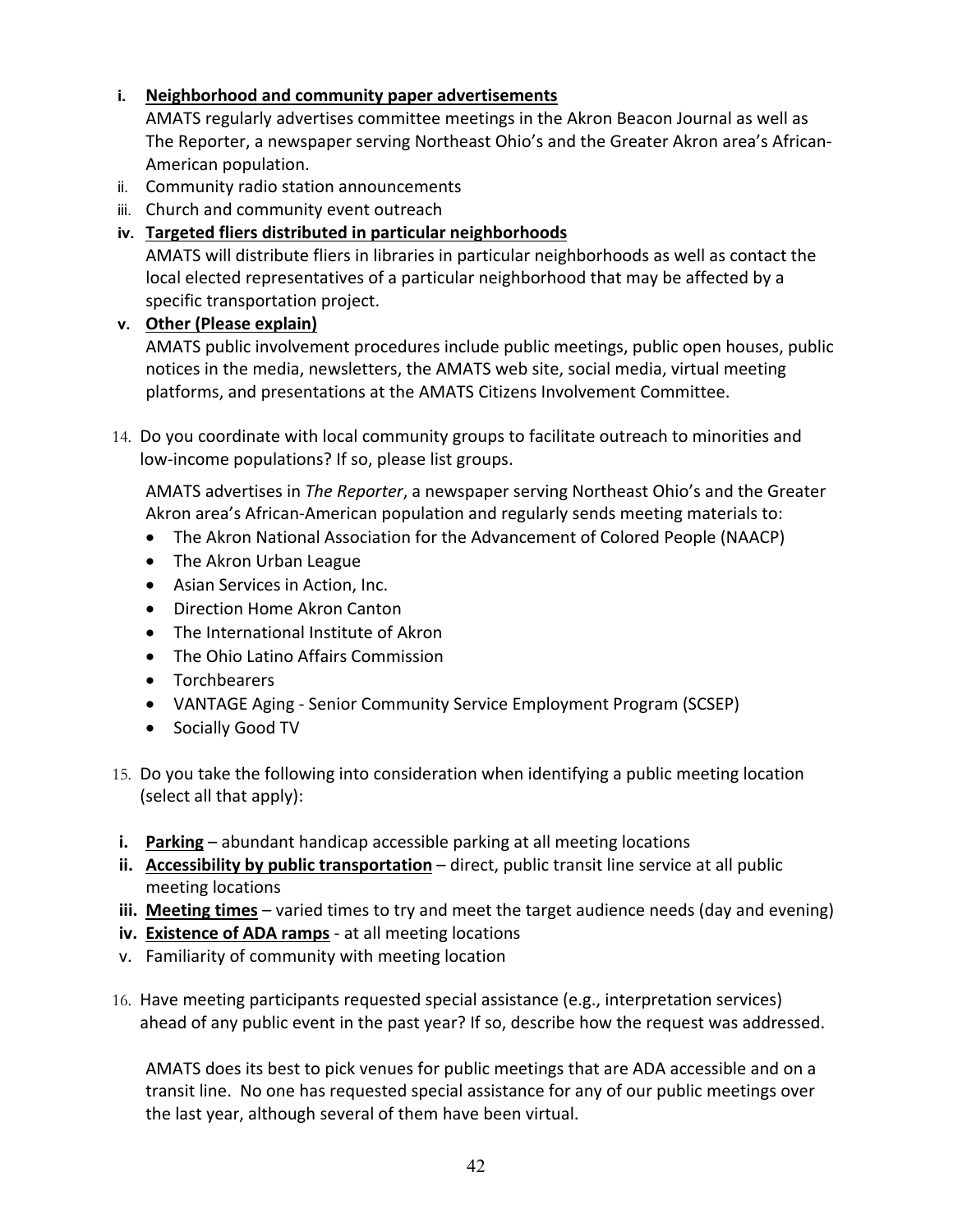#### **Limited English Proficiency (LEP) and Language Assistance**

17. Are you familiar with the LEP four-factor analysis methodology?

The AMATS Public Participation Plan advises the use of the four‐factor analysis for addressing LEP issues. The four‐factor analysis, as well as the engagement of the LEP community in the planning process, is more fully described in both the Title VI Plan and the Public Participation Plan (approved in March 2022).

18. Are you familiar with the LEP language assistance Safe Harbor threshold?

Yes. The US Department of Justice's Safe Harbor Provision, which outlines circumstances that can provide a "safe harbor" for subrecipients regarding translation of written materials for LEP populations. The Safe Harbor Provision stipulates that, if a recipient provides written translation of vital documents for each eligible LEP language group that constitutes five percent (5%) or 1,000 persons, whichever is less, of the total population of persons eligible to be served or likely to be affected or encountered, then such action will be considered strong evidence of compliance with the recipient's written translation obligations. Translation of non‐vital documents, if needed, can be provided orally. If there are fewer than 50 persons in a language group that reaches the five percent (5%) trigger, the subrecipient is not required to translate vital written materials but should provide written notice in the primary language of the LEP language group of the right to receive competent oral interpretation of those written materials, free of cost. These safe harbor provisions apply to the translation of written documents. They do not affect the requirement to provide meaningful access to LEP individuals through competent oral interpreters where oral language services are needed and are reasonable. A subrecipient may determine, based on the four‐factor analysis, that even though a language group meets the threshold specified by the Safe Harbor Provision, written translation may not be an effective means to provide language assistance measures. For example, a subrecipient may determine that a large number of persons in that language group have low literacy skills in their native language and therefore require oral interpretation. In such cases, background documentation regarding the determination shall be provided in the Title VI Program.

See the AMATS Title VI Plan for a complete breakdown of the area's demographic and LEP populations. https://amatsplanning.org/wp‐content/uploads/AMATS‐Title‐VI‐Plan‐ 7.2.2019.pdf

19. Does your organization have an LEP Plan and/or a Language Assistance Plan (LAP)? If so, please provide the website link or attach a copy.

The AMATS area has an LEP population of 0.3% according to the US Census. Of a total population over 700,000, the AMATS area has a population of approximately 1,400 that are unable to speak English. AMATS does not have a stand‐alone LEP Plan. A LEP Plan is presented in the AMATS Title VI Plan and the Public Participation Plan. The AMATS Public Participation Plan advises the use of the four‐factor analysis for addressing LEP issues. The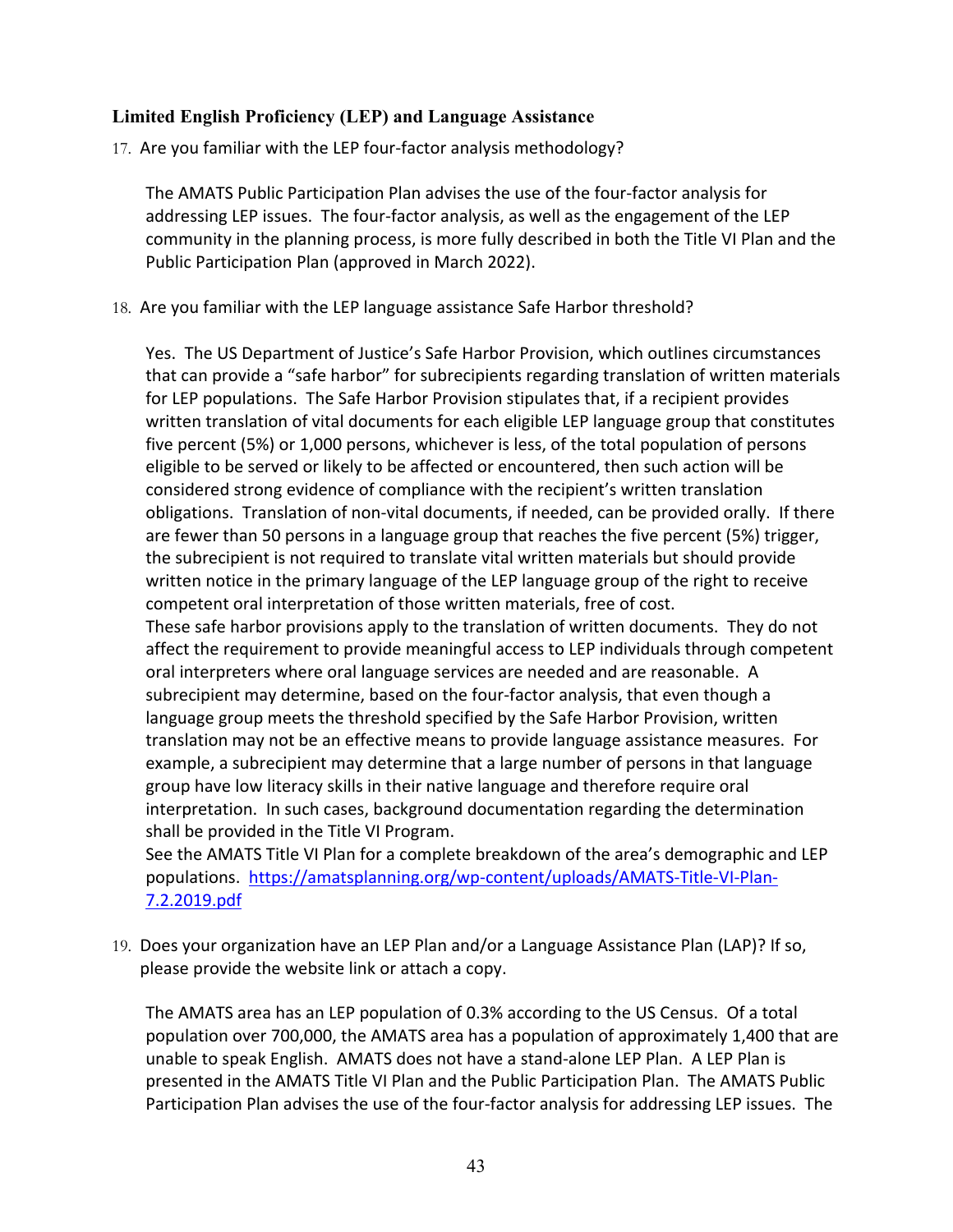four-factor analysis, as well as the engagement of the LEP community in the planning process, is more fully described in both the Title VI Plan and the Public Participation Plan (approved in March 2022).

20. Has your organization identified vital documents that need to be made available in languages other than English? If so, describe how that need is being addressed.

The AMATS website makes translations available of all the web pages posted on our site. An automatic translation button is present allowing the AMATS website to be made accessible in several languages. Persons needing translation of specific documents are asked to contact the AMATS office for assistance.

21. Do you have a list of staff who speak languages other than English?

The AMATS staff has several people who can speak languages other than English, such as French, Italian, Pashto, Persian, Hindu/Urdu, and Turkish.

22. Do you provide free translation services in languages other than English to the public upon request?

Several social service agencies with LEP clients receive public notices and meeting materials for AMATS transportation planning activities. In addition, AMATS maintains a list of agencies available that advocate for or provide assistance to non‐English speakers. As a part of the City of Akron, AMATS has additional access to translation services upon request.

23. How often do you receive requests for language assistance?

AMATS has never received requests for language assistance.

#### **Title VI Training**

- 24. Who provides Title VI training to your staff?
- i. ODOT staff
- ii. Title VI Coordinator
- iii. **Other (Please explain**)

The Ohio Department of Transportation (ODOT) has provided a number of public and on‐ line seminars in coordination with the USDOT to address Title VI and environmental justice (EJ) issues. The City of Akron Human Resources and EEO personnel are certified to handle Title VI related claims.

25. How often are Title VI trainings conducted?

ODOT's Annual Title VI Goals and Accomplishments Report for 2021 ‐ 2022 recommends the Office of Statewide Planning and Research develop a training program for MPOs and RTPOs. AMATS would welcome any training ODOT may provide in the future.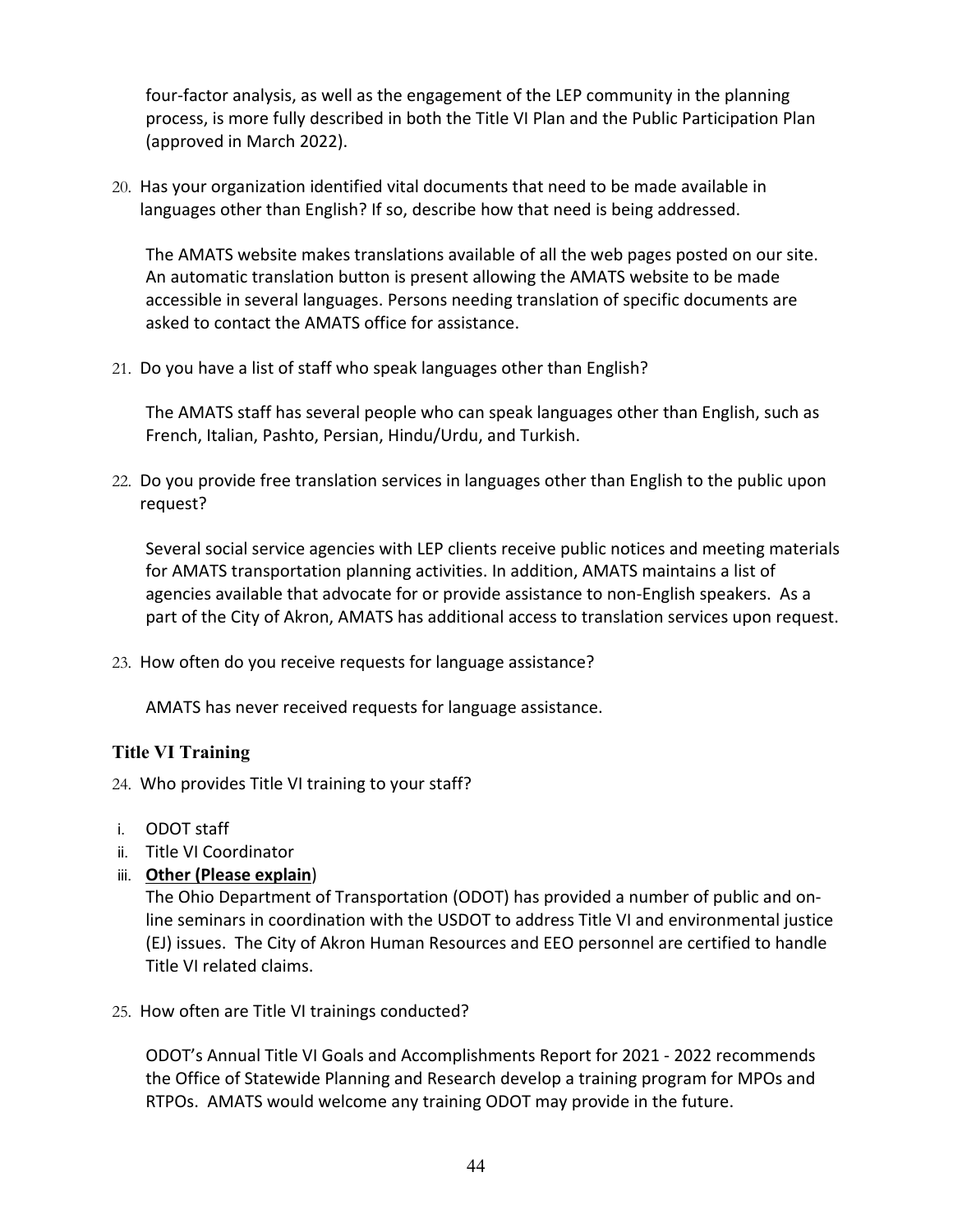26. How many staff were trained on Title VI this year?

One agency person (the Title VI Coordinator) participates in regular training in coordination with ODOT. The City of Akron HR, EEO and Law Departments receive regular training and re‐certification as required by law.

#### **Transportation Planning Program - Data Collection and Analysis**

27. Does your agency maintain documentation describing its procedures for incorporating Title VI requirements into the region's transportation planning program?

The planning document, *AMATS Title VI Program Procedures and Documentation,* describes the agency's incorporation of Title VI requirements into the planning process. In addition, the AMATS Public Participation Plan outlines procedures for the public to access the transportation planning decision making process. The Transportation Improvement Program and Regional Transportation Plan procedures both contain documentation regarding compliance with Title VI and environmental justice requirements.

28. Does your organization maintain socio‐demographic data and mapping for the transportation planning region?

A wide range of socio‐demographic data are compiled as part of the transportation planning process. These data are regularly aggregated to provide an overall profile of the area.

| <b>Metropolitan Statistical</b><br>Area | <b>2019 MSA</b><br>Population<br>(Estimated) | <b>Median</b><br>Household<br><b>Income</b> |        | % of Pop<br>Age $<$ 18 | % of Pop<br>Age 65+ | <b>Minority %</b> |
|-----------------------------------------|----------------------------------------------|---------------------------------------------|--------|------------------------|---------------------|-------------------|
| Akron, OH MSA                           | 703,479                                      |                                             | 57,158 | 23%                    | 25%                 | 20%               |

29. Does your organization use data to identify protected groups for consideration in the planning process?

The AMATS Title VI Plan contains a complete demographic and LEP analysis of the area's population. This data is also analyzed spatially as part of the TIP and Regional Transportation Plan update process. Significant projects are analyzed for Title VI and EJ considerations. See the current Transportation Improvement Program (TIP) FY 2021‐2024 for additional information.

30. Does your organization conduct Transportation Plan and Transportation Improvement Program environmental justice analyses of the impacts that planned transportation system investments will have on both minority (including low-income status populations) and nonminority areas? Discuss the assessment methodology and resulting documentation.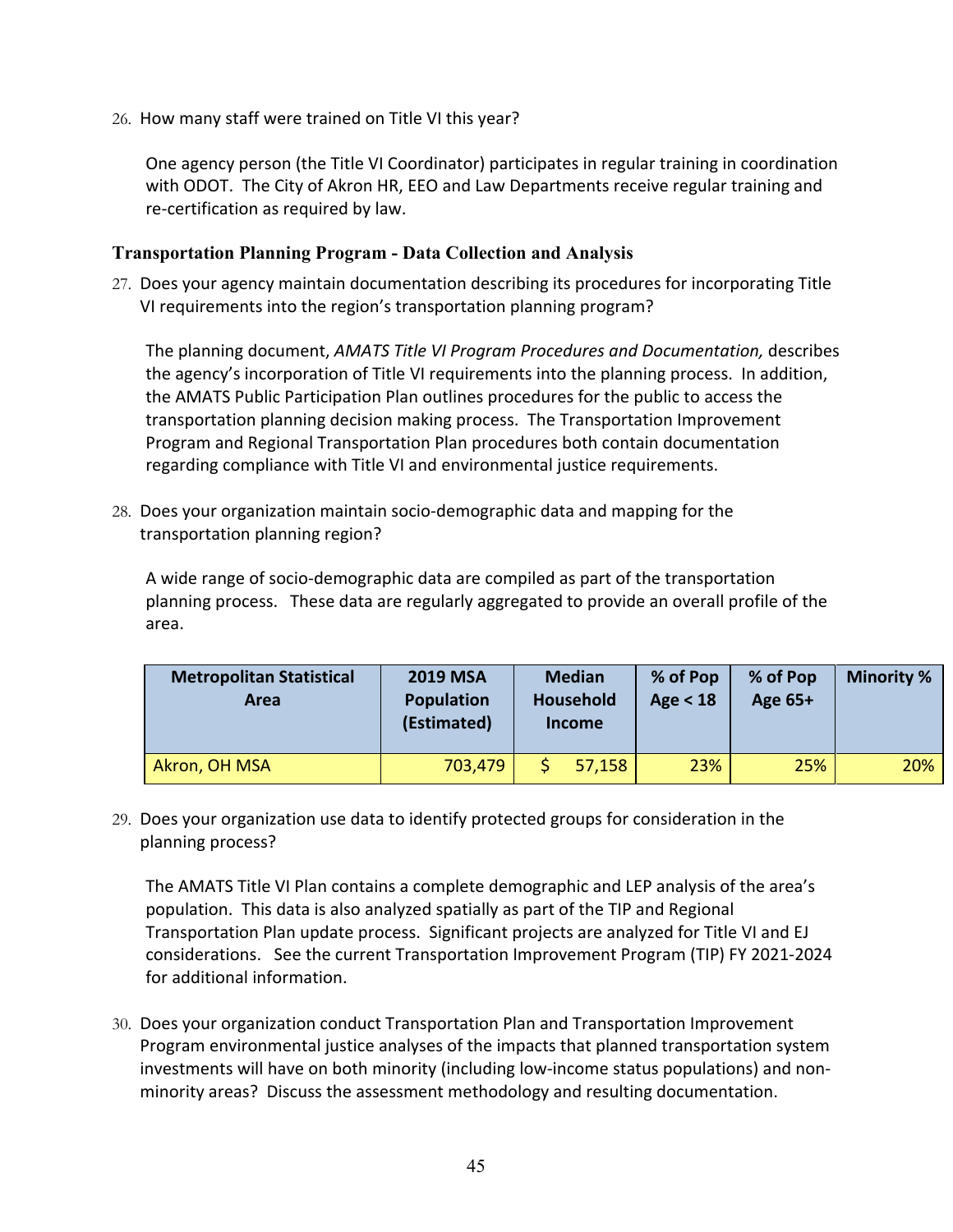In addition to the geographic/qualitative analysis described above, the AMATS staff also completes a system‐wide benefits analysis to demonstrate the ways in which the project recommendations in the TIP or Regional Transportation Plan provide equitable benefits to minority and low‐income groups in terms of accessibility to the transportation system (highway, bicycle/pedestrian, and transit). For the highway accessibility part of this analysis, the travel-demand model network is used to compare average travel time from a sample of minority and low-income areas to travel times from a sample of non-minority or non‐low‐income. The transit part of the analysis compares the accessibility of fixed route transit service to four population sub‐groups (minority, low‐income, elderly, and transportation disabled) with the accessibility for the general population. AMATS completes an Environmental Justice Scan as part of the development of the Regional Transportation Plan and TIP. This analysis identifies geographically the concentrations of minority and low‐income population and overlays public transportation and highway recommendations to determine if disproportionately high and adverse effects should be considered in future planning stages. This scan also includes the transit accessibility analysis described above.

31. Does your organization track demographic information of participants in its transportation planning program public involvement events?

No, AMATS does not track demographic information of participants in the transportation planning program public involvement events. Record of race, age, sex, and income level is not maintained for attendance at public meetings, public open houses, newsletter requests or visitors to the AMATS web site.

#### **Technical Assistance**

32. Provide the name, title, and contact information for the person who completed this questionnaire and the date the questionnaire was completed. Is this the person who should be contacted with follow-up questions? If not, please provide the name, title, and contact information for that individual.

#### Respondent:

Heather Reidl – 2/24/2022 Mobility Planner hreidl@akronohio.gov 330‐375‐2436 ext. 4434

#### Follow‐up:

Jeff Gardner Planner JJGardner@akronohio.gov 330‐375‐2436 ext. 4431

33. Do you have any questions regarding this questionnaire? If so, please include them here along with your email address or telephone number and an ODOT representative will